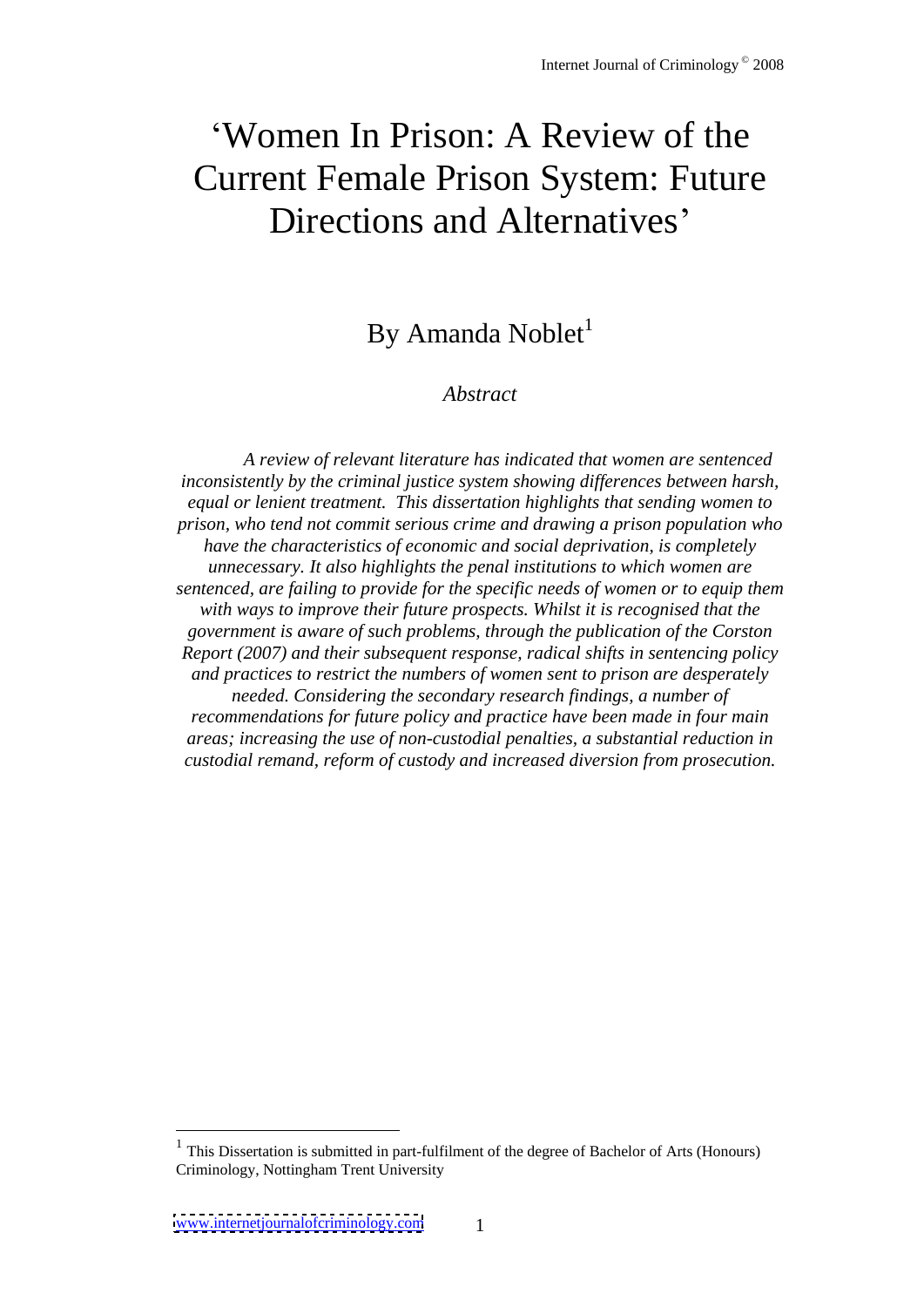## **Introduction**

The issue of women's imprisonment is currently very contemporary within modern criminology and has wide-ranging implications for both policy and practice. However, it has been noted that women's offending has historically received much less attention in comparison to offending by men (Sheehan et al, 2007). Whilst the campaign for better regimes, changes in sentencing patterns and calls for fewer women being imprisoned, is not recent, the concern over the substantial increase in the female prison population has emerged with greater importance than in previous years. Continuing problems of overcrowding, high prevalence of mental disorder and the excessive cost of imprisonment are concerns particularly highlighted by the media. Newspaper articles surrounding the treatment of female offenders and documentaries such as Real Bad Girls (2002) and Women On the Edge: The Truth About Styal Prison (2006) have been extremely informative in showing the pressing need for reform through emotive insight into the prevalence of self-injury in women's prisons. The Corston Report (2007) and campaigning by groups such as Women In Prison, Smart Justice for Women, Prison Reform Trust and the Howard League for Penal Reform, have more recently brought the subject of women's imprisonment to the Government's agenda and point towards a number of reforms. It is imperative to continue research in this area to ensure the issue is sufficiently managed by the criminal justice system and to encourage ongoing discussion and debate.

The following research aims and objectives have emerged following an in-depth consideration of the general research question.

The aims for this dissertation are to:

- 1. Identify the substantial increase in the female prison population and the reasons behind the rise.
- 2. Identify the fundamental issues about the very purposes of imprisonment and if these are justified, taking into account the criminal profiles of women.
- 3. Identify the common characteristics of the female prison population.
- 4. Provide a critical analysis of the current prison regime and an overview of the provisions it affords its prisoners.
- 5. Identify what alternatives are available.
- 6. Make recommendations for future reform.

#### **1.1 Methodology**

To adequately assess these aims, secondary research will be utilised, using triangulation, the method of combining qualitative and quantitative sources. Secondary research methods have been chosen over primary research as it is deemed more appropriate in fulfilling the research question in the constraints of an undergraduate dissertation.

Existing qualitative research will be extracted from, books, journals, Internet resources, documents and newspapers. Quantitative research will utilise official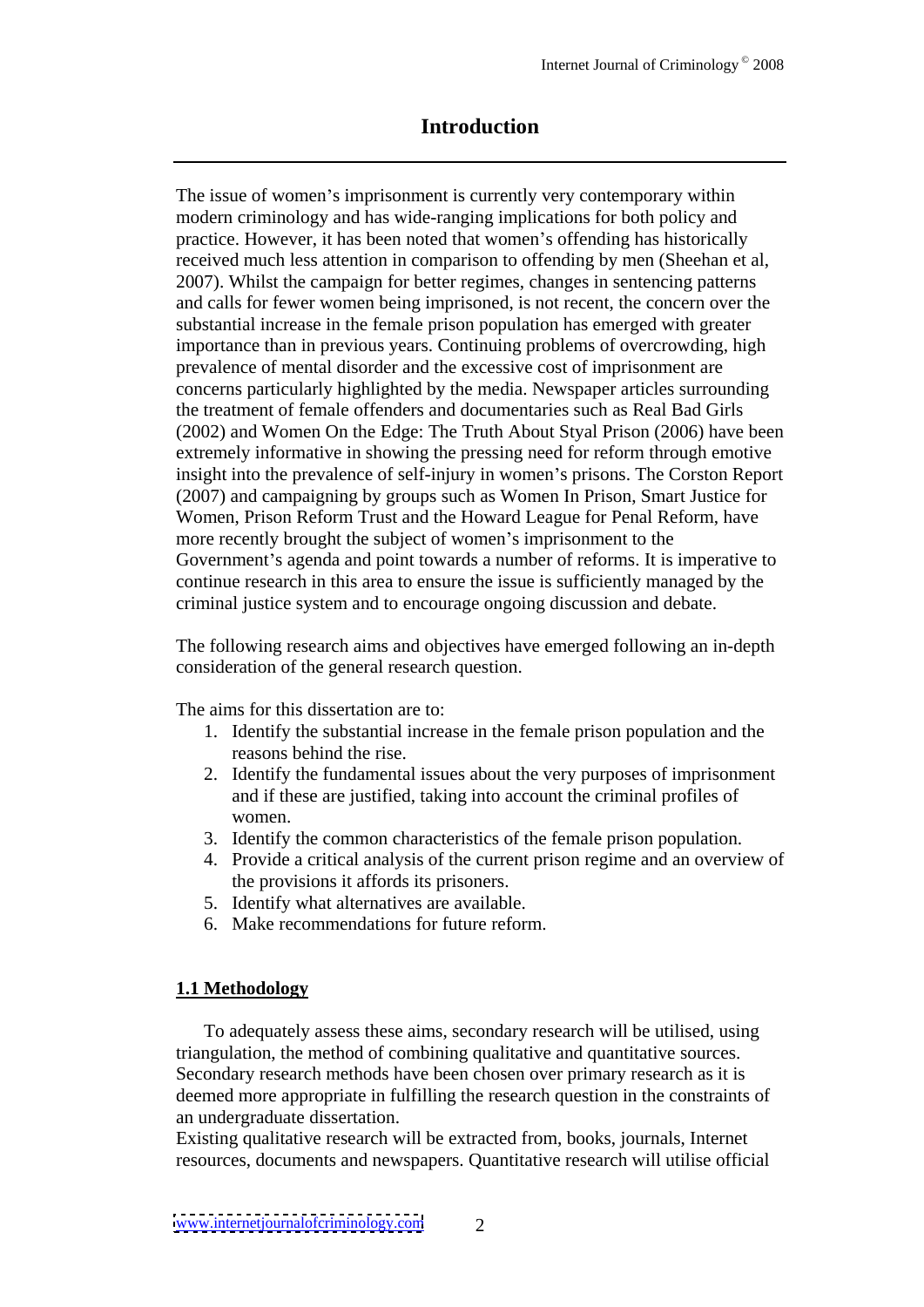statistics from the Home Office and Prison Service and unofficial independent research. **Executive Search** and the search of the search of the search of the search of the search of the search of the search of the search of the search of the search of the search of the search of the search of the sea

There are many advantages of using secondary data analysis. There is an overwhelming amount of information available. King and Wincup (2000:85) recognise, 'there is more than enough data available for secondary analysis'. If research were to be conducted in women's prisons, it would require a significant amount of travelling and would be expensive; therefore secondary research is advantageous in terms of saving time and money (Bryman, 2004). Considering the constraints of an undergraduate dissertation, there is limited time and safety issues are paramount in primary research, which raise additional problems as opposed to conducting secondary research. Access and participant recruitment in the prison setting is a big obstacle to conducting research, prison administrators understandably allow very little (if any) undergraduate research...' (Carlen and Worrall, 2004:184). Secondary research allows opportunity for longitudinal analysis (Bryman, 2004). Considering the recent publication of the Corston Report (2007) and the subsequent response from the Government, a substantial follow up period would be necessary to evaluate any significant changes to the treatment of female offenders.

Combining two methods of secondary data is advantageous to overcome any weaknesses or intrinsic bias of the qualitative data by being backed up by quantitative statistics and to enable a thorough investigation of the research question and strengthen the reliability of the information presented (Jupp, 2000).

However, there can be disadvantages to secondary research. There is no control over the quality of the sources and the data collected is for the purposes of that researcher, therefore, there is a risk that the research question will not be fully addressed (Bryman, 2004). Whilst ethical issues are minimised using secondary research, there is possibility that data and information may be manipulated to suit the researcher. This will be controlled in this research project. The use of official statistics can prove to be complex, as they often have their own political agenda and caution should be taken. When determining the seriousness of offences committed by women, statistics are often ambiguous, for example, violence against the person may include violence against children, violence against the person, but also self-defence attacks. Drug offences also range from drug trafficking and the supply of drugs to possession of small amounts of a prohibited drug (Wedderman, 2000). Percentage increases in certain offence categories can be misleading as relatively small numerical increases in women's crime can appear as substantial percentage increases due to their small percentage of the total prison population (Morris, 1991). The objectivity of sources is a significant issue when conducting secondary research.A vast majority of the literature has been taken from key feminist writers and it has become apparent in the course of research that there is often a failure to highlight that similar issues and problems facing female prisoners also affect male prisoners. Dantzker and Hunter (2000) have noted that total objectivity is often unattainable, but every reasonable effort is taken to overcome any subjective interests that might influence the research outcomes. This approach of inter-subjectivity is one that will be taken in this dissertation in the attempt to overcome biased resources.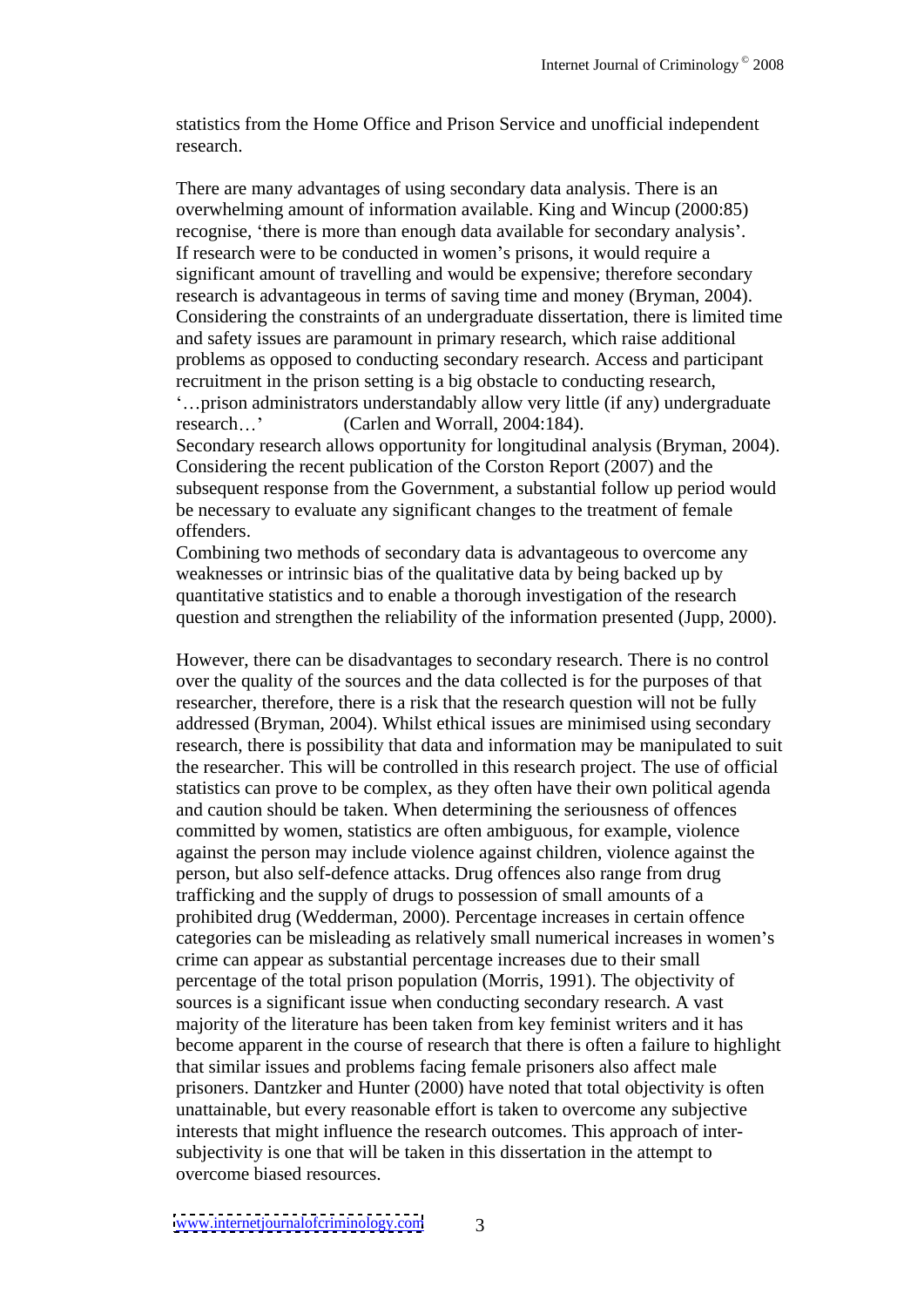## **1.2 Chapter Breakdown**

Four substantive chapters comprise the structure of this dissertation.

The first chapter seeks to identify the extent and nature of crime committed by women, the factors that appear to be associated with female offending behaviour, the factors that appear to be behind the substantial increasein the female prison population and the response to female offending by the criminal justice system, the courts in particular. The pattern and circumstances of offending are taken into account and raise questions about the very purposes of imprisonment.

The second chapter considers the common characteristics of women in prison, such as substance abuse, mental health and family issues in order to identify whether prison may be an appropriate place for these women.

The third chapter provides a critical analysis of the female prison regime, identifying problems of overcrowding, self-injury and self-inflicted death, rehabilitation, education and employment opportunities and the cumulative effect on women in prison, considering common characteristics found in chapter two.

The final chapter examines the alternative options to imprisonment for women and the necessary reforms to custody. Based on the several salient issues that require attention in future policy development, this chapter will address four main areas, reduction in remand, increase in the use of non custodial penalties and community provisions, reform of custody and diversion from the criminal justice system.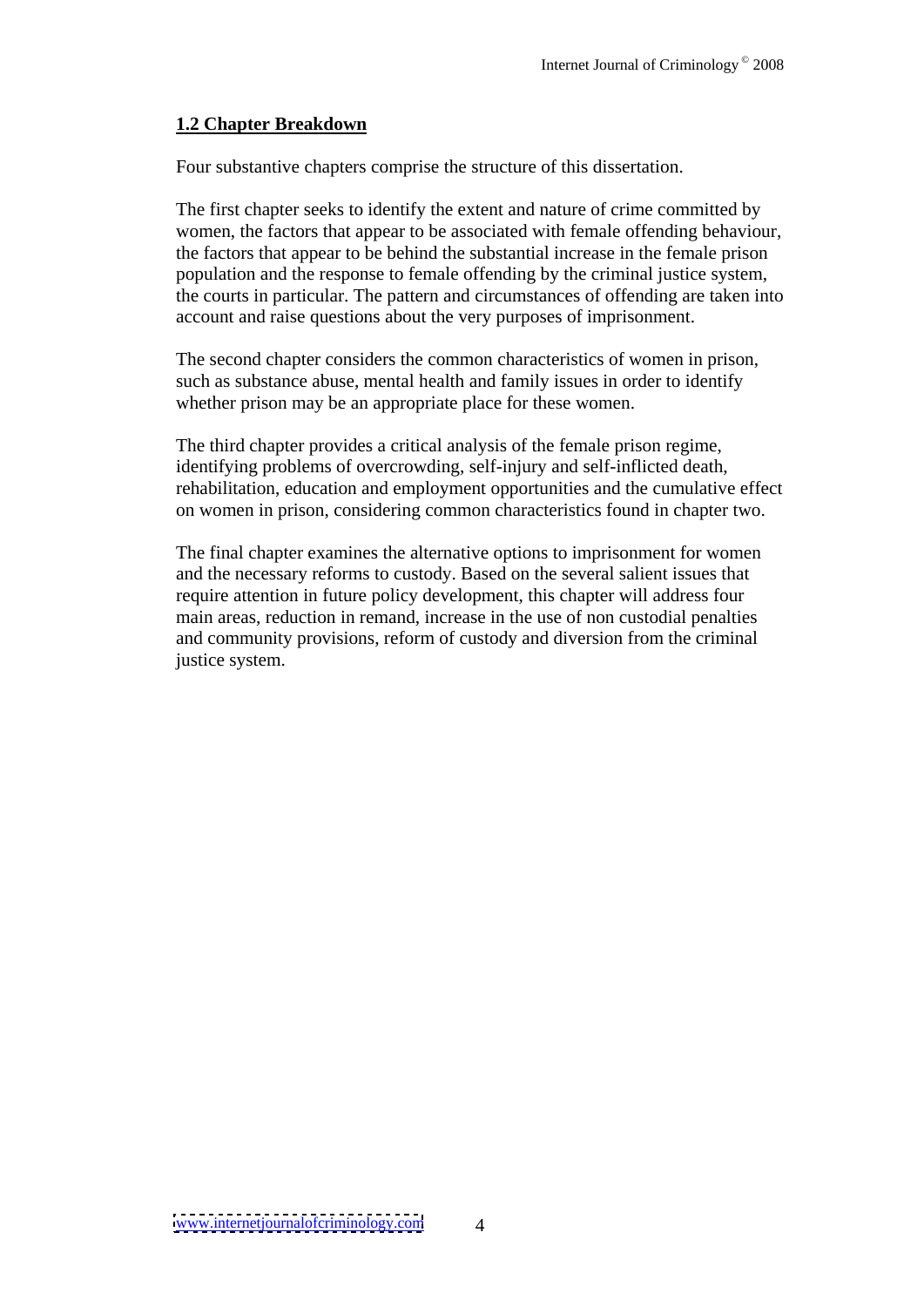## **Female Offending**

Criminal justice systems throughout the world are increasingly sentencing women to imprisonment and in recent years, the UK female prison population has increased dramatically. In order to assess female imprisonment, it is essential to identify the reasons behind the prison population trends. It has been highlighted that the increase in the prison population is a result of cumulative factors that cannot solely be explained by an increase in female criminality (Millie, et al, 2005). This chapter will identify the crimes for which women are imprisoned, political and public influences, and treatment of female offenders by the criminal justice system and reasons why women commit crime.

On 23 November 2007, the total prison population in England and Wales was 81,454 (NOMS, prison population and accommodation briefing for 23/11/2007, cited in PRT, 2007). On 30 November, the female prison population was 4,510, making up 5.5% of the total population (Ibid), highlighting that women have a modest contribution to total criminality (Heidensohn, 1996) and that crime is overwhelmingly a male activity (Morris, 1991).

Figure 1.1 shows the trend in the female prison population, which has risen by 143% during the previous decade (Owers, 2007).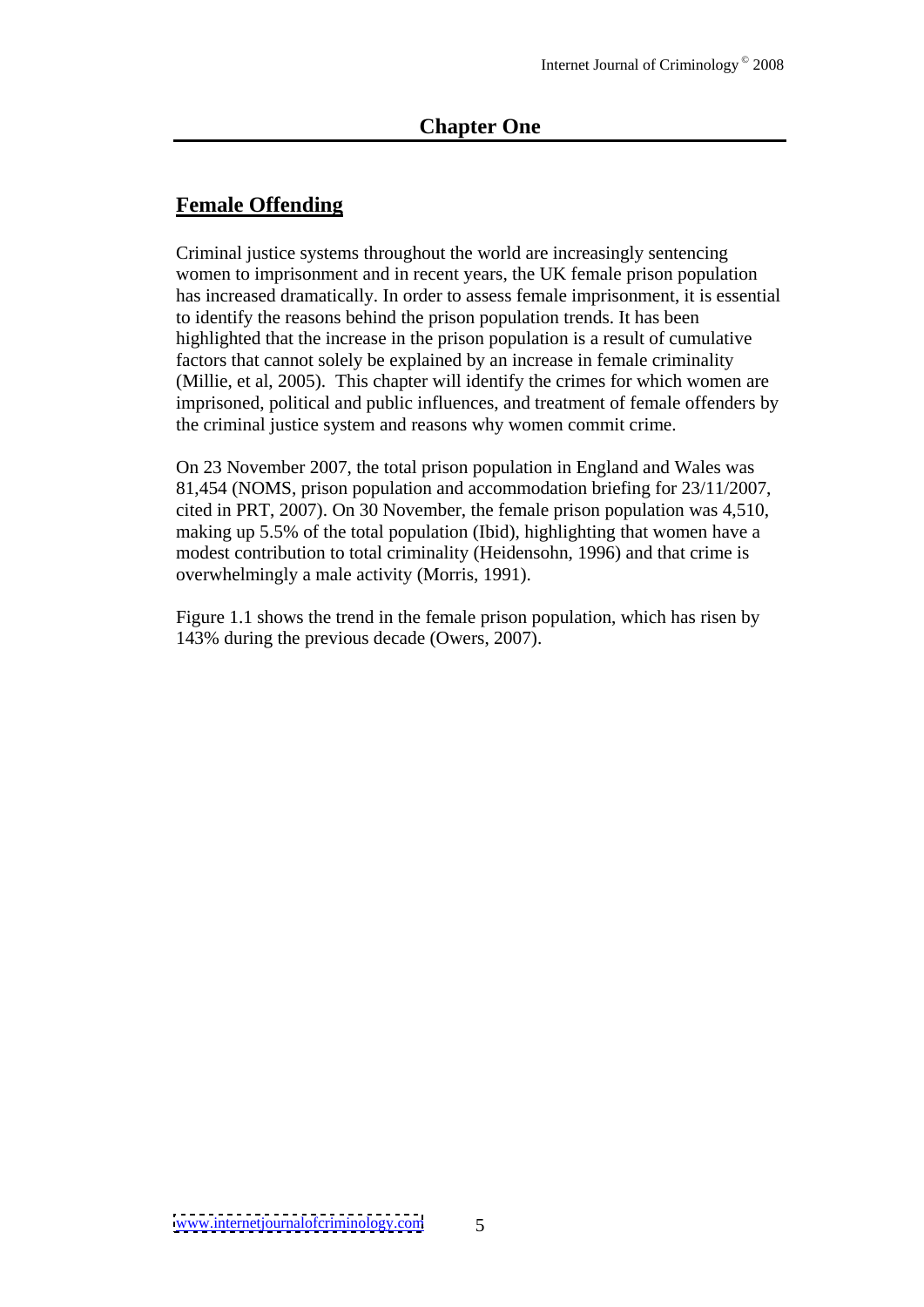

**Figure 1.1** Trends in the Female Prison Population 1980-2008 Source: Lewis (2004); Ministry of Justice (2008)

The prison population statistics only provide a snapshot of the women's population in custody at any given time. The total receptions of women into prison are much higher with 12, 275 women received into custody in 2005 (Home Office, Offender Management Caseload Statistics, 2005, cited in PRT, 2007), which indicates that the use of short sentences is a major cause for the increase in the female prison population. In 2005, 63% of women were sentenced to custody for six months or less (Ibid). 1/3 of adult women sentenced to prison have no previous convictions (Home Office 2005, cited in Medlicott, 2007) indicating women are less likely to be reconvicted than men.

Figure 1.2 illustrates the offence profiles of women and the statistics of each offence.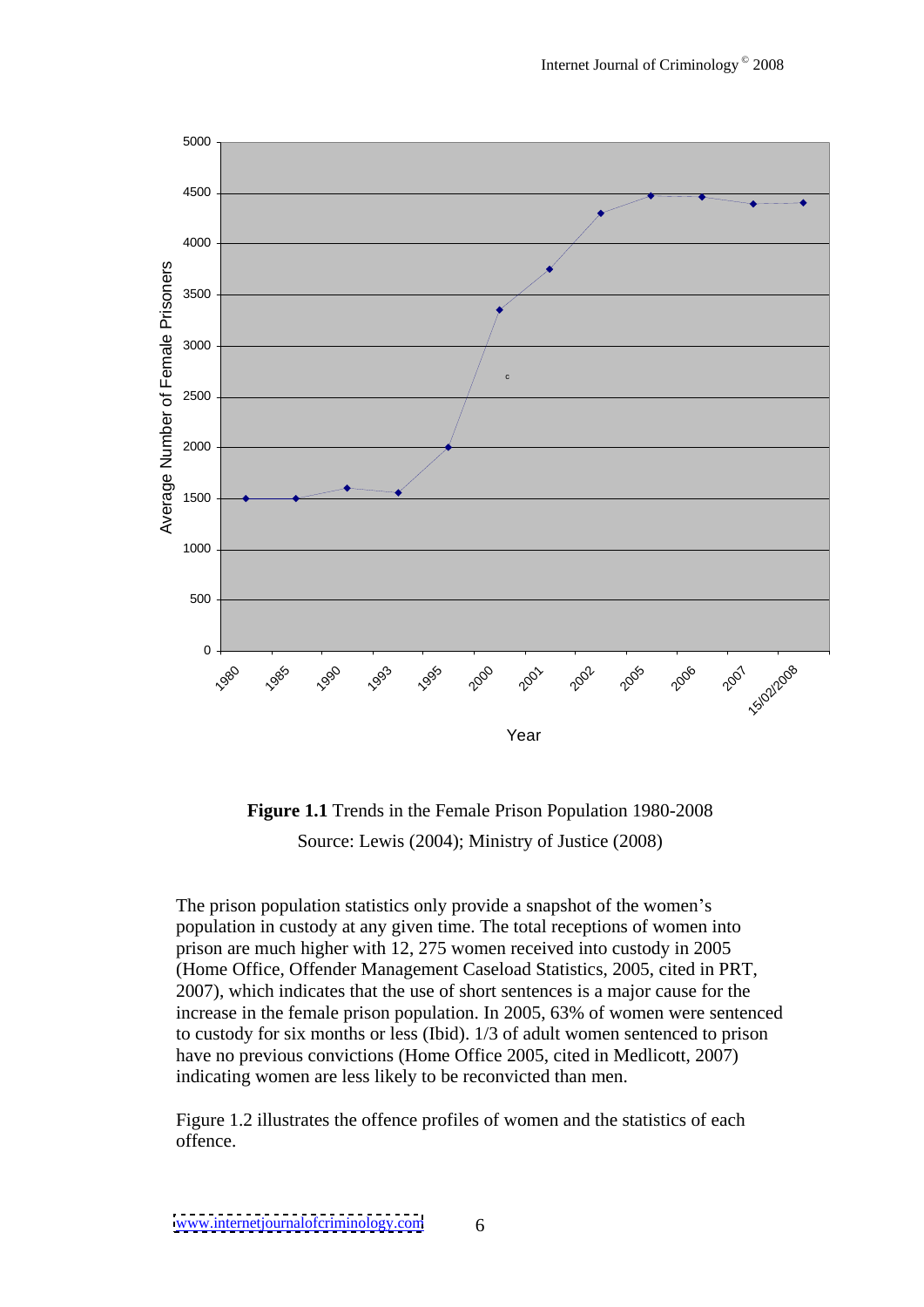



Medlicott (2007) notes that the nature and seriousness of offences carried out by women have remained relatively stable. What is most striking about these figures is that the vast majority of crimes are drug offences. Carlen (1998) indicates that the 'regulation' panic surrounding the increase drug use and related crime, in that the changes in drug classification and the 'war on drugs' campaign have contributed to increased numbers of convictions for possession of drugs, but does not necessarily mean that women are more involved in drugs than before they were criminalized. For these reasons, politicians and the media possibly deem reason drug and drug related offences as more serious.

It is necessary to note that a high proportion of women are remanded in custody, which has led to England and Wales having the fastest growing remand population. Between 1995-2005, there was a 105% increase of the female remand population compared to a 24% increase in the male population and in October 2007, 957 women were remanded in custody (Home Office Offender Management Caseload Statistics, 2005, cited in PRT, 2007). 18% of women held on remand in 2005 were acquitted and only 41% of these women received an immediate custodial sentence (Ministry of Justice, Population in Custody, England and Wales, 10/2007, cited in PRT, 2007). Recommendations for the future of the remand population will be outlined in chapter four.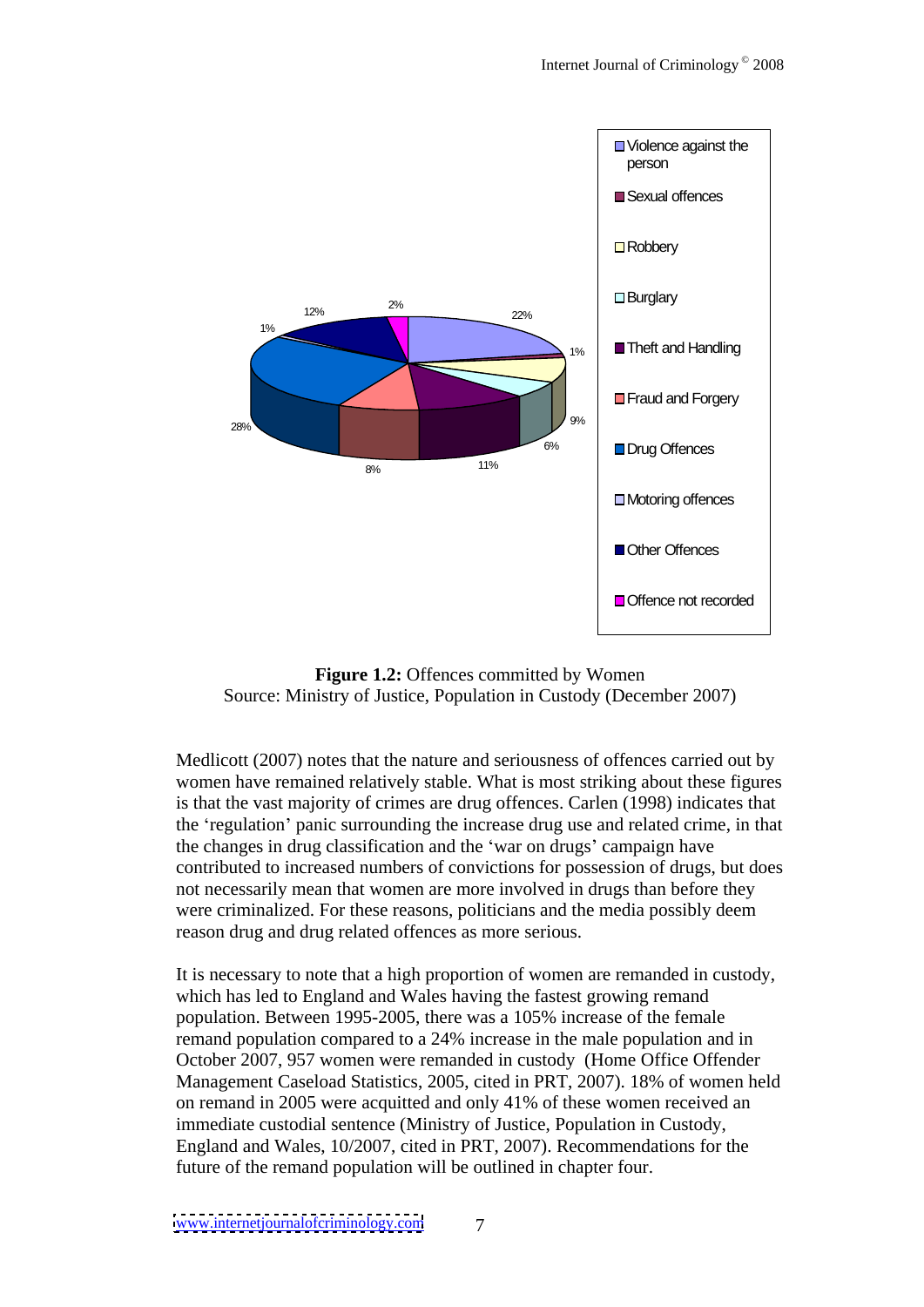Political influences have certainly been prominent in the increase in the female prison population. The 1988 Home Office publication, Punishment, Custody and the Community , proclaimed that it wanted to see a reduction in the prison population and introduced heavily punitive non-custodial sentences, in attempt to make sentencers more confident in using them, and in 1992, (as shown in figure 1.1) there was an overall decline in the prison population (Carlen, 1998). However, in 1993, punitive prison measures were once again revisited in Michael Howard's speech,

Prison works. It ensures that we are protected from murderers, muggers and rapists – and it will make many who are tempted to commit crimes think twice.' (Rutherford, 1996:128 cited in Carlen, 1998).

In relation to women, this is very controversial. Taking into account figure 1.2, the vast majority of women are not 'murder's, muggers and rapists'; therefore imprisonment cannot be justified on grounds of public protection. A similar case can be made with deterrence, as the majority of women are not committing these crimes in the first place, it is superfluous to make others 'think twice'. Justifications for imprisonment based on reform and rehabilitation are complex and will be questioned in chapter three, where rehabilitative programmes will be outlined.

The 1990s also saw an attack on singlemothers with punitive approaches to welfare and housing in an attempt to deter single parenting (Carlen, 1998). This generalised pattern of punitiveness towards single mothers has affected their passage through the criminal justice and penal system, exacerbating the link between poverty and crime (Edwards, 1994, Eaton, 1986 and Worrall, 1990, cited in Carlen, 1998). When Labour came into power in 1997, 20,000 additional prison places were provided, with 9,500 more to be available by 2012 (Hansard, House of Lords, statement by Rt Hon Lord Falconer, 19/06/2007, cited in PRT, 2007).

The availability of prison places, social and political changes can have direct influence on the way female offenders are treated by the courts. There have been a number of studies that have indicated disparity of sentencing between men and women (Gelsthorpe, 2007). The 'chivalry' or 'paternalism' theories state that women are treated more leniently than male offenders by the criminal justice system (Belknap, 1996). Contemporary sentencing statistics seem to support chivalry theory at first glance (Home Office, 2007, cited in Gelsthorpe, 2007) since a high proportion of women compared to men are cautioned and are given shorter sentences. Daly, (1989, cited in Heidensohn, 1996) found that children and family were the primary reasons for chivalrous treatment, which coincides with Eaton's, (1985, cited in Heidensohn, 1996) explanation that women who conformed to familial roles were more favourably treated. Gelsthorpe (2007) notes that women may be more favourably treated because they commit less serious crimes and are less likely to persist in crime.

The 'evil woman' hypothesis contrasts with chivalry or paternalism theories and states that women are treated more harshly by the criminal justice system. Female offenders are seen as 'doubly deviant', and are punished for the offence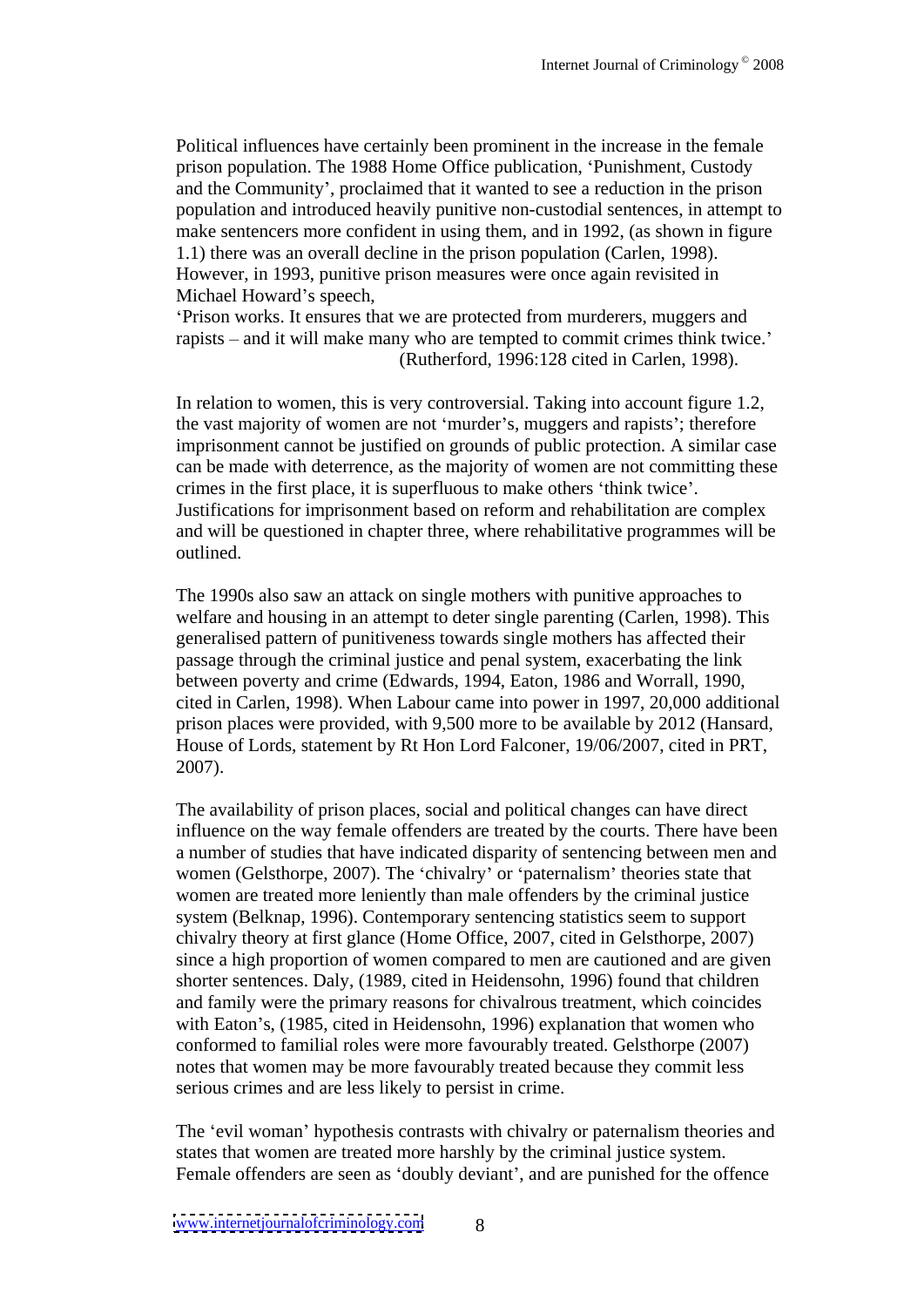*and* for defying gender and social norms (Heidensohn, 2002), representing a threat to the stability of family life and social order (Mason and Mercer, 1999). Chesney-Lind (2004) argues that the courts engage in a complex response to female offending and Scutt (1981, cited in Edwards, 1984) argues that the treatment of women offenders is an extension of their position in society. A number of studies in the 1980s (Worrall, 1983; Carlen, 1983; Farrington and Morris, 1983 and Dominelli, 1984, cited in Carlen, 1998), suggest women were sentenced, not primarily on the seriousness of their crime, but upon the courts' judgment of them as wives, mothers and daughters, and whether or not the woman fits into the preconceived stereotype will ultimately have some influence of the courts' perception of her (Edwards, 1984). Cook (1997:82) claims that the justice women receive depends on 'who they are, rather than what they have done.' The 1980's studies also found that the courts were prejudiced against single women rearing children. Women from broken homes or deviant family backgrounds were more likely to receive harsher sentences (Farrington and Morris, 1983, cited in Heidensohn, 1996).

Belknap (1996) draws links between chivalry/ paternalism theory and the 'evil woman' hypothesis and notes that women may receive lenient treatment for minor crimes but receive harsher treatment for more serious crimes. Gelsthorpe (2007) notes that women are less likely to receive custody for first time offences than men but are more likely to receive custody for repeat offences. Equal treatment hypothesis states that men and women are treated equally by the criminal justice system (Belknap, 1996), however equal treatment is a matter of approach not outcome (Hedderman and Gelsthorpe, 1997). Women and men are different: Equal treatment of men and women does not result in equal outcomes' (The Corston Report, 2007: 16). Carlen (2003, cited in McIvor, 2007) has noted that this increased tendency to imprison women reflects the growing influence of risk assessment in the criminal justice sphere, influencing sentencers to impose custodial sentences for those women deemed to be 'at risk', not to the public but to themselves and because they think prison can help with mental health and substance misuse problems. Therefore the attitudes and perceptions of the judiciary have a significant impact on the decision to impose a custodial sentence (Morris, 1991).

Sentencing practice is also driven by external factors, such as legislation and pressure from politicians and the media to be more punitive (Owers, 2007). Miller (1998: xv) refers to the crime control policies of the 1990s being, driven blindly by political expediency, popular sound bites, sloganeering, with most policies oblivious to the impact they exert on citizens who vary by gender, race and social class.

Thomas (2002, cited in Carlen and Worrall, 2004) is convinced that a major explanation for the rise in women's imprisonment is the decline in the use of the suspended sentence. This can result in greater leniency (discharge) or severity (a community penalty), the latter meaning that in the event of a subsequent conviction, the sentence imposed will be excessively severe (Hedderman and Dowds, 1997). An example of which is that in 1995, 8.9% of women convicted of an indictable offence were sent to prison compared to 15.2% in 2005 (Home Office, Sentencing Statistics, 2005, cited in PRT, 2007).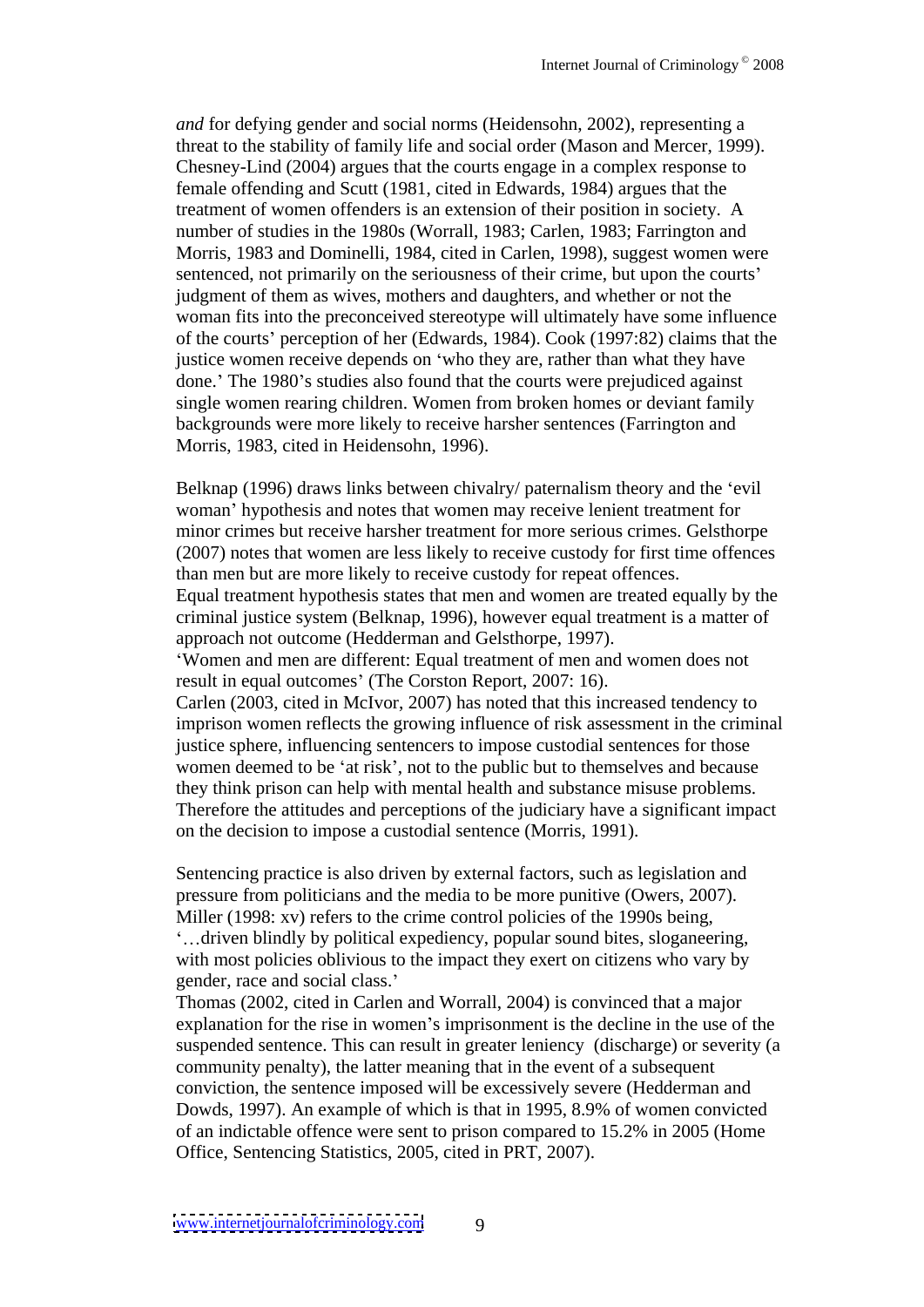An understanding of how women become involved in crime is crucial to the understanding of women's imprisonment. Some criminogenic factors apply to both genders, such as, poor cognitive skills, anti-social attitudes and feelings, strong ties to and identification with anti-social/criminal models, weak social ties, difficulty with self management, dependency on alcohol and drugs, adverse family or social circumstances, unemployment and literacy problems (Gelsthorpe and Morris, 2002). However, it is identified that female offenders have a different pathway of offending to men (Wedderburn, 2000). Women's structural positions and economic marginalisation have been highlighted (Box and Hale, 1983, cited in Morris, 1991), in making them more vulnerable to financial difficulties. Poverty, oppression and debt can also be linked to crime (Carlen, 1988; Ferraro, 2006; Devlin, 1998). Cook (1997), indicates that crime may be an act of desperation, the presentation of opportunity, a result of disillusionment, sensing nothing to lose or an irrational economic choice. For single mothers, stress following child-care responsibilities may be a casual factor in creating narrowing options for employment (Box and Hale, 1983, cited in Morris, 1991). A Home Office study in 1997 found that in the opinion of magistrates, women committed crimes out of 'need not greed,' such as shoplifting food or clothes to provide for their children (Hinsliff, 2002).

Female offending behaviour often reflects a history of childhood abuse and stressful life events (Sheehan et al, 2007; Marshall et al, 2000), illustrated by the table below.

| Stressful life event                 |     | <b>Remand Prisoners   Sentenced Prisoners</b> |
|--------------------------------------|-----|-----------------------------------------------|
|                                      |     |                                               |
| Violence at home                     | 51% | 48%                                           |
| Bullying                             | 21% | 26%                                           |
| Sexual abuse                         | 34% | 31%                                           |
| Serious illness/injury               | 16% | 13%                                           |
| Violence at work                     | 3%  | 4%                                            |
| Relationship breakdown               | 46% | 46%                                           |
| Death of close friend or<br>relative | 41% | 47%                                           |
| Death of parent or sibling           | 30% | 30%                                           |
| Death of spouse or child             | 17% | 15%                                           |
| Stillbirth of baby                   | 10% | 11%                                           |
| Expelled from school                 | 41% | 33%                                           |
| Running away from home               | 59% | 50%                                           |
| Homelessness                         | 52% | 34%                                           |
| Serious money problems               | 50% | 48%                                           |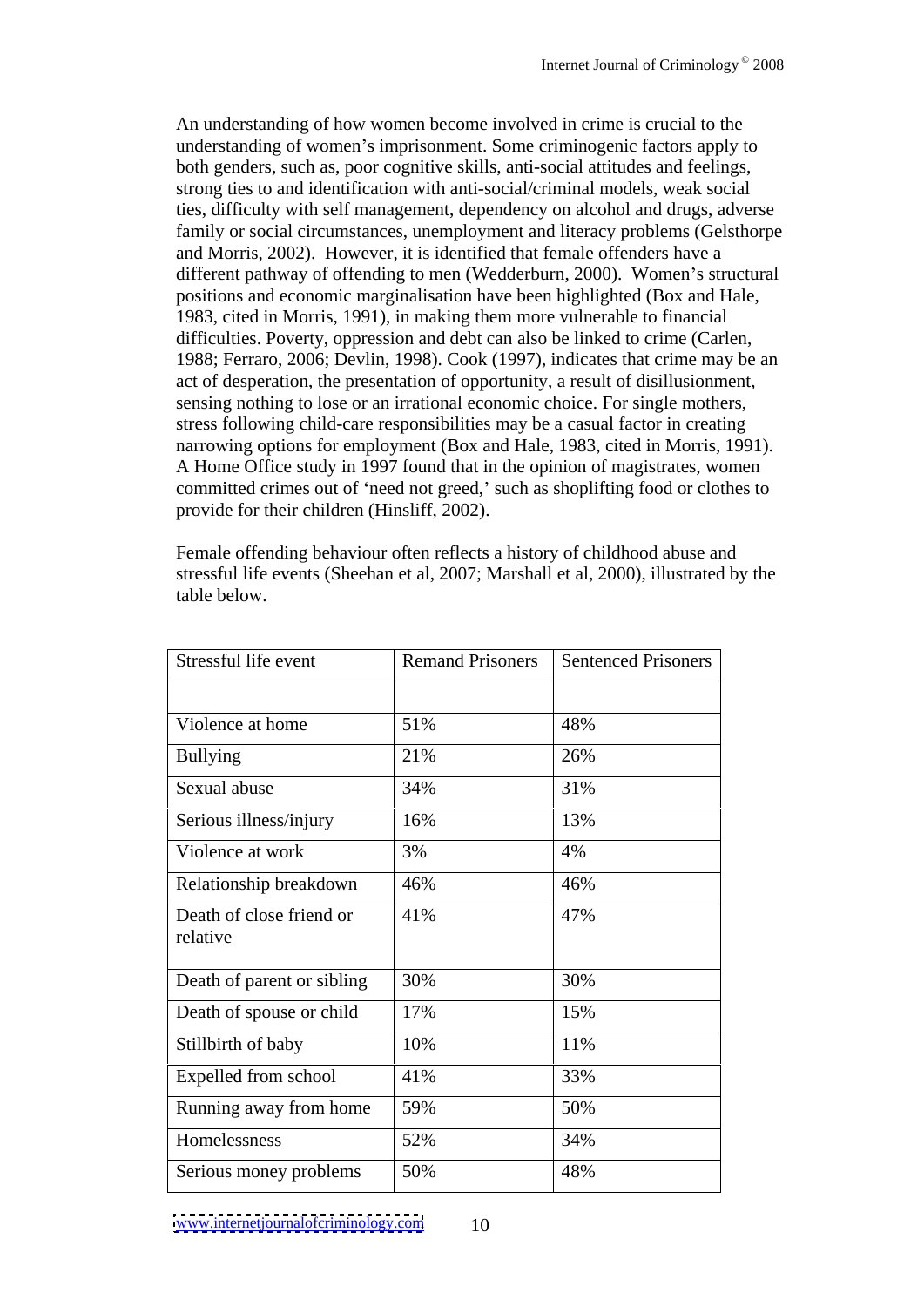## **Table 1.1:**Stressful life events of Female Offenders Source: Singleton et al (1998).

Coercion by men can form a route into criminal activity for some women (Corston Report, 2007). Such offences may include prostitution or drug smuggling. Heidensohn, 1996 noted that women convicted of offences relating to prostitution are not people with criminal intention, but simply women looking for money.

In an extreme situation, the manslaughter of a partner is often the reaction to a long history of domestic violence (Wedderburn, 2000). It should be recognised that such circumstances are fairly rare and it would be wrong to assume that our jails are full of women who have killed their abusive partners. However, it does point out that there is often complex reasoning behind women's offending.

This chapter has identified the main factors collectively leading to the rise of the female prison population. These trends have significant consequences, not just for these women but also for families and communities. Having identified the causal factors of why women are sentenced to imprisonment, it is necessary to examine the specific characteristics of the women that comprise the female prison estate.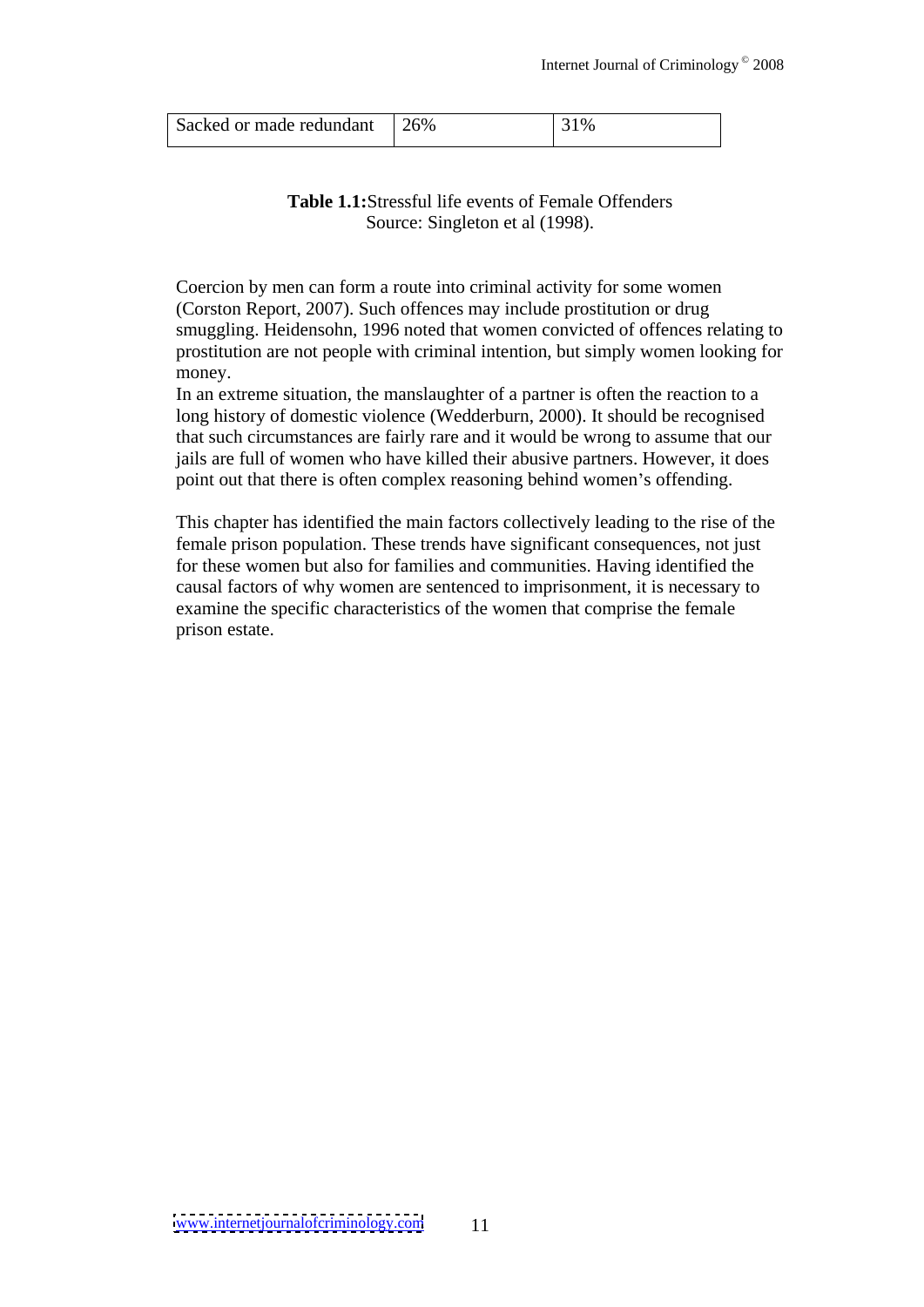## **Chapter Two**

## **Characteristics of Women in Prison**

Following the examination of offences and pathways to imprisonment, it is important to identify the personal and social characteristics that a majority of women in prison share. This chapter is concerned primarily with female offenders in general, but it should be noted that male offenders suffer from similar experiences.

Each year it is estimated that 17, 700 children are separated from their mothers (PRT, 2000 cited in PRT, 2007). Women are typically the primary carers for their children, and at least one-third of mothers are lone parents before imprisonment (Social Exclusion Unit, 2002, cited in PRT, 2007), which will inevitably disrupt the family unit (Huebner and Gustafson, 2007). While fathers are also imprisoned, evidence suggests that their children are more likely to be cared for by partners, while only 9% of children with imprisoned mothers continue to be cared for by fathers (Caddle and Crisp, 1997, cited in Walker and Worrall, 2006). Research has found that 66% of women have dependent children under 18, 34% have children under 5 and 40% have a child aged between five and ten (Home Office Research study 208, cited in PRT, 2007). When mothers are sent to prison, substitute childcare is of upmost importance (Morris, 1991). If relatives or friends are unable to take guardianship, the child will enter the care system, presenting barriers for mothers to regain parental rights on release (Dodge and Pogrebin, 2001). The loss of the mother role is considered as a significant 'pain of imprisonment' for women (Woodrow, 1992, cited in Shaw, 2002) and can leave women with a loss of identity and low self-esteem (The Corston Report, 2007). Since 85% of mothers said that prison was the first time they had been separated from their child for a notable period (Home Office Research study 162, 1997 cited in PRT, 2007), this forcible separation can cause depression, anxiety and fear while they are apart (Miller, 1998).

Incarcerating mothers has serious detrimental consequences on their children, who are likely to have previously suffered from instability and problems associated with their mother's criminal behaviour (Sheehan et al, 2007). Children of imprisoned parents have been reported to suffer psychological and behavioural problems, such as aggression, attention deficit disorder, poor social skills, depression and sleep disruption (Miller, 1998; Huebner and Gustafson, 2007) and research showing 5% of children remain in their own home, compounds this disruption (PRT, 2000, cited in PRT, 2007). Kampfner (1995, cited in Miller 2005) found that children present at their mothers arrest, suffered additional stress in the form of nightmares and flashbacks to the incident. Due to the geographical dispersal of women's prisons (see appendix 1), additional strain is placed on maintaining family ties and visitations. Collectively, these consequences make children the 'collateral casualties' of their mother's incarceration (Hagan and Dinovitzer, 1999, cited in Cunningham and Baker, 2004).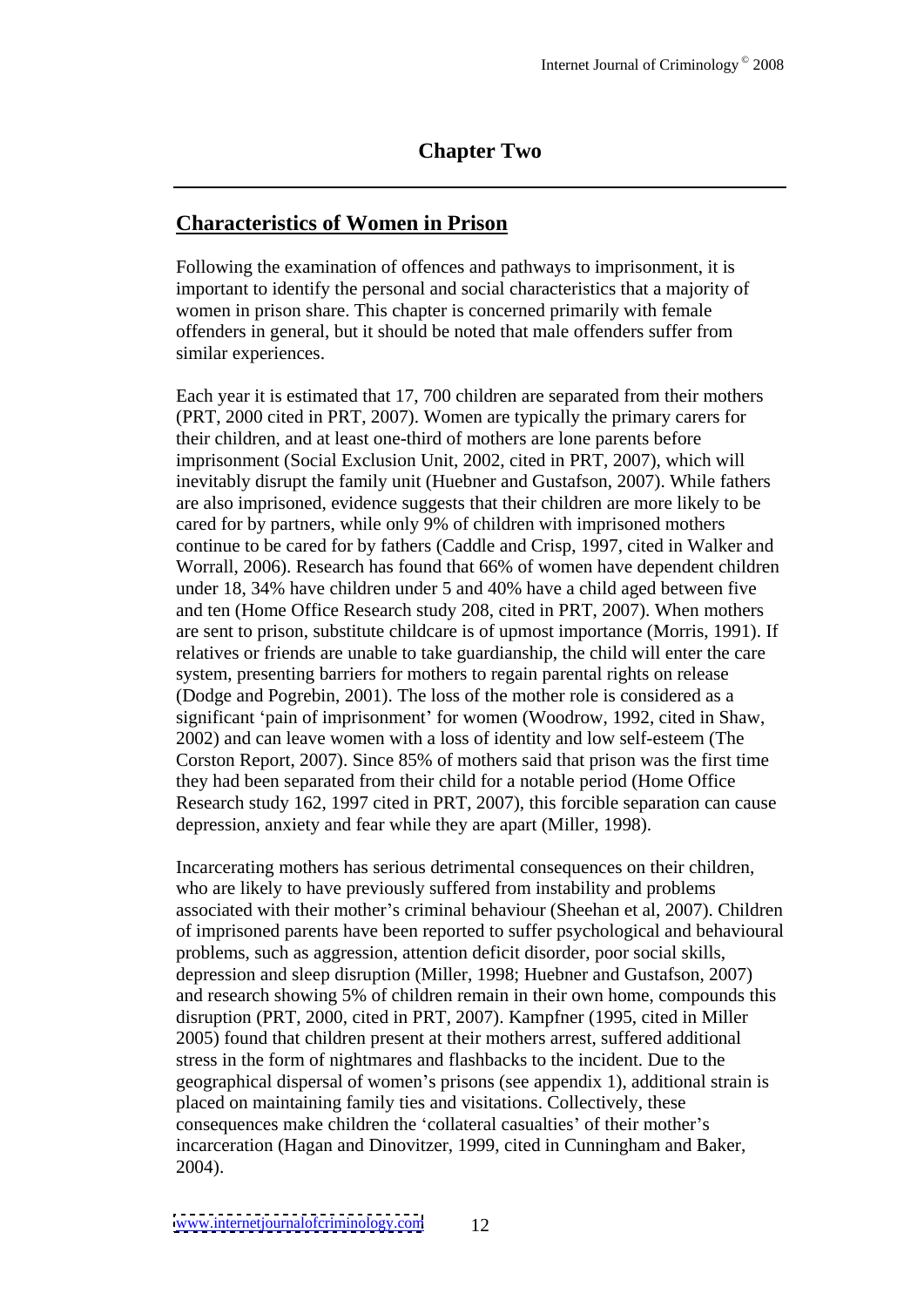Substance misuse is a common problem amongst the female prison population and as previously noted a high proportion of women are imprisoned for drug offences and 55% of prisoners report committing offences connected to drug taking (Ramsey, 2003, cited in Bromley Briefing, 2007). Singleton, et al (1998) found that a large majority of women had used illicit drugs at some time in their lives. Borrill et al (2003, cited in HM inspectorate of Prisons, 2005) found 66% of women prisoners were either drug dependent or reported harmful or hazardous levels of drinking in the year prior to custody. Maden et al, (1994; 1996, cited in Ibid), highlighted that one in four women were dependent on drugs in the six months leading to arrest, 11% meeting the criteria for drug dependency, and one in five meeting the criteria for multiple dependencies. Plugge et al (2006) found that 58% of women had used drugs daily in the six months before prison and 75% of women prisoners had taken an illicit drug in those six months, with crack cocaine, heroin, cannabis and benzodiazepines being the most common.

Substance misuse can often exacerbate mental health conditions (Owers, 2007), but it should be noted that it is not the only cause of psychological problems; it can also be a symptom or coping mechanism (Drugscope, 2005). Women prisoners are often labelled as being 'mad rather than bad.' (Wedderburn, 2000). The 'residuum' argument, explains that since there is so few women in prison compared to men, those that are imprisoned must be 'mad' (Seddon, 2007) or that there is 'something wrong' with them (Morris, 1991). Feminist criminologists have sought to rebuke this perception of female offenders,by claiming the assumption of female offenders as 'sick' ignores their past experiences (Belknap, 1996). However, the statistics do present a prominent prevalence of mental illness, which presents a contradiction. It has been noted that 40% of women in prison have received care or treatment for a mental health problem the year before imprisonment with 15% admitted for inpatient psychiatric care. Two-thirds of women have a neurotic disorder, such as depression, anxiety and phobias, contrasting with less than a fifth of the general population. 14% of women prisoners suffer from severe mental illness, such as schizophrenia or delusional disorders compared to 1% of the general population.<br>70% of women have 2 or more mental health disorders and 50% of women in prison are also on prescribed medication such as anti-depressants or anti psychotic medicine (PRT, 2002). These statistics show a serious problem. Juliet Lyon commented,

Locking up women who are mentally ill is a crime in itself. These women need a range of community mental health services including psychiatric support...in patient or secure care..." (Ibid)

While these statistics are already disturbing,

there is likely to be a large dark figure of mental illness, that is, mental illness which is unrecognised, un-referred, undiagnosed and un-hospitalised'

(Morris, 1991:53).

Correlating with mental disorder, self-injury is prevalent amongst the female prison population. In 2006, there were 23, 420 incidents of self-injury, of which women accounted for 11, 503 (49%) of incidents. Between the 1 Jan and 29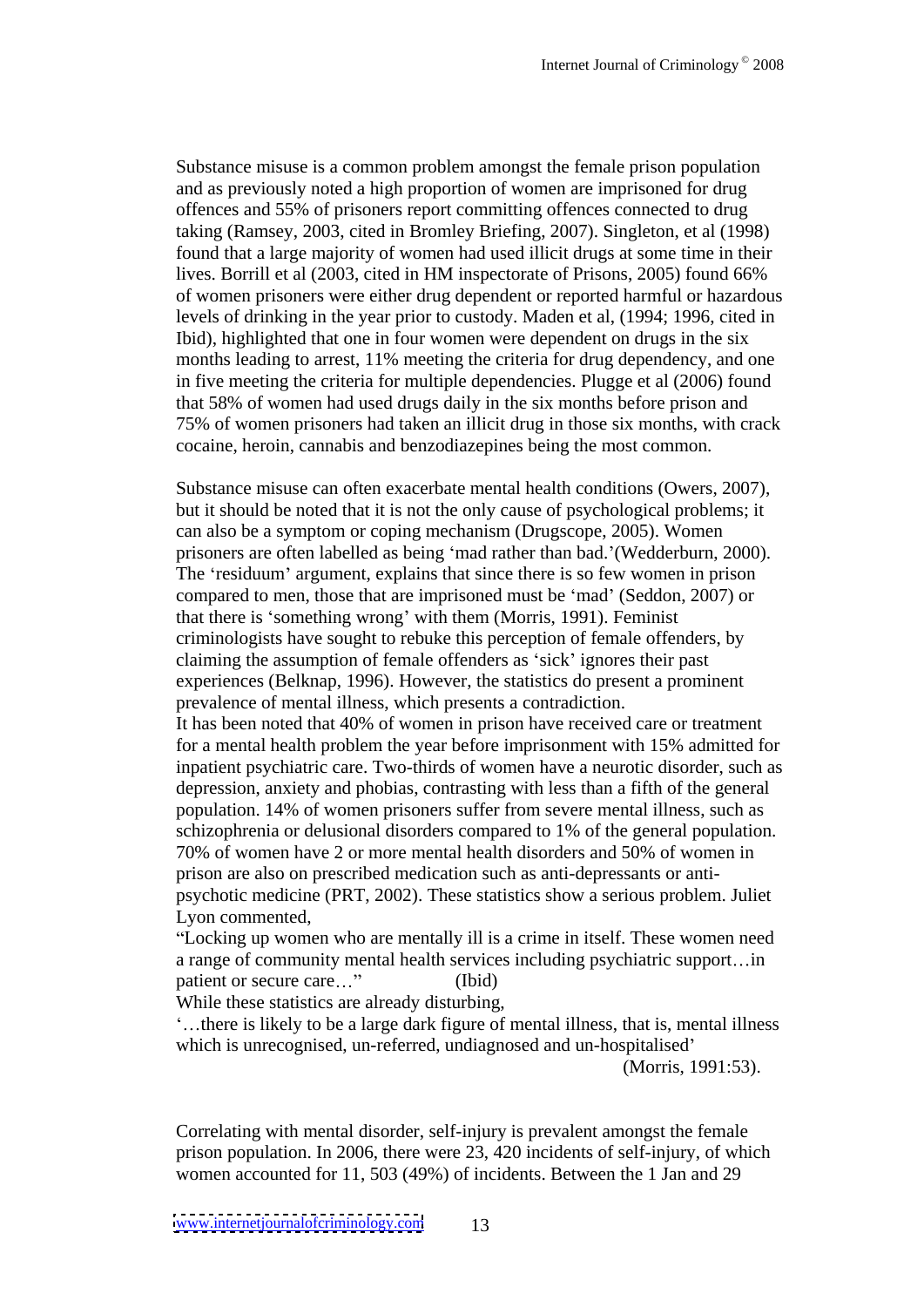March 2007 there were 2839 incidents of self-injury among female prisoners (NOMS, Safer Custody News, 2007, cited in PRT, 2007).

Miller (1994) notes that, 'Women act out by acting in' and in contrast to the violence displayed by men, women are viewed as 'troubled' rather than 'troublesome' (The Corston Report, 2007).

The Samaritans fact sheet notes that self-injury is closely linked to depression and low self-esteem, triggered by physical or emotional abuse, neglect, money worries and relationship difficulties, traits common to offending women. Risk factors of self-injury associated with the prison regime, will be examined in chapter three.

While incidents of self-injury have been well documented, less attention has been paid to related behaviours such as eating disorders (Milligan et al, 2002). Ash (2003) highlights that, 6% of prisoners were diagnosed with anorexia and 14%

with bulimia, compared to 1.6% and 3.2% in the general population.<br>Mental health problems and substance misuse are often linked to past experiences of violence and sexual abuse. Many women, who self-injure, have experienced,

very difficult and painful experiences and describe their behaviour as a way of coping with overwhelming feelings and gaining a sense of control

(Samaritans, 2007).

Ferraro (2006) considers women as victims *and* offenders. There is overwhelming evidence that imprisoned women have past experience of abuse. Over 50% of women in prison have experienced domestic violence and one in three have experiences sexual abuse (Social Exclusion Unit, 2002, cited in PRT, 2007). One in 20 women have been raped at least once since the age of 16 and up to 30% young women (18-20 years) reported sexual abuse in childhood (Soloman, 2004 cited in PRT, 2007). This prior victimisation highlights the vulnerability of female prisoners and the ambiguity between being a victim or an offender. Chapter one noted that coercion from men forms a route into criminal activity and it could be argued that many women become involved with hard drugs after entering into violent and exploitative relationships with men (Drugscope, 2005).

Women entering prison bring a wide range of untreated physical health problems with them and being unregistered with a GP and neglect of their health is common (Belknap, 2001, cited in Wolf et al, 2007). Research suggests female prisoners have higher rates of various physical problems than women in the general population (Marshall, et al, 2000). In a study by Smith, (1998, cited in Marshall et al, 2000) 60% of women rated their health as fair, poor or very poor. Plugge et al (2006) found that imprisoned women's physical health was worse than that of social class V, the group with the poorest health, with 83% having a long standing illness and 73% taking prescribed medication. There are also factors that are poverty related, connected to high proportions of unemployed and homeless women in the prison population, therefore it is inevitable that health problems such as asthma, heart disease, dental health problems and infectious diseases are more prevalent in this group (Marshall et al, 2000). Sexual behaviour of female prisoners has a bearing on their physical health. 17% of the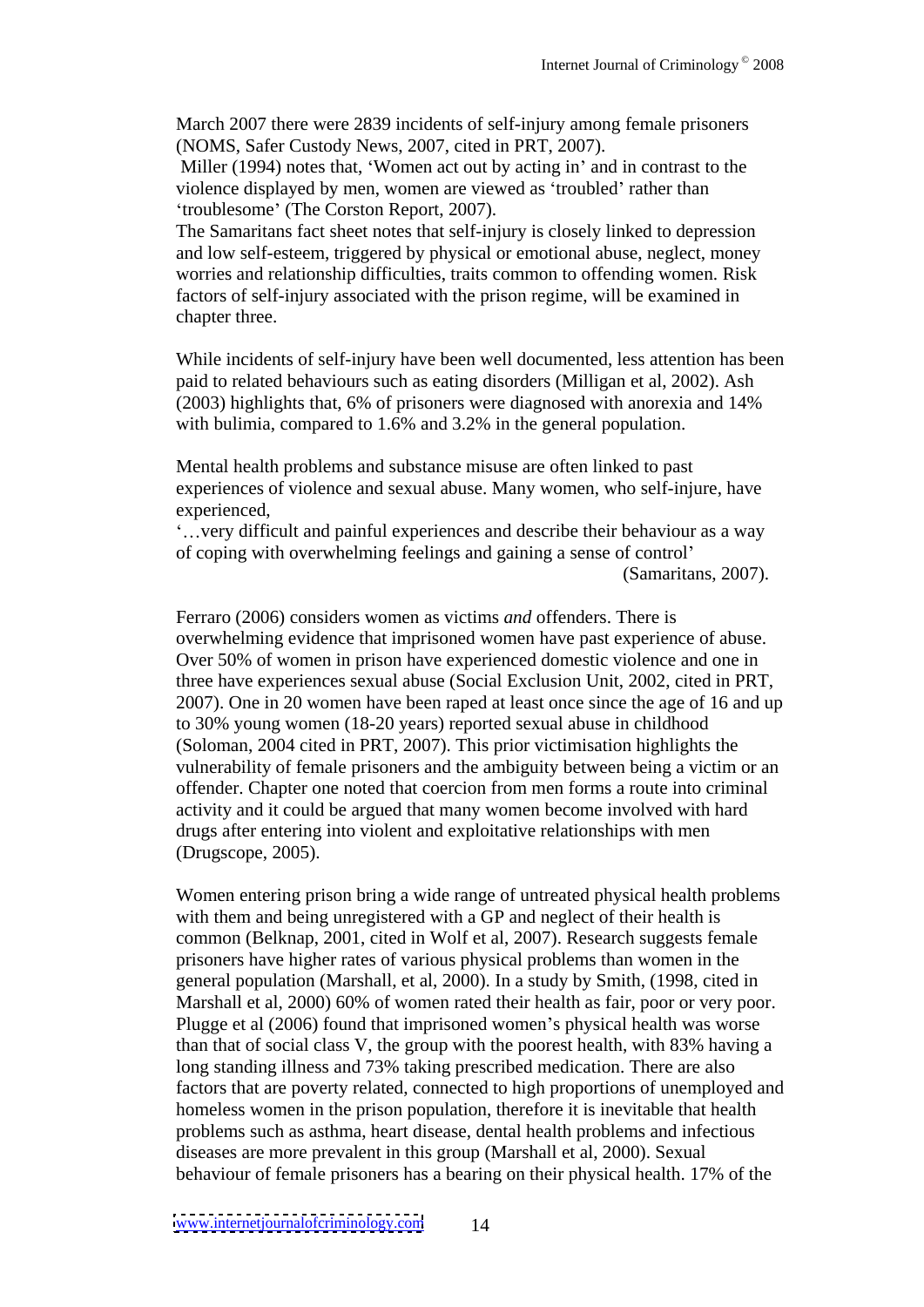adult female prison population have had a sexually transmitted disease and 31% had 2 or more partners in the last 12months with inconsistent condom use (Marshall et al, 2000). Pregnant women received into custody bring another set of health issues. In 2004, 114 women gave birth while serving a prison sentence (Hansard House of Commons written answers, 13/07/2005, cited in PRT, 2007).

| Employment           | <b>Remand Prisoners</b> | <b>Sentenced Prisoners</b> |
|----------------------|-------------------------|----------------------------|
| Working              | 26%                     | 34%                        |
| Unemployed           | 24%                     | 23%                        |
| Living off crime     | 14%                     | 12%                        |
| Long-Term sick       | 14%                     | 8%                         |
| Bringing up family   | 13%                     | 17%                        |
| Other                | 9%                      | 6%                         |
|                      |                         |                            |
| Education            |                         |                            |
| A Level or higher    | 13%                     | 13%                        |
| GCSE                 | 42%                     | 36%                        |
| Other                | 1%                      | 1%                         |
| None                 | 44%                     | 48%                        |
| Excluded from school | $\sim$                  | 33%                        |

Uneducated and unemployed women are over represented in the female prison population as table 2.1 identifies.

**Table 2.1:** Education and Employment History of Female Offenders Source: Singleton, et al. (1998).

This chapter has highlighted that women enter prison with a multiplicity of problems (Medlicott, 2007).

...imprisoned women are usually marginalized women sharing characteristics that are devalued by society. (Bloom et al, 1995:132, cited in McIvor, 2007)

In summary, these women share characteristics of 'social exclusion', financial problems, a distinct lack of education, experiences of physical and sexual abuse, substance misuse and mental health and associated problems and are likely to be primary caregivers for their children. Whilst it is recognised that male prisoners may have similar characteristics, the needs of women and their modes of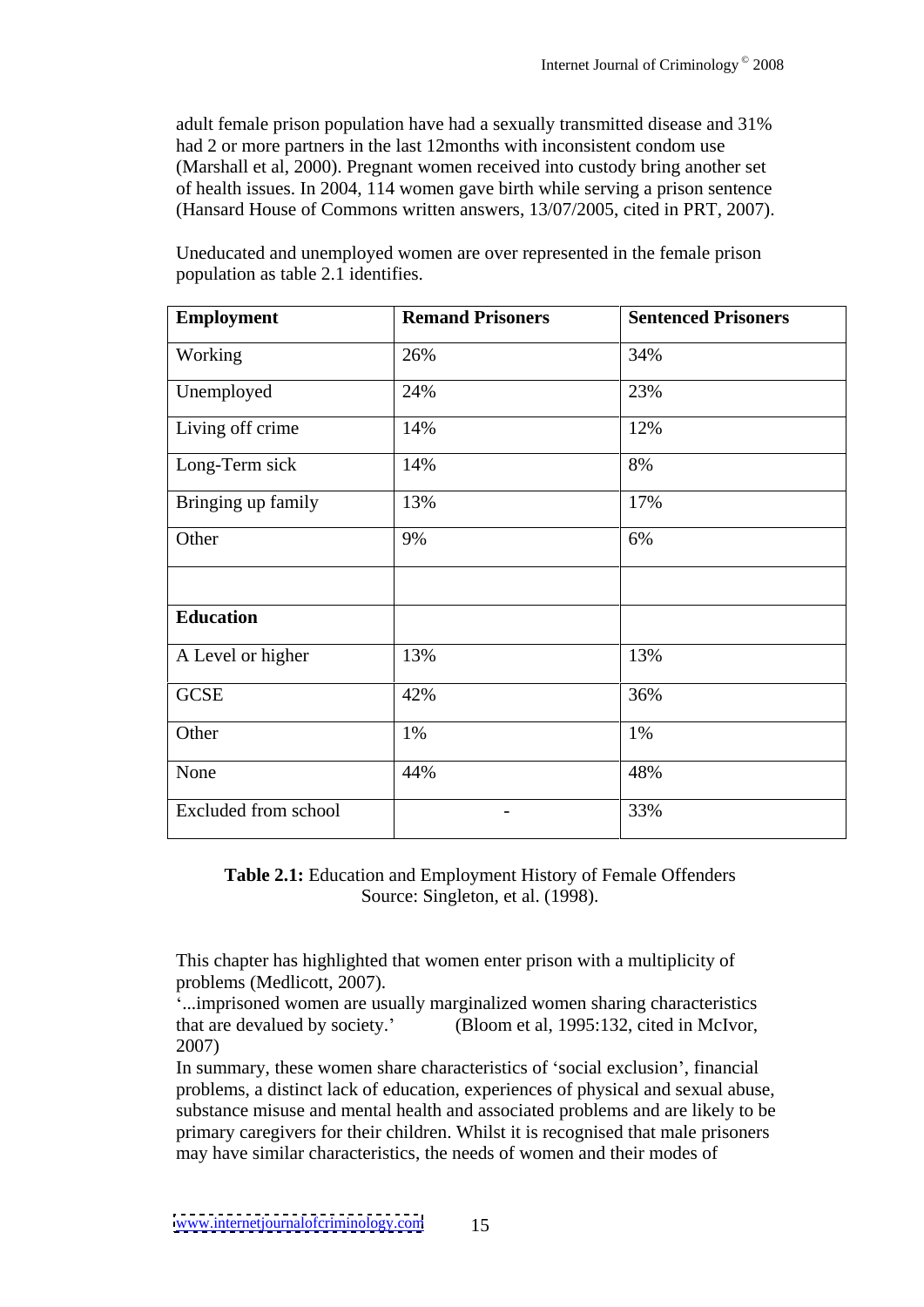adaptation are generally different to men. Therefore it is necessary to identify how the prison life and its regime compound the problems of female offenders.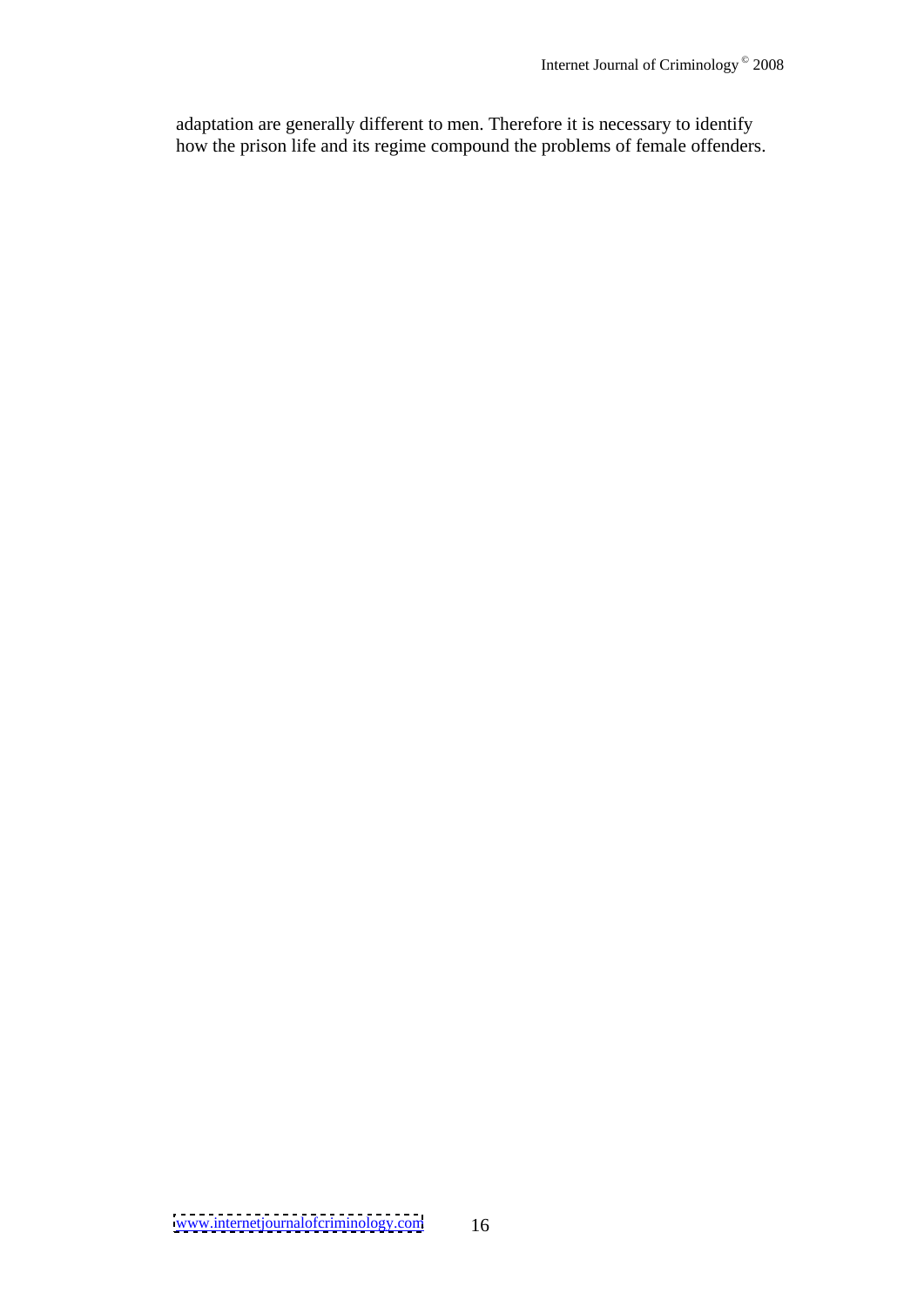## **Chapter Three**

#### **Critical Analysis of Prison Regimes**

The previous chapter identified common characteristics among women entering prison and considering these vulnerabilities, it is necessary to identify the impact prison life and its regime has upon these women. In examining the prison regime, human rights discourse and the purposes of imprisonment require consideration. Carlen and Worrall (2004) summarise these issues with their identification of the healthy prison,' a safe environment, treating people with respect, a full, constructive and purposeful regime and resettlement training to prevent re offending. Publications following the Thematic Review of Women In Prison (1997), such as 'The Government's Strategy for Women Offenders' (2000) and Women's Offending Reduction Programme (2004) have sought to redress penal policies to make them more gender specific. However the Corston Report (2007) has indicated that previous developments have resulted in little change.

Reception procedures are the first contact women have with prison. Dooley (1990) recognises that initial periods of imprisonment, reception and induction carry elevated risk of self-inflicted death, as the impact of imprisonment is felt more keenly. The Prison Advice and Care Trust (PACT) provide valuable services to newly arrived women. In 2005 Oak House was opened at Styal Prison, tailored towards ensuring women feel safe and supported during their first few days in custody (HM Prison Service, 2005). At Eastwood Park, the Mary Carpenter unit has been praised for effective first night and reception procedures (Chief Inspectors of Prison Report, 2007a). These centres enable staff to assess prisoner's immediate needs before they move into the main prison (Dockley, 2008). Prisoners who were informed of what would happen to them during their first day in prison significantly improved, 23% in 2004 to 57% in 2006 and the number of prisoners who reported feeling safe on their first night increased from 56% in 2004 to 85% in 2006 (Ibid). Despite positive intentions, criticisms have been made over the limited facilities and insufficient first night procedures to cope with vulnerable women (Chief Inspector of Prison Report, 2007b). Due to the high volume of women arriving in custody, assessments are often hurriedly or inaccurately completed (Dockley, 2008). It could be argued that procedures in place for women are better than those for men, where proper mechanisms have been slower to develop. It could be speculated that the prison allocation system for men is more disruptive as they are often placed in local prisons before transfer to the prison where they will serve their sentence (Jewkes, 2007). It has been recommended that formalised first night procedures should be a core part of prisons safer custody agenda and instead of giving a false impression of the prison environment, holistic procedures and safer custody should infuse the whole jail (Dockley, 2008).

The prison population level is a significant factor in how the prison regime operates and how effective its resources are utilised.

Prison overcrowding is currently an extremely pertinent theoretical and policy issue, as many prisons nationwide routinely operate over capacity.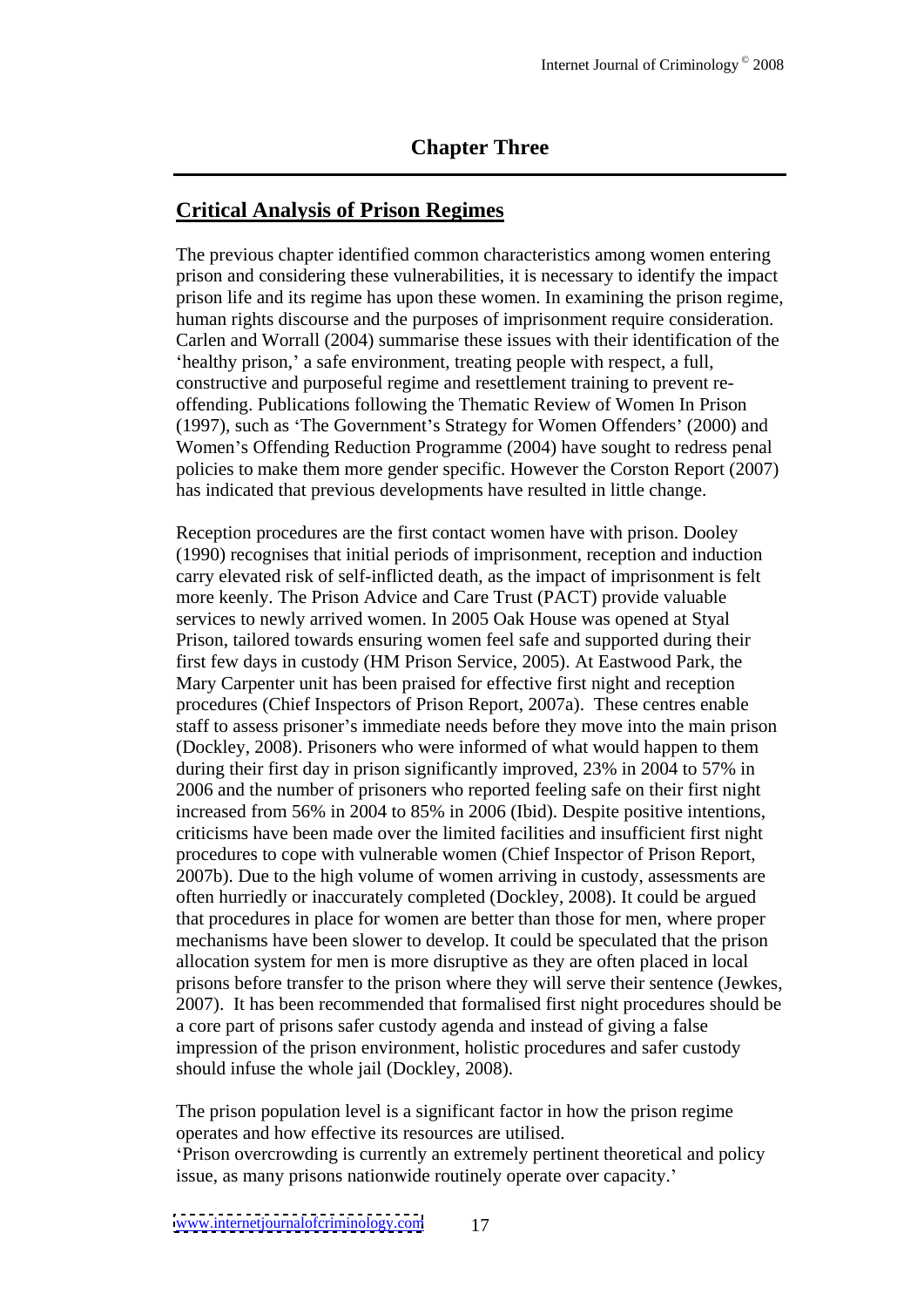| <b>Prison</b>           | Accommodation     | Population  | % occupied          |
|-------------------------|-------------------|-------------|---------------------|
|                         | available for use |             |                     |
| <b>Askham Grange</b>    | 126               | -96         |                     |
| Bronzefield             | 450               | 437         | $\sim$              |
| Downview                | 358               | 346         | $\sim$              |
| Drake Hall              | 315               | 310         |                     |
|                         |                   |             | $\sim$ $\sim$       |
| <b>East Sutton Park</b> | 98                | $\bigcap$ 1 |                     |
| <b>Eastwood Park</b>    | 326               | 334         | 102                 |
| Foston Hall             | 283               | 268         | $\alpha$ $\epsilon$ |
|                         | 498               | 472         | $\alpha$            |
| Holloway                |                   | 4/3         | - 97                |
| <b>Low Newton</b>       | $\overline{291}$  | 20          | 101                 |
| <b>Morton hall</b>      | 392               |             | <b>100</b>          |
| <b>New Hall</b>         | 393               | 421         | <b>107</b>          |
| Peterborough            | 360               | 360         | <b>100</b>          |
| Send                    | 216               | 208         | 96                  |
| Styal                   | 438               | 438         | 100                 |

(Huey and McNulty, 2005:493). The table below shows the population of the female prison estate and the prisons operating at and over certified normal capacity are highlighted.

Table 3.1:Population of the Female Prison Estate Source: Adapted from Ministry of Justice: Population in Custody, January 2008

Local prisons have particularly high levels of overcrowding where high volumes of remand prisoners are held (Jewkes, 2007). It is important to note that the prison service has no control over the volume of prisoners received and is obliged to accept any person sentenced to imprisonment (Chigwada-Bailey, 2003).

Huey and McNulty (2005) cite overcrowding theory as a causal factor of prison regime problems and the Lord Chief Justice refers to overcrowding as the 'aids' or 'cancer' of the prison system (Allen,  $2005: 216$ ). In the struggle to cope with too many prisoners, valuable opportunities are lost for officers to build positive relationships with the women (Devlin, 1998). NACRO (2007a) notes that signs of depression and suicidal intent are often overlooked. Discussion around overcrowding introduces contradictory issues facing the prison service. With limited cells, women often share with those suffering from mental health problems or those who persistently self-injure (The Corston Report, 2007). However, it could be argued that individual cells, while offering privacy, create a heightened risk of self-injury (Towel, et al, 2002). Overcrowding also puts restrictions on free association as a result of the staff to prisoner ratio being so unbalanced. During free association social networks, created to alleviate the 'pains of imprisonment', are affected (Faith, 1993, cited in Greer, 2000) and interaction between and with prisoners is thought to reduce self-injury (Owers, 2007). Despite this, it could be argued that time out of cells could create opportunity for intimidation and bullying. There are a number of difficulties with redressing the balance of overcrowding. Relocation can upset stable relationships and break education and rehabilitation courses where progress is being made.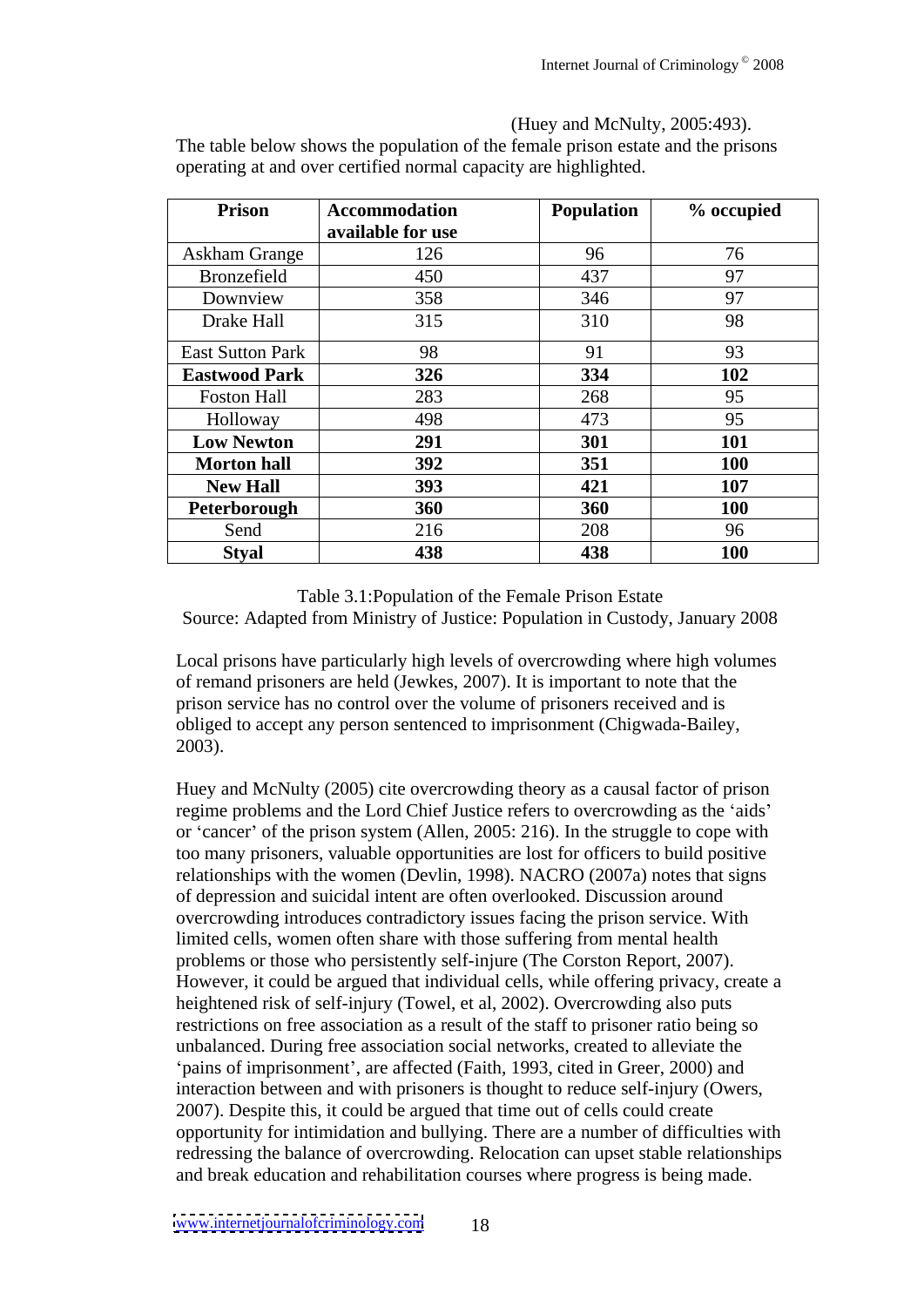Distance from home may also be widened through further movement and for security reasons, women are not informed about relocation in advance, bringing further problems and distress for prisoners and their families (Devlin, 1998).

Chapter Two outlined the prevalence of mental illness amongst female offenders. The Chief Inspector of Prisons (2000) report on HMP Holloway noted 15 out of 25 patients in the health care centre were,

so ill that they should have been in an NHS facility as their health needs were far beyond the capacity of the staff on the ward.' (Cited in Peay, 2003). In many cases, the prison regime can exacerbate mental disorders and high prescription of psychotropic drugs in women's prisons could be considered as treating symptoms rather than addressing root causes.

The quality of psychiatric care has been found to be inadequate and below the standard of the NHS (Reed and Lynne, 2000; PRT, 2003; Carlen, 1990). Reed and Lynne (2000) reported that no prison doctors in their study had specialist training and less than one-quarter of nurses had mental health training. NACRO (2007b) identifies the problems being, a severe lack of knowledge or understanding of mental health issues, and a lack appropriate response or co ordination between services.

The neglect of mental health issues has profound effects on self-injury and selfinflicted deaths within prisons, raising issues within Article 2 of the Human Rights Act, the right to life. In 2007, there were 7 self-inflicted deaths in women's prisons (PRT, 2007), mirroring the rises in the female prison population (Jewkes, 2007). Self-damaging behaviours are particularly prevalent amongst female prisoners and are of interest in investigating the effects of incarceration on inmate adjustment to prison life (Huey and McNulty, 2005). Milligan et al, 2002, based on their study into eating patterns, found that the prison environment heightens the intensity of emotions such as anger leading to self-injury. While the causes of self-inflicted death are rarely simple (Towel et al, 2002), Carlen, (2001, cited in Carlen and Worrall, 2004) recognises that these issues are not discrete problems but indicators of the prison's general 'health'.

There are a number of factors that have a profound effect on the levels of selfinjury and self-inflicted death as shown in Figure 3.1.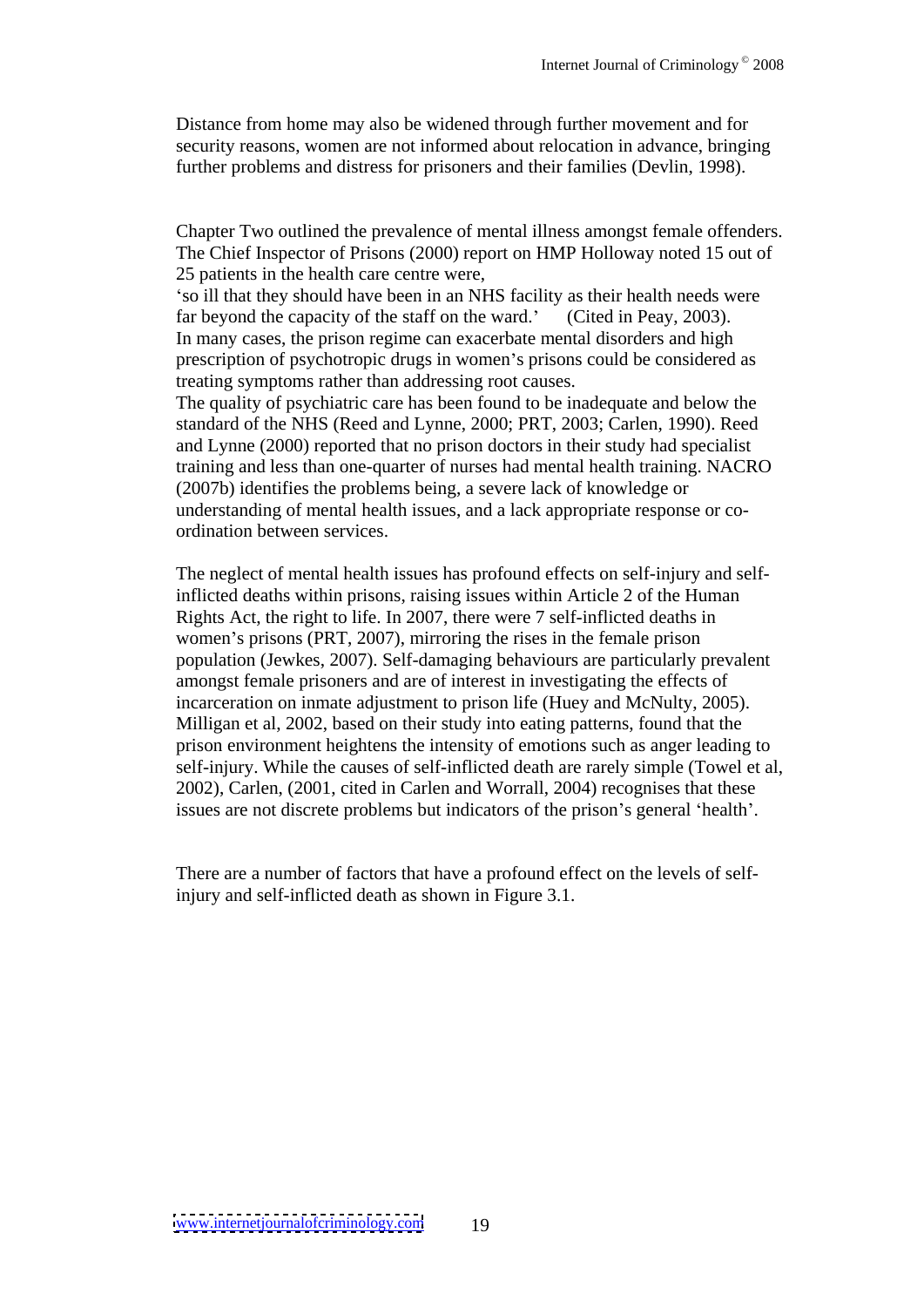

**Figure 3.1:** Risks leading to self-injury and self-inflicted death Source: Adapted from Towel et al (2002)

Women On the Edge: The Truth about Styal Prison highlights the difficulties prison officers face in preventing women from self-injury. Carlen and Worrall (2004) take an appreciative standpoint to prison officers and suggest criticisms of officers should take into account the institutional conditions that they work within. With a lack of specific training to cope with female prisoners, officers are expected to be able to identify the precursors to self-injury. This highlights an inherent tension between care and control as it is often necessary to take physical measures to keep women alive yet criticism over such treatment arises. In 2006 there was 3,123 recorded incidents of prisoner on officer assault, highlighting further difficulties officers have to contend with (Hansard House of commons, written answers, 30/10/2007, cited in PRT, 2007). As a possible consequence of these issues, there is often high staff turnover, illnesses and shortages, which can be highlighted by the current nationwide campaign to recruit prison officers (HM Prison Service, 2008a).

Physical health care in prisons is an additional matter of concern. It is generally accepted that women have additional and more various health care needs than men (Alemagno and Dickie, 2002, cited in Carlen and Worrall, 2004), such as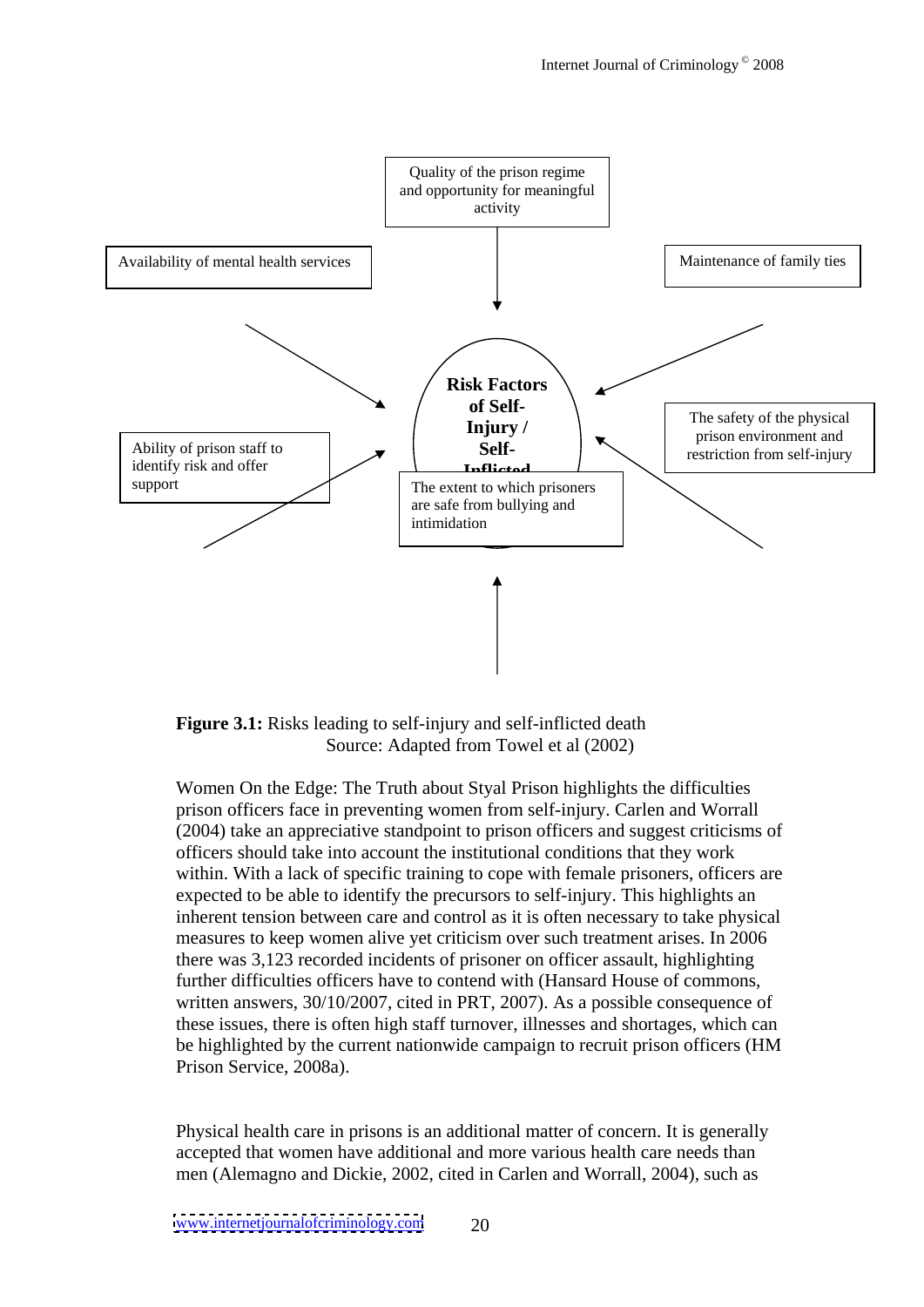gynaecological, menstrual problems and pre / postnatal care for pregnant women (Belknap, 1996). Evidence suggests that women's health needs are not consistently dealt with in a respectful and appropriate way. Reed and Lynne (1997) found that doctors were poorly trained and found staff shortages. Wolf, et al (2007) note the difficulties in recruiting medical professionals because of low pay, the locations of prisons and the nature of the work environment. Primary care consultation rates and admission rates to prison healthcare centres are considerably higher than consultation rates for women in the community, placing strain upon healthcare services. Self-care, such as access to over-the-counter medicine is restricted, meaning services are often over-burdened with consultations for minor medical conditions than that in community settings (Marshall et al, 2000), also undermining women's ability to be agents of their own health (Wolf, et al, 2007). However, it could be argued that prison healthcare is equivalent to the community, where healthcare also varies from high to low quality care, depending on the 'postcode lottery' (Dispatches, 2006).

There are a number of education, rehabilitation and employment opportunities for women in prison**,** which have been subjected to criticism. The smaller proportion of women in prison is used to justify the lack of diverse educational, vocational and other programmes available to incarcerated women (Belknap, 1996). In contrast, there are problems for male prisoners, as programmes cannot be delivered because of high population numbers. Women serving short sentences are disadvantaged, as they are unable to complete a majority of programmes (Hamlyn and Lewis, 2000, cited in Carlen and Worrall, 2004). The lack of resources is problematic as rehabilitation ultimately depends on the programmes available (Carlen and Worrall, 2004). Such programmes have been critiqued for being based upon research into criminogenic needs of men, and there is debate on their suitability for women (Pearce, 2007). Drug treatment programmes are criticised for their inability to take into account the heterogeneous nature and extent of women's drug addictions (Ibid), which studies have indicated that women's rationales and justification for drug misuse are more likely to reflect their greater psychological and socio-economic life problems (Peters et al.1997; Pelissier et al, 2003, cited in Wheatly, 2007), affecting the way they will respond to treatment and its delivery. A study carried out for the Home Office (Cann, 2006, cited in Malloch and Loucks, 2007) found no statistically significant difference in reconviction rates between women who participated in prison based cognitive skills programmes and those that had not, indicating that current courses are ineffective and unsuitable for female offenders, questioning the ability of prison to rehabilitate.

Eastwood Park was praised for its education and training opportunities (HM Chief Inspector of Prisons Report, 2007a) and East Sutton Park currently has 25 women working outside the prison, with plans to increase this number to 50 (HM Prison Service, 2008(b)). HMP Low Newton runs the mentoring project, Open Gate, which aims to help and support women in resettling back into the community and addresses the fears about homeless, employment and re establishing family life (Smartjustice, 2007a).

Considering women find difficulties gaining employment when release, because of prejudice of their past criminal behaviour (Dodge and Pogrebin, 2001), lack of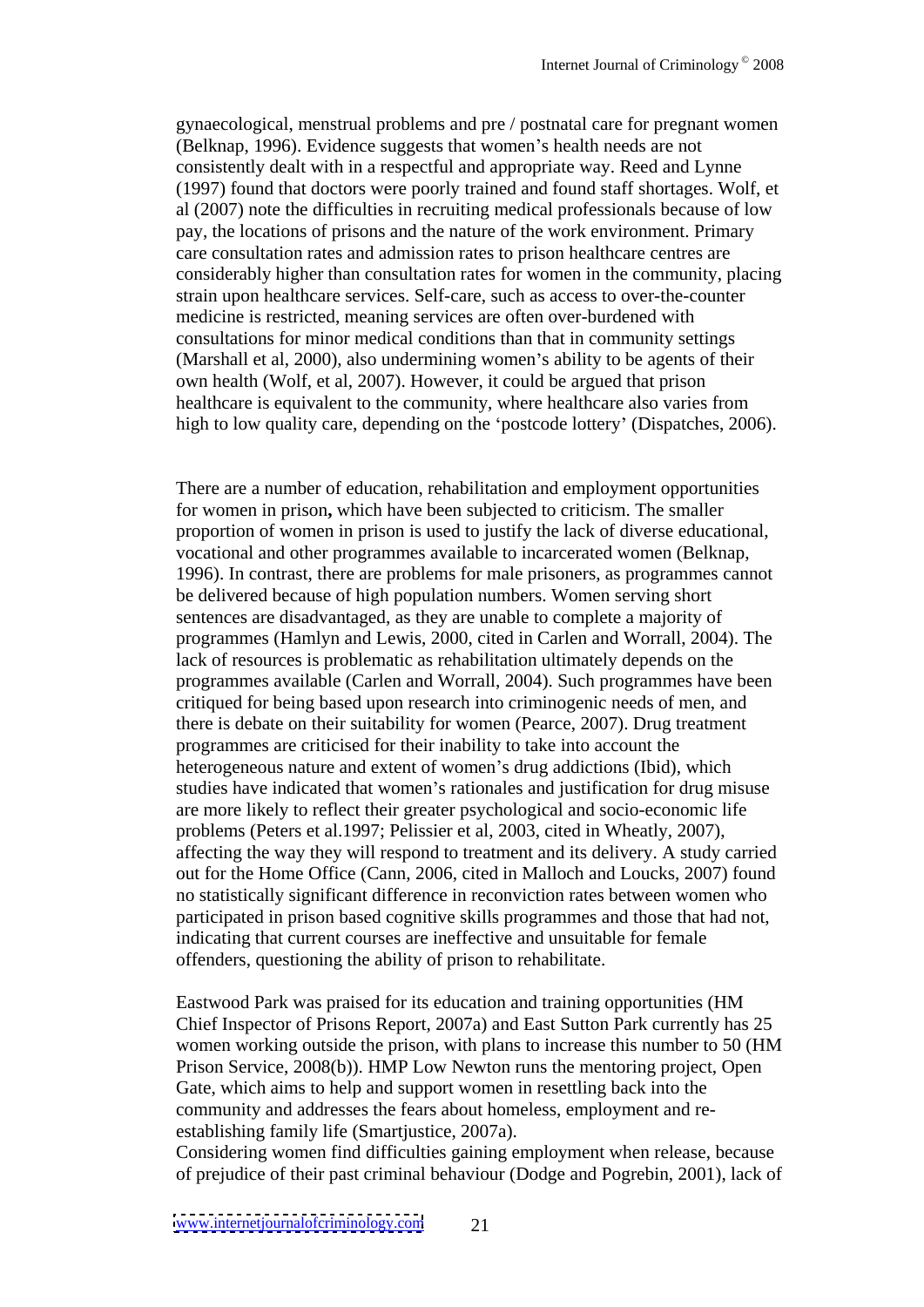previous employment history, low educational attainment, health problems (mental or physical), lack of stable housing, and the failure to amend the Rehabilitation of Offenders Act (1974) (PRT, 2007), these are excellent example of effective rehabilitation and employment initiatives. Resettlement presents many challenges for women and 30% of women lose their accommodation while in prison (The Corston Report, 2007) and many others lose their possessions (Women in Prison, 2007). In addition women often have fears about adapting to the community and of stigmatism. Therefore the lack of resources to aid resettlement can mean women leave prison less equipped to fit into society than before (Allen, 2005).

A contrasting argument could be posed on grounds of 'less eligibility', that prisoners should be treated worse than the lowest social class and that since deprived, honest women in the community cannot access educational and rehabilitative programmes, prisoners should not have such advantages (Carlen and Worrall, 2004). To counter this argument, wider social policy needs to be considered, and the proposals will be outlined in the next chapter. The particular types of educational and employment in women's prisons have been criticised for reinforcing gender stereotypical ideas about femininity and domesticity (Carlen, 1990). However, it could be argued that such courses are more appropriate for women and educates them with useful skills.

The physical prison environment is a further matter of concern. It has been noted that architecturally that prisons are not designed with women in mind (Carlen and Worrall, 2004) but designed by men, with men's needs in mind (Carlen, 2002). However, it could be argued that converted stately homes, Askham Grange and East Sutton Park, are set in much nicer surroundings than imprisoned women are used to (Carlen and Worrall, 2004).

The conditions in female prisons have been a continual source of condemnation. In 1985, the Chief Inspector described the conditions at Holloway as claustrophobic, finding damp, rats, cockroaches and the smell of urine and excrement (Medlicott, 2007). In 1995, the Chief Inspector walked out of Holloway describing 'filth, almost continual lockup, vermin and uncleared rubbish' unacceptable (Ibid). The Corston Report (2007) reinforced these findings, describing conditions as dirty, a lack of fresh air or ventilation, and the presence of vermin. The report also outlined the unhygienic sharing of facilities and the limited access to personal hygiene products and dirty shower facilities and toilets without lids, in cells and dormitories. These issues are more significant for women, considering menstruation.Whilst conditions have improved since the times of 'slopping out', conditions remain unacceptable.

The security in women's prisons is an important issue of the physical prison regime. Women are assessed as needing closed or open conditions (Carlen and Worrall, 2004), meaning high and low risk offenders will be held together, in contrast to male prisons, who are assessed as category A, B, C or D. Women generally present a lower security risk than men (HM Prison Service, 2007) but since the high profile escapes from Whitemoor and Parkhurst prisons in 1994, have suffered disproportionately (Carlen, 1998), and are held in higher security conditions than necessary. In 1996, high security measures were put under the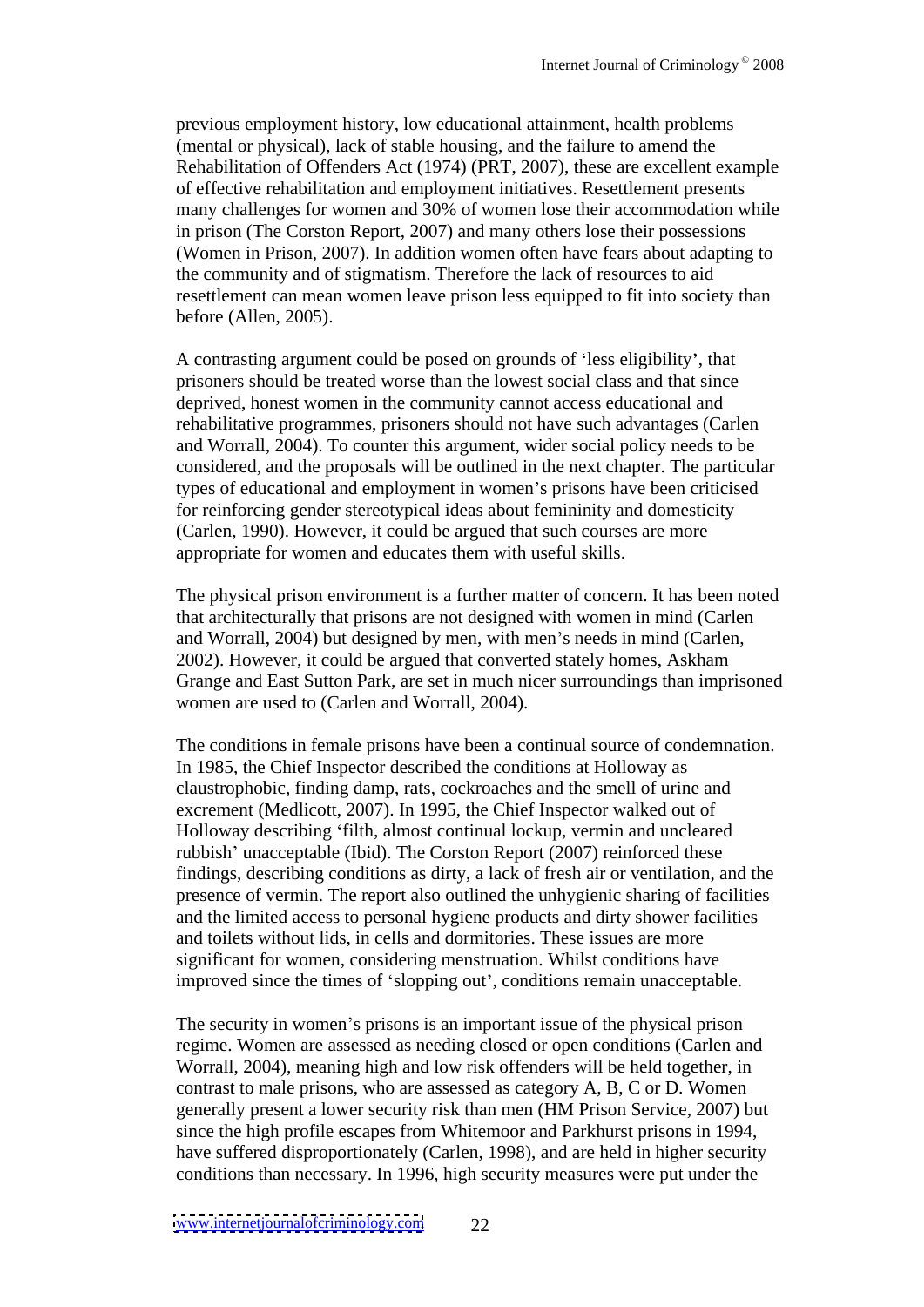spotlight when a woman was manacled to her bed whilst in labour (Ibid). High levels of security can indicate the prison deprivation level and Liebling (1992) notes high security causes dehumanising atmospheres and slower adaptation to the prison environment, increasing the prevalence of self-inflicted death. Inmates are thought to adapt better to prison when given some control over the immediate environment (Huey and McNulty, 2005).

Discipline is a particular source of tension in women's prisons. Carlen (1990), agues that discipline is excessively harsh because prison authorities expect higher standards of behaviour from women prisoners than they do from men. Three main issues are identified. The first is the 'petty' rules, which women often find confusing and unclear on arrival. Women routinely commit around twice as many disciplinary offences as men (Carlen and Worrall, 2004), and are therefore subjected to disciplinary procedures, contravening Article 6 of the Human Rights Act, the right to a fair trial and Article 7 the prohibition of punishment without reference to the law. For women in mother and baby units there is a constant fear that their child may be taken away from them for rule breakage. The second is cell searches, which are found to have greater significance for women than men, as they tend to personalise their cells. The third is regular and degrading strip searches. While certain strip searches may be necessary, additional distress is caused, particularly for women who have experienced sexual abuse. The searches may also violate Human Rights article three**,** the prohibition of torture, inhuman and degrading treatment.

Prisoners that have experienced sexual abuse or domestic violence may feel uncomfortable having male officers in their living quarters and involvement in their daily routine (Ibid). However, it could be argued that male officers can provide women with positive male rolemodels (Ibid).

The small population of women prisoners creates logistical problems; therefore women are more likely to be held further form home. The geographical dispersal of women's prisons has consequences for the prison regime. Appendix 1 shows the locations of women's prisons, which illustrates the lack of custodial facilities for women in Wales. In 2005, 40% of all women were held at least 50 miles from home. Some women choose not to move to open prisons because this would increase their distance from home, which has consequences for release preparations (Welsh Committee Report, 2007). The vast geographical dispersal has implications for the frequency of family visitations, raising questions of Human Rights Article 8, the right to a family life. Chapter Two outlined the negative effects of maternal imprisonment on children, which violates the UN convention of the Rights of a Child, which states children should not be affected by the status of their parents.

It has become clear in this chapter that the prisons service is presented with a number of conflicting pressures and principles that cause problems for future reforms (Owers, 2007). Prisons are paradoxical institutions (Sparks, 2007) and there are several salient issues that require attention in future policy development. Despite actions to introduce positive initiatives, prisons remain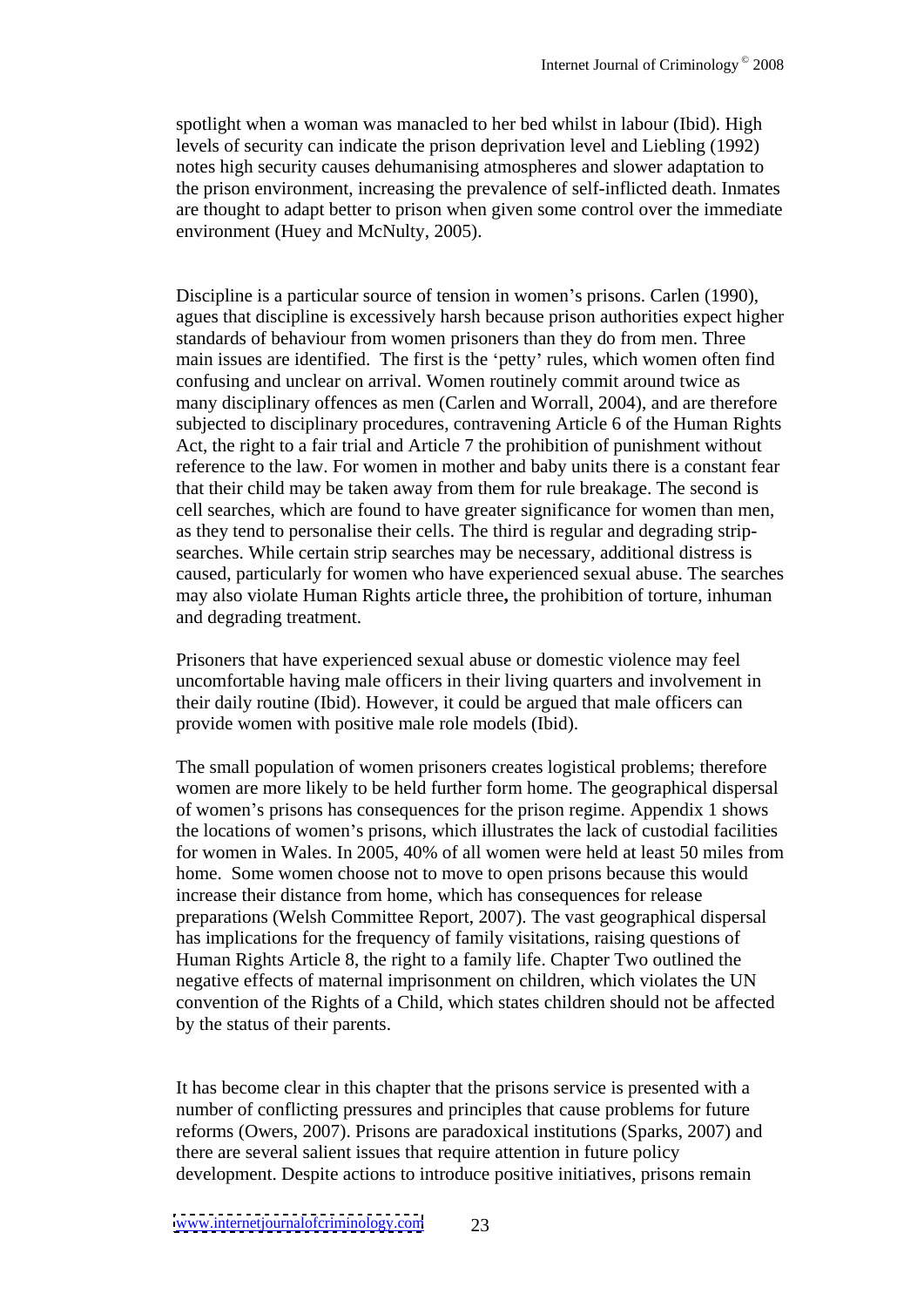unsuitable and unnecessary for the vast majority of women. Carlen and Tchaikovsky (1996: 205) sum up this lack of progress,

Female prisoners are *still* imprisoned far from their homes, they are *still* subject to more petty restrictions than men, they *still* complain about the quality of the medical treatment they received, and they *still* have fewer educational, work and leisure opportunities than male prisoners.

It is therefore necessary to identify available alternatives to prison and to make suggestions for penal reform.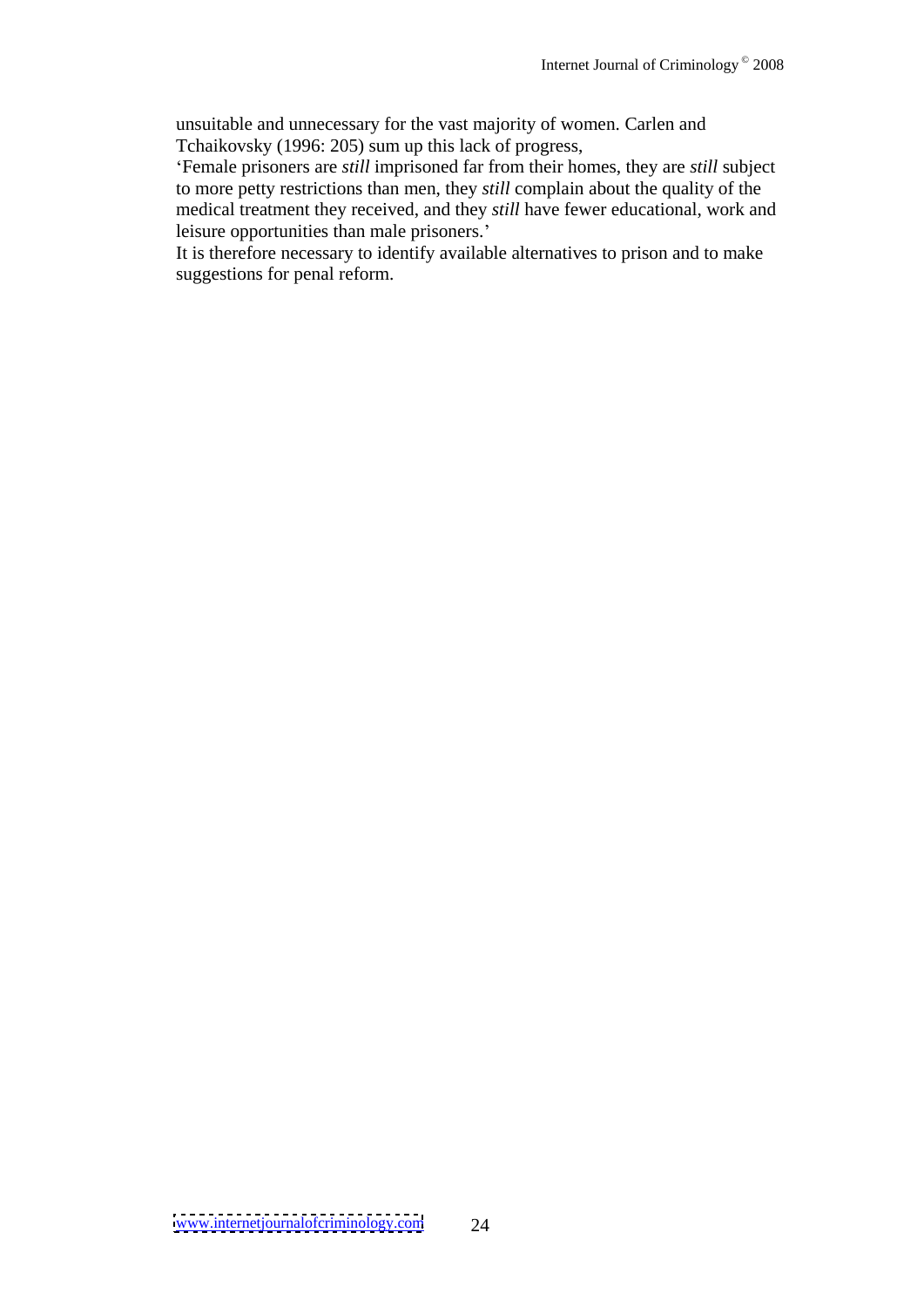## **Chapter Four**

## **Future Directions and Alternatives**

How a society should respond to people who break its rules is both achallenging and politically pressing problem of the 21 st Century (Allen and Stern, 2007). The preceding chapters examined the vulnerable characteristics of the women entering the prison system and how the prison regimes and the underpinning philosophies are on the whole unsuitable. Greater use of imprisonment is not a desirable direction in which policy and practice should be moving (Allen, 2005). Considering the high percentage of short sentences that are given and that 55% of women were reconvicted within 2 years of release in 2003, women enter a vicious circle of imprisonment (PRT, 2003). Prison does not exist to deal with problems of mental health, drug addiction, homelessness or unemployment (Coyle, 2006). The fact that prison is used in this manner goes a considerable way to explaining why the prison population is increasing exponentially at a time when crime rates are supposedly falling (Coyle, 2006). The failure to rehabilitate and reform, high social and economic costs to society, cannot sufficiently justify the use of imprisonment.

There has been no shortage of alternative proposals to deal with female offenders, which would reduce the use of imprisonment (Gelsthorpe and Morris, 2002). Taking these into consideration and what has been examined thus far, a number of recommendations for reform will be suggested, directed towards a substantial reduction of the use of imprisonment for women and a radical reorganisation of custodial services.

#### **Reduction of Remands in Custody**

Chapter one identified that England and Wales have the fastest growing remand population. 957 women were remanded in custody in October 2007 (Home Office Offender Management Caseload Statistics, 2005, cited in PRT, 2007), with only 41% of remand prisoners in 2005 receiving prison sentences (Ministry of Justice, Population in Custody, England and Wales, 10/2007, cited in PRT, 2007). There is evidence that women are disproportionately remanded in custody awaiting psychiatric reports (Wedderburn, 2000), rather than because of the gravity of the alleged offence.

remands in custody are an inefficient, ineffective and inhumane way of securing psychiatric assessment and treatment.'<br>(Dell et al, cited in Morgan, 1994:911)

Excessive use of remand puts a strain upon the already insufficient resources for the sentenced population.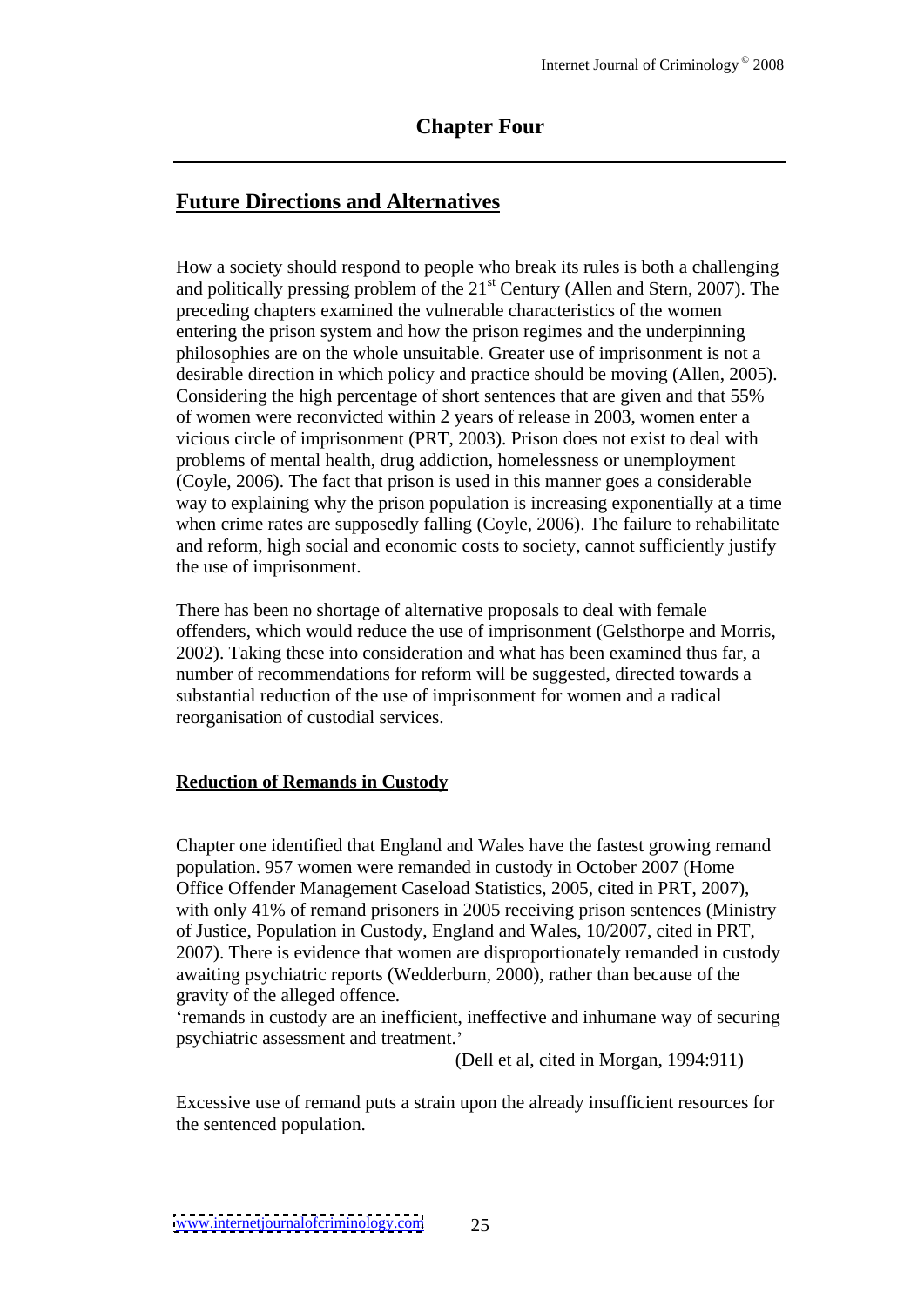It is recommended that women should only be remanded in custody if presenting a serious risk of harm to the public and if the court is concerned the offender may abscond, bail hostels and electronic monitoring are available.

## **Greater Use of Non-custodial Penalties and Community Alternatives**

A frequent argument is that punishment in the community should be the 'normal' punishment for women for which custody is not strictly necessary (Lord Bingham, cited in Allen, 2005). Carlen's partial abolitionist vision for women's prisons is that,

*f...* for an experimental period of five years, imprisonment should be abolished as a 'normal' punishment for women and that a maximum of only 100 custodial places be retained for female offenders convicted or accused of abnormally serious crimes.'

(Carlen, 1990:121)

Advocates of the 'what works' resurgence, a belief in rehabilitation, argue that programmes to reduce re-offending yield more positive outcomes in the community rather in custodial institutions (McGuire and Priestly, 1995, cited in Brownlee, 1998). Similarly it has been noted that women are generally less resistant than men to accepting community supervision and resettlement (Gelsthorpe, et al, 2007).

The current twelve provisions under the generic community penalty are shown in the table below.

| <b>Section under</b>                | <b>Provision under the</b>          | <b>Overview of Provision</b>                   |
|-------------------------------------|-------------------------------------|------------------------------------------------|
| <b>Criminal</b><br>Justice Act 2003 | <b>Criminal Justice Act</b><br>2003 |                                                |
| $199 + 200$                         | <b>Unpaid Work</b>                  | Offender to undertake unpaid work.             |
|                                     | Requirement                         | Not less than 40 hours or more than 300 hours. |
|                                     |                                     |                                                |
|                                     |                                     | Over a period of 12 months.                    |
|                                     |                                     | Offender must be suitable and compliant.       |
| 201                                 |                                     | Activity Requirement   Purpose of reparation.  |
|                                     |                                     | Offender to present themselves to a person     |
|                                     |                                     | specified at a specific time or place.         |
|                                     |                                     | Participate in specified activity.             |
|                                     |                                     | Maximum period of 60 days.                     |
| 202                                 | Programme                           | Offender to take part in a systematic set of   |
|                                     | Requirement                         | activities                                     |
| 203                                 | <b>Prohibited Activity</b>          | Offender to refrain from a certain activity on |
|                                     | Requirement                         | days specified or for a period of time.        |
| 204                                 | <b>Curfew Order</b>                 | Offender to remain at a specific place for a   |
|                                     |                                     | specified period.                              |
|                                     |                                     | Order imposed for no less then 2 hours or more |
|                                     |                                     | than 12 hours.                                 |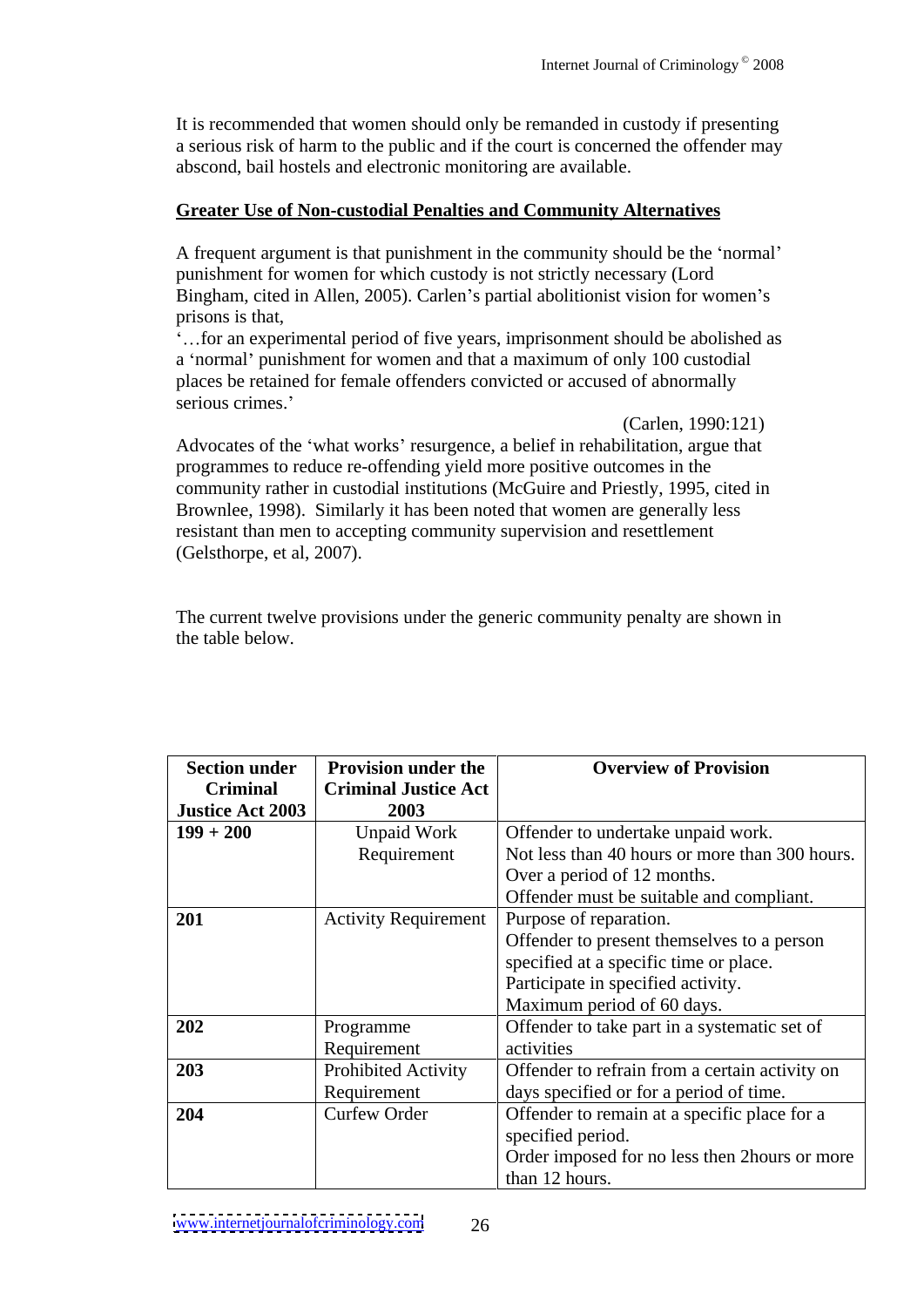| 205                 | Exclusion                             | Offender prohibited from entering a certain        |
|---------------------|---------------------------------------|----------------------------------------------------|
|                     | Requirement                           | area.                                              |
|                     |                                       | Maximum exclusion time is 2 years.                 |
| 206                 | Residence                             | Offender must reside at a specified place.         |
|                     | Requirement                           | It can be specified as a hostel or other           |
|                     |                                       | institution if deemed more suitable.               |
| $\boxed{207 + 208}$ | Mental Health                         | Offender must submit to treatment by a             |
|                     | Treatment                             | registered medical practitioner or a               |
|                     |                                       | psychologist, with a view to improve their         |
|                     |                                       | condition                                          |
|                     |                                       | Can be inpatient or outpatient care.               |
|                     | $209 + 210 + 211$ Drug Rehabilitation | Offender to submit to treatment to reduce or       |
|                     | Treatment                             | eliminate their dependence on drugs.               |
|                     |                                       | Drug testing.                                      |
|                     |                                       | Imposed for a period of at least 6 months.         |
|                     |                                       | Inpatient or outpatient care.                      |
|                     |                                       | If imposed for more than 12months –                |
|                     |                                       | periodical reviews taken.                          |
| 212                 | <b>Alcohol Treatment</b>              | Offender to submit to treatment to reduce or       |
|                     |                                       | eliminate dependence on alcohol.                   |
|                     |                                       | Inpatient or outpatient care.                      |
| 213                 | Supervision                           | Offender to attend regular appointments with       |
|                     | Requirement                           | the responsible officer (i.e probation officer) to |
|                     |                                       | promote rehabilitation.                            |
| 214                 | <b>Attendance Centre</b>              | For offender under the age of 25.                  |
|                     | Requirement                           | Attend the centre for not less than 12 hours or    |
|                     |                                       | more than 36 hours.                                |
| 215                 | Electronic monitoring                 | This can be imposed to secure compliance           |
|                     |                                       | with other requirements.                           |

**Table 4.1:** Community Punishment Provisions Source: Criminal Justice Act 2003

It is important to note that a number of requirements can be added to the generic community penalty. However, caution should be taken when adding too many requirements, as this would compromise the proportionality principle, stating punishment should be commensurate to the offence.

The community penalty has many advantages. The 12 provisions mean that punishment can be tailored to fit the needs of women, for example, if the female offender has a mental health problem, a treatment order can be attached to the generic sentence. The work requirement of the community sentence can be empowering and emphasises positive pathways out of offending (Gelsthorpe, et al, 2007). It is noted that offenders given a community sentence reoffend 20% less than those given short prison sentences (Ministry of Justice, 2007). Cost is significant in considering alternatives to prison. The Matrix Group (2007) found residential drug treatment in the community cost £5,299 per offender per year and 43% less likely to re-offend. Drug treatment in prison cost £28, 690 per year with 30% of offenders less likely to offend. This highlights that community treatment is cheaper and more effective. Considering value for money, the study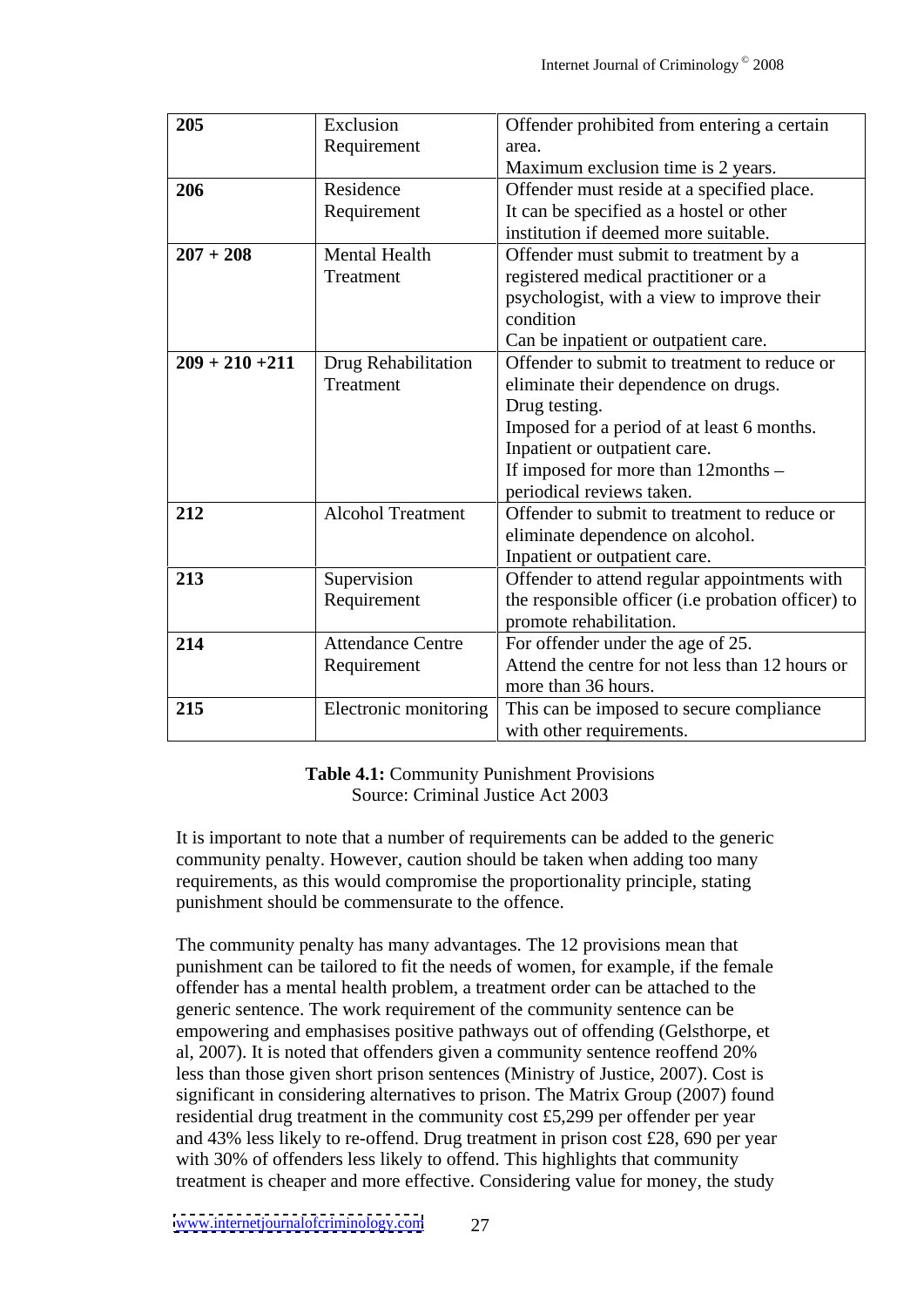found total savings to the taxpayer was £202,775 for the community treatment and £116,554 for prison treatment, indicating community based drug treatment is also better value for money. The Prison Reform Trust (2000, cited in Medlicott, 2007) found that the quantifiable financial cost to public bodies to imprison women in 2000 was estimated at £118 million with a cost of between £25- £45 000 per year per offender. The Howard League for Penal Reform found that it cost £100 per day to keep a low risk drug user in prison, but only £25-£37 for treatment in the community. Therefore the cost of community sentences is much lower and more effective. Exact costs of community sentences will ultimately depend on the provisions imposed.

It is important to identify areas of the community penalty that require caution. Hudson suggests that community-based sentencing is bringing about not so much a reduction but a restructuring of the penal population creating, a young, white, hopeful penal population in the community, and a black, mentally disordered, homeless and hopeless population in the prisons. (Hudson, 1993:138, cited in Brownlee, 1998). Therefore, positive measures should be taken to reduce any inequalities on grounds of gender, race, age or class and the content of the programmes should focus upon women's specific characteristics (Brownlee, 1998), such as childcare arrangements (McIvor, 2004). Procedures in place for breaches should bear these in mind. Most women offenders have multiple problems so an effective response is likely to require the involvement and co-operation of several services (Gelsthorpe, et al, 2007).

Multi -Agency Public Protection Arrangements (MAPPA), bring together agencies such as police, probation and prison services to collaborate with social services, NHS trusts, local housing and local education authorities, job centre plus and youth offending teams, to strengthen public protection. OASys is a tool, shared between the prison and probation services and identifies the risk and needs of the offender. It examines the risk of re-offending by looking at offending related factors including, offending history, accommodation, education/training, employment possibilities, relationships, drug and alcohol misuse, emotional well-being, thinking and behaviour (Pearce, 2007).

Community provisions are available, directed towards rehabilitating and reintegrating women.

The innovative 218 project was set up in 2003 following the 'safer custody' publication in Scotland (Malloch and Loucks, 2007), designed to address the needs of female offending in Glasgow to reduce the number of women who end up in custody (Loucks, et al, 2006). Women referred by the courts, social workers or the police can access the services (218, 2007). The effectiveness of a service like 218, is often difficult to measure in quantifiable terms, but the evaluation carried out by Loucks et al (2006) found in interviews with sentencers and prosecutors that they made use of 218 and value it as a resource. The evaluation also found women who engage with the 218 services are likely to avert custody in the short and long term, highlighting the contribution 218 can make to longer-term crime prevention.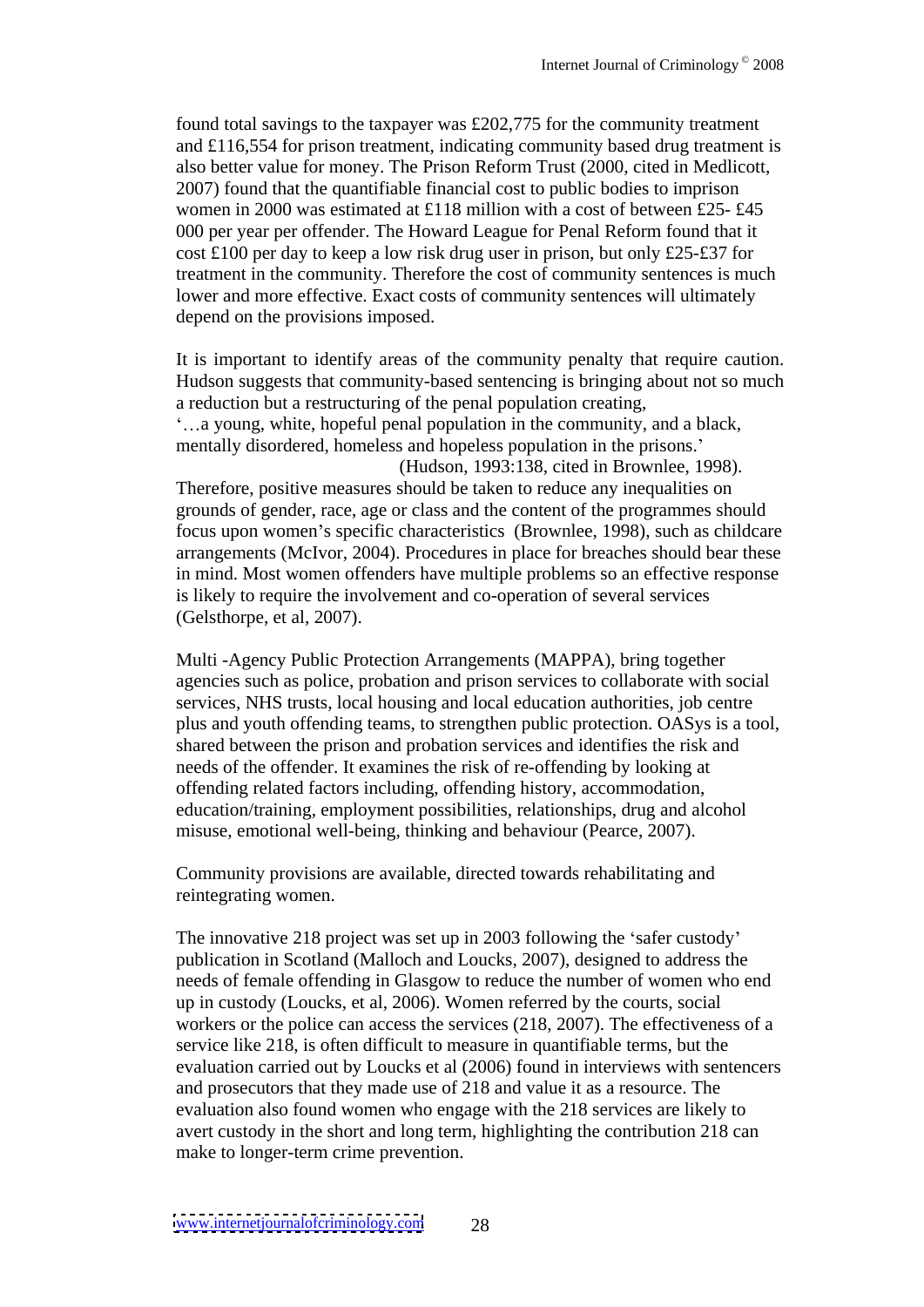The Asha and Calderdale centres are similar in their aims and objectives to help women find a route out of offending, poverty and deprivation and aim to change offending behaviour through tackling the reasons why women offend. Information, advice, education and training are offered and encourage women to access service such as legal advice, debt management and careers guidance. The projects are for women only and facilities such as an onsite crèche and minibus are provided (Smart Justice, 2008a; Calderdale, 2008).

Trevi House provides residential care for women with drug and alcohol problems, and their children, therefore maintaining family emphasis. It caters for women on a court order or those released from prison, although most women using the centre are not offenders. The centre offers courses to raise self-esteem, dealing with domestic violence, life and parenting skills. As the women prepare to leave the centre, they begin education or voluntary work in the community and are helped into safe housing with aftercare provided as required (Smart Justice, 2008b). An inspection into Trevi House found that it was effective in overcome women's addictions (CSCI, 2007).

The Together Women Project (TWP) is working in the voluntary sector as part of four organisations with experience of working with female offenders. The project offers support to women offenders and women at risk from offending. TWP uses key workers offering a 'one stop shop' service that aims to offer support to all appropriate areas of need (NOMS, 2006). As the project is recent it is difficult to make any decisions about its efficacy.

These projects are excellent examples in the way female offenders can be effectively rehabilitated and re-integrated into the community. It is recommended that such projects are extended to be more widely available in the community and not just for offenders, but incorporated into social policy for women at risk of offending, similar to the Trevi House project.

When looking at alternatives to prison it is helpful to look towards how other countries implement alternatives to prison. Different countries make use of prison at very diverse rates, which are not explained by differing levels of crime and violence (Allen and Stern, 2007). Examining the alternative approaches that are used, can help develop ways of reducing the prison population in the UK.

In the US, Justice Reinvestment was introduced in response to the increasing prison population, similar to the problem in the UK. The scheme uses funds spent on imprisoning offenders more productively by using local community based initiatives designed to tackle the underlying problems of criminal behaviour (Ibid). This interesting approach to criminal justice gives power to local rather than central government in deciding how money should be spent on producing safer communities. The results from the US scheme have been encouraging. Connecticut went from having one of the fastest growing prison systems in the country to nearly the fast shrinking one. Plans to build additional prisons were abandoned and a reduction in the prison population allowed 500 prisoners housed in Virginia to be returned (Ibid). A weakness in the scheme was the failure for local authorities to plan and co-ordinate an evidence-based set of initiatives. However, by improving on the reported weaknesses from the US,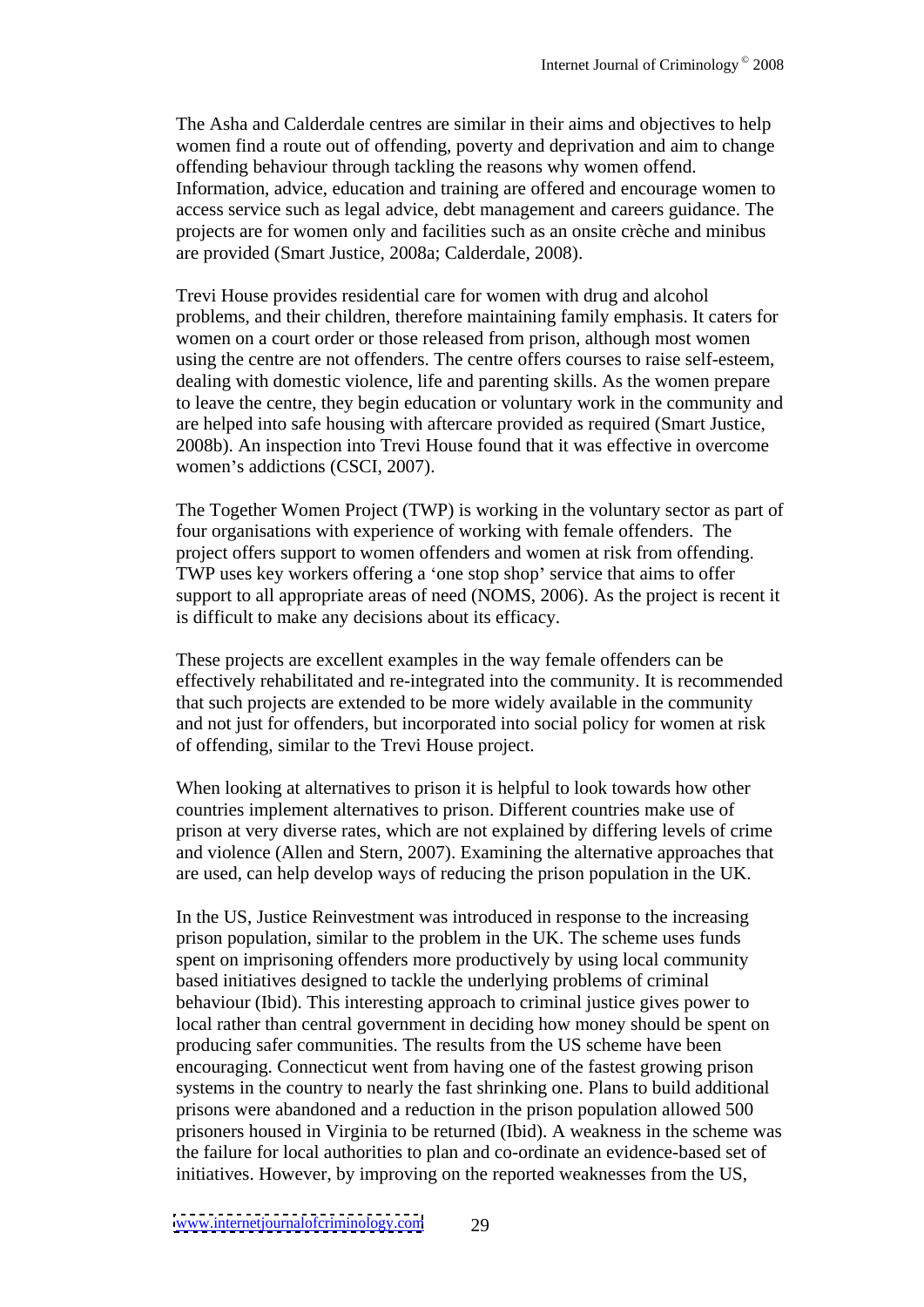could be implemented more effectively in the UK. As the JR movement leverages public money to end the over-dependence on criminal justice, it may also hold the promise of a deeper, systematic reform, rooted in the deepening recognition that the criminal justice system alone cannot successfully resettle offenders (Ibid). A similar pilot scheme is currently being carried out in the North-East of England and based on the evaluation, greater attention to such schemes could be beneficial in the consideration of alternative approaches.

Crawford and Newburn (2003, cited in McIvor, 2004) suggest that restorative justice approaches may be susceptible to 'net widening' and could be adapted for female offenders. Restorative justice is advantageous in its ability to take into account the interest of victims, offender and the community. However it could be critiqued for failure to take into account the economic, personal and social context of offending. Greater attention to the way the approach is carried out could be beneficial. Raynor (cited in McIvor, 2004) notes that effective rehabilitation is about more than programmes, the wider social context in which offending occurs require attention. Positive offender involvement in punishment has been reported as having improved outcomes than approaches leaving offenders dis-engaged or stigmatised (McIvor, 2004). There is evidence, especially from abroad that restorative justice can meet victims' needs more effectively than the conventional criminal justice system, reduce recidivism and to boost public confidence (Allen, 2005). This would suggest that greater use could be made of such approaches for women offenders at a more diverse range of points in the criminal justice process (Masters, 2002, cited in McIvor, 2004).

In deciding upon the extending the use of community penalties, public opinion should be taken into account. Flanagan (1996, cited in Maruna and King, 2004) suggests that 'perceived public opinion' is the greatest obstacle to community penalty success. Stevens (2002, cited in Maruna and King, 2004) argues that researchers have 'barely scratched the surface' of public attitudes towards punishment. The most common findings from research is that the public is largely unaware of community penalties and Roberts (2002, cited in Maruna and King, 2004) claims that the public are not as punitive as some politicians seem to think. An ICM survey for Smart Justice highlights that most people disagree with sending women to prison for non-violent offences. 67% of respondents said prison was unlikely to reduce re-offending and 73% did not think mothers of young children who commit non-violent crime should be locked up, with 86% of respondents supporting community alternatives (Smart Justice, 2007b). Further research into public opinion and education is an area requiring further development.

The fine as a non-custodial penalty is subject to much debate. Chapter 1 recognised that a high proportion of women commit crime out of 'need not greed' and therefore may be unable to pay a fine. Hedderman and Gelsthorpe (1997, cited in Wedderburn, 2000) have shown how magistrates frequently disregard financial penalties for women, viewing them inappropriate for women with low incomes. However, this can lead to harsher treatment and has consequences for the prison population. The reintroduction of the unit fine, abolished in 1993 (Ashworth, 2005) has frequently been requested (Wedderburn,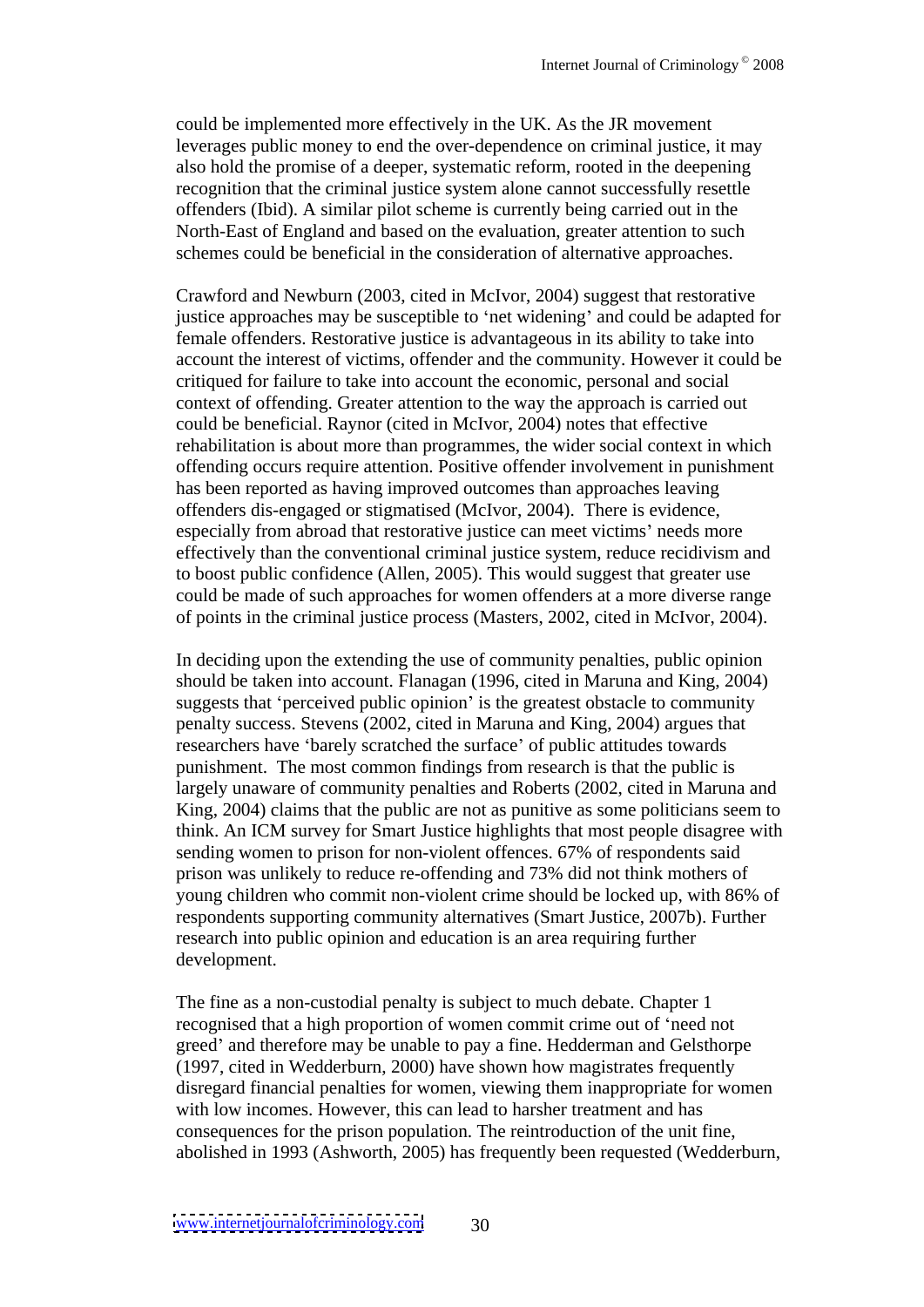2000; Allen, 2007) and could protect women from being unnecessarily propelled up the custody threshold. This is an area that requires consideration.

#### **Reform of Custody**

Women considered as a risk to the public or convicted of violent offences, should not be neglected and further attention needs to be given to the services and supports that imprisoned women require whilst serving their sentences to minimise the harmful effects of custodial sentences. The Corston Report (2007) revisits the early proposals of small, geographically dispersed, multi-functional custodial units. The advantages of the proposal for community units can be considered against the disadvantages of the prison regime. Geographical dispersal is central to the proposals, meaning women will be housed closer to home. The regime within these units should be paradoxical from the prison regime, for example, avoiding excessive security measures. Considering that they are 'community' units, provisions, such as physical and mental health care, should be accessible from the community. Resettlement should be easier for female offenders housed close to their community with family and friendship ties easier to maintain. Ideas such as restorative justice can be achieved if women are held in close proximity to their community and community involvement in this process can be beneficial to remove stigmatism that released women may fear or experience from their community.

The drawbacks of community units will mean a complete overhaul of the current system and initial expenditure by the government. It could be claimed that since there are already so few women in custody, a reduction in custody by using the alternatives addressed, the female custodial population will be even smaller, posing problems for geographical dispersal. The government claims to have accepted community units, but it is likely to be 10 years before any development (Home Office, 2007). It is suggested that community units would be a more effective way of housing female offender, based on their specific needs and responses to imprisonment. The innovations of the centres should be gender and ethnicity tested to assess their potential for differential impact on prisoners according to gender and/ or ethnic minority affiliation (Carlen,1998).

In conjunction with the small community units, an approach worth considering is the expansion of therapeutic communities (TCs). TCs were first contemplated for women in the mid 1990s. Research commissioned to examine how useful such an approach would be, found that 6-7.5% of women were suitable and would benefit from treatment. Maden, et al, also found that 5% of men and 8% of women met the diagnostic criteria for personality disorder or substance abuse, making them suitable for treatment (Stewart and Parker, 2007). ...evidence into women's needs has lent support to the idea that there is a need for a more rounded and holistic treatment type that will enable emotional and psychological factors to be given time and attention in treatment. (Stewart and Parker, 2007:70)

The first women's TC was set up at West Hill in 2003, and transferred to Send a year later following the re-roll of West Hill to a male prison (Ibid). The unit aims to provide prisoners with a supportive environment where they live and work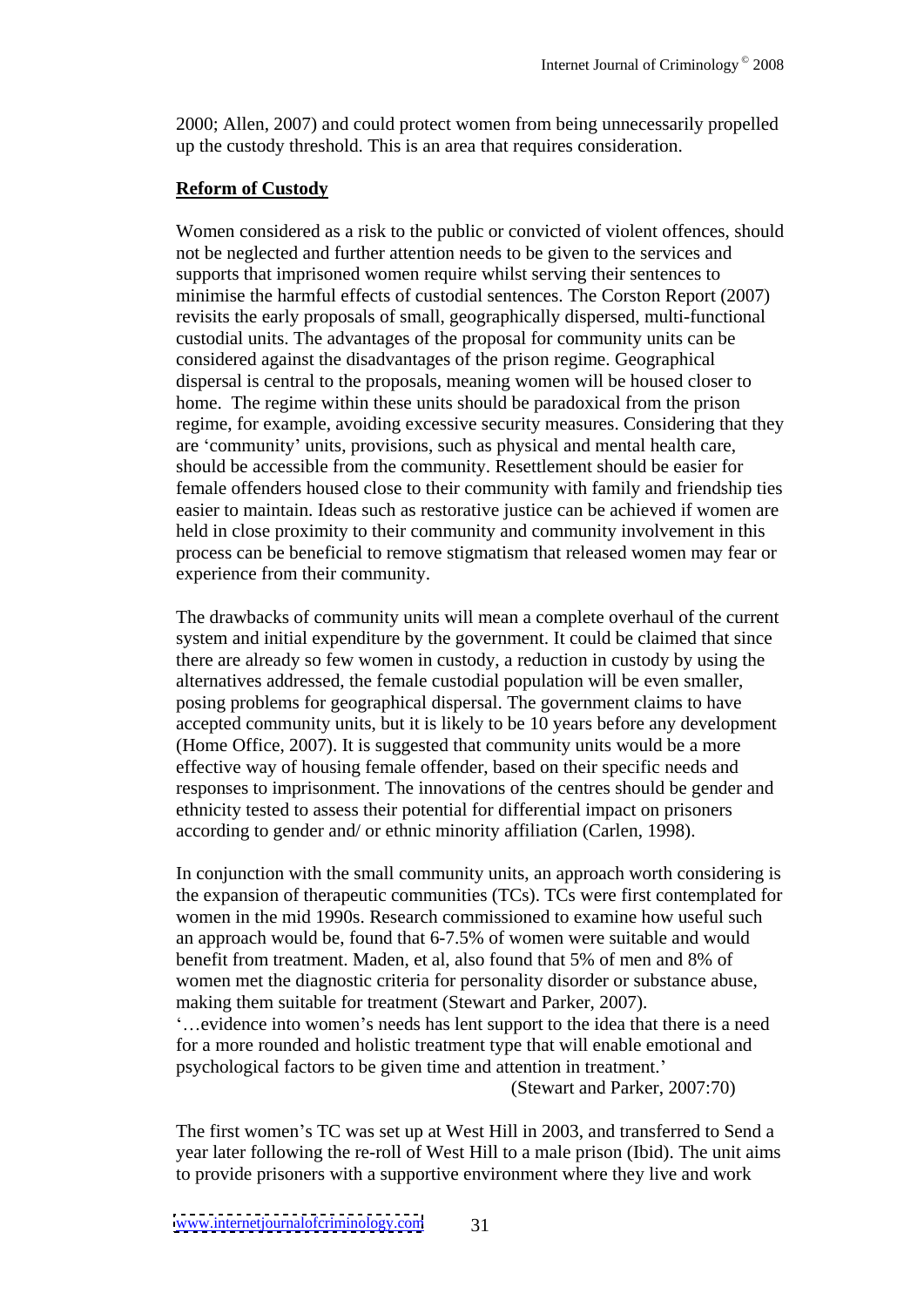together to explore and change problem behaviours relating to their offending (Ibid). They can be advantageous as they help women to address the root causes of their offending and can identify factors such as past experiences of abuse as relapse triggers. The nature of TCs also mean women are given somecontrol over their environment.

The disadvantages of the units could be that the exploration of criminal behaviour can trigger extreme reactions. Therefore, the staff involved in TCs need to be specifically trained, to prevent its purposes being undermined (Ibid).

In America a similar approach is taken with women's transitional centres, which are secure community based correctional programmes serving adult females. The centre is designed to assist female offenders with transition back into the community and provides a cost effective, programme intensive alternative to incarceration (CCCS, 2008). An evaluation of Transitional Centres for women found research on its effectiveness is scant and the few studies provide mixed findings. There may be characteristics of Transitional Centres that are much more compatible for the needs of men than for women, therefore raising the need for greater modification of the programmes for women (Ibid). The approach for women is relatively new and therefore is difficult to assess its efficacy, however, it is an approach certainly worth considering since they have shown impressive effects on recidivism rates for men.

#### **Diversion from Prosecution**

Female offenders could be diverted from custody by greater use of the police caution. Whilst it could be argued that women already receive a high proportion of police cautions (Allen, 2002), to ensure that certain women do not unnecessarily enter the criminal justice system, greater emphasis could be placed on court diversion schemes or arrest referral schemes, particularly for women with mental disorders. Examples for diversion may be for possessing small amounts of cannabis where the offender is cautioned (Ibid). Diversions to women's supervision and rehabilitation centres previously outlined could be used in cases of minor crime (Gelsthorpe and Morris, 2002).

Chapter three identified that the prison service is not adequately equipped to deal with mental illness and that many women in prison should be hospitalised. It can be up to chance whether an offender will be sent to prison or diverted to hospital (Bardsley, 1987) leading to the sentencing of mentally and emotionally disturbed women to penal regimes which sends them out less able to cope than before they were imprisoned (Carlen, 1990). This issue warrants special attention and there are numerous practical issues with this approach. Sending women to mental health facilities is much more expensive than prison and would require more resources. The question is raised that if more hospitals were built, would the problem be solved considering that building more prisons has not solved the overcrowding crisis.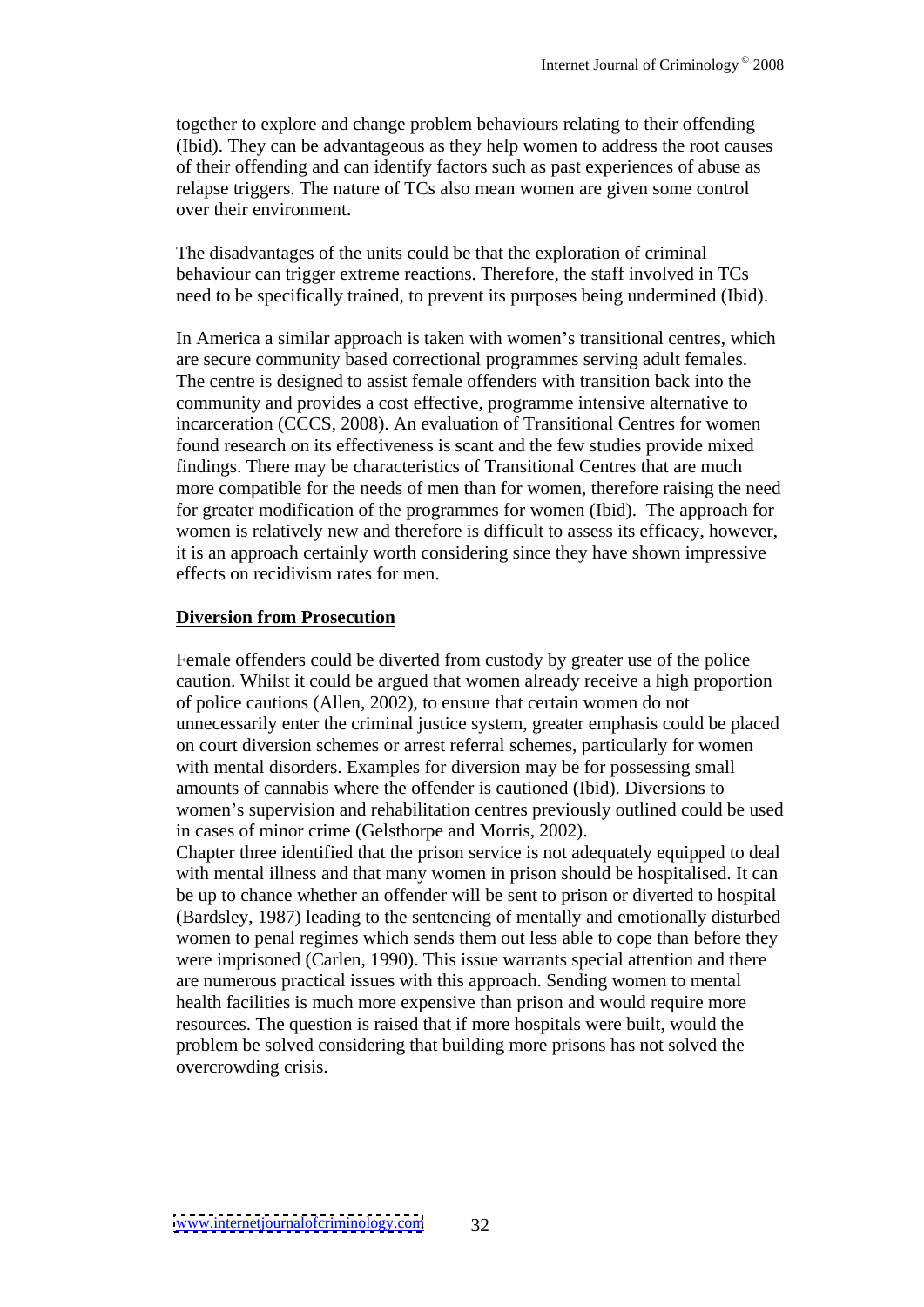It is clear that the issue of women's imprisonment is not straightforward and the trend towards carceral expansion cannot easily be reversed (McIvor, 2007). The current system for female offenders can only be concluded as being inappropriate and ineffective and that imprisoning women does not solve the problems that underlie their involvement in the criminal justice system (Frost et al, 2006, cited in Sheehan, 2007). In the Governments response to the Corston Report (2007) most of the recommendations were accepted, however, it should be noted that phrases such as the Government 'partially accepts this recommendation' and 'accepts with this recommendation in principle,' which were frequently used, should not be viewed with too much optimism. The timescales for action of these proposed reforms are at least six months and some may take up to ten years. The alternative approaches that have been outlined, would facilitate a reduction in the use of imprisonment and, at the same time, would serve to address women's needs for support and social reintegration. Sentencing reforms are necessary to divert the 'prison-centricity' ethos of current policy (Gelsthorpe and Morris, 2002) and to ensure greater use is made of appropriate community-based disposals. Therefore the proposals that have been made warrant further research and investigation into the tangibility and effectiveness of their implementation on a practical basis. Questions such as the cost of alternative approaches, the number of women to remain in custody, how new approaches be enforced and monitored, arise out of such proposals. It is important to conclude that the reduction of custody for women should rest upon the seriousness of their offending and their risk of harm to others. Greater attention needs to be paid to developing alternative responses that offer additional support and intervention to address women's underlying problems and reduce reoffending. Entire social policy requires further attention in order to develop services for women who may be at risk of offending in order to benefit women in the criminal justice system and the wider community and to put aside argument of 'less eligibility'.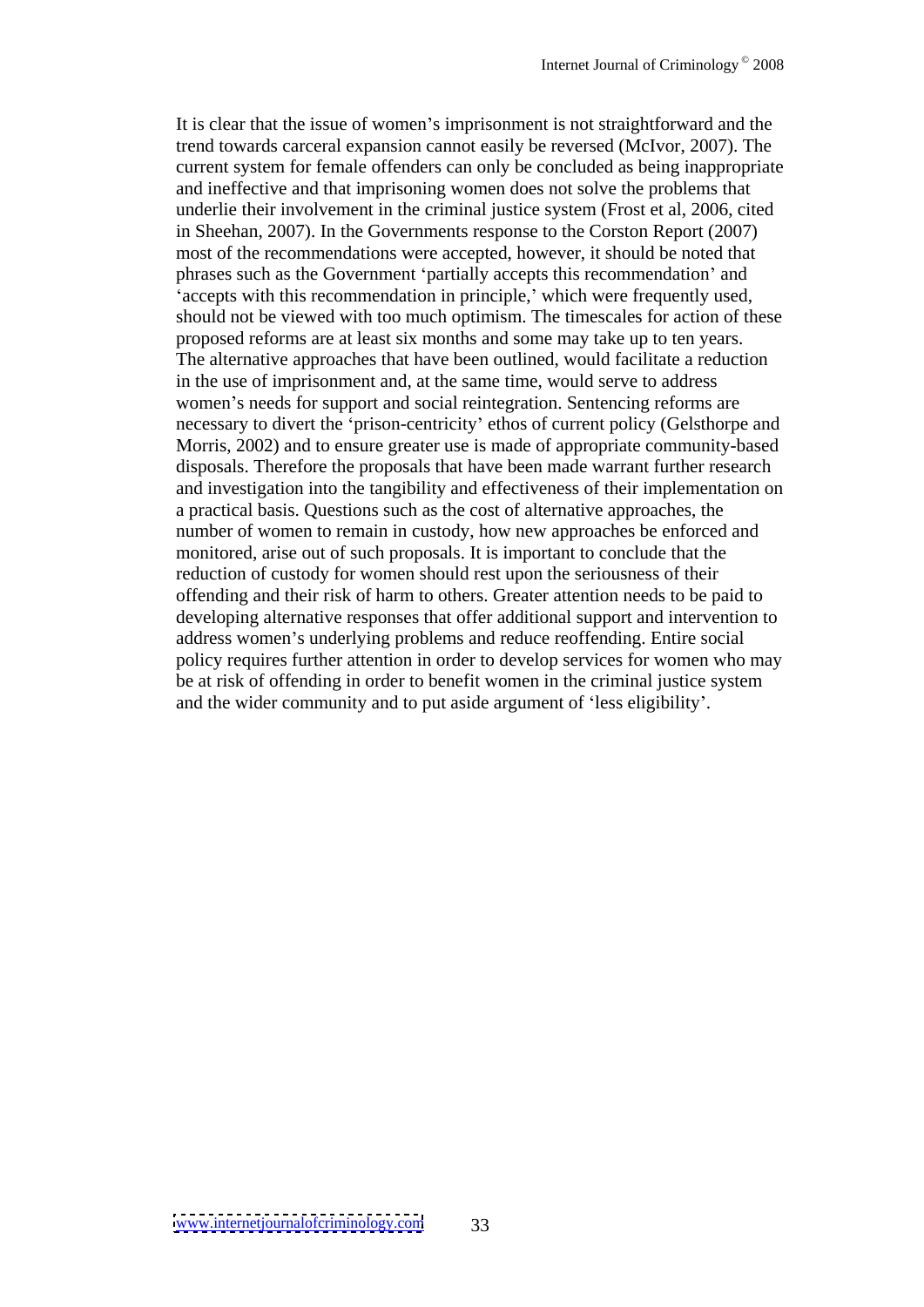## **Appendices**

## **Appendix 1: Map of the Female Prison Estate**



**Source**: Adapted from: Travel.co.uk, 2008; HM Prison Service, 2008)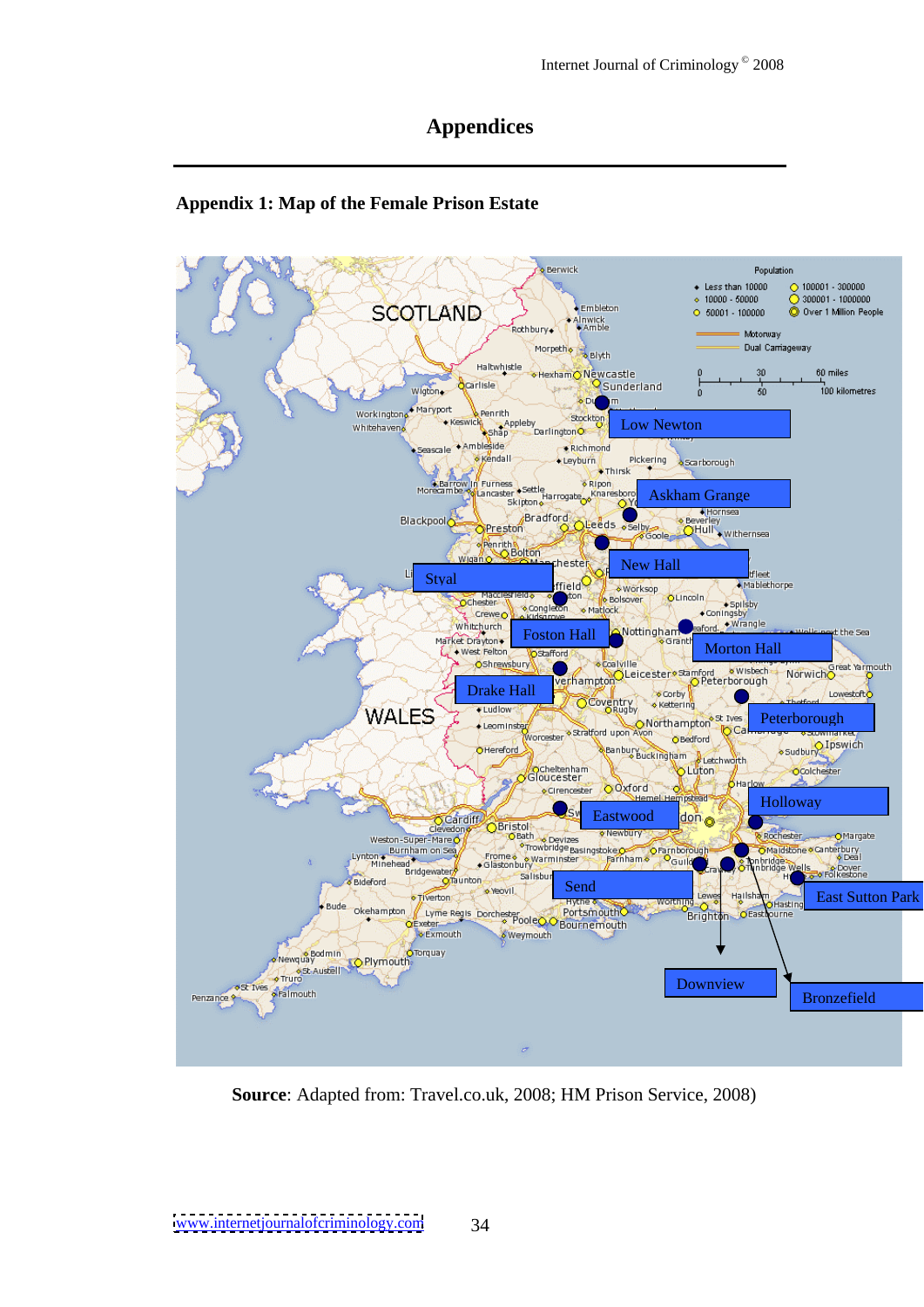#### **Acknowledgements**

Over the course of producing this dissertation there are a number of people I would like to acknowledge and thank for their help, advice and support.

Firstly I thank my mother, Pauline Noblet for her unconditional support and encouragement she has shown me throughout my Criminology degree, without this, I would not have been able to get this far.

I would like to thank Roger Moore for his input and advice at the initial stage of my dissertation.

Last but certainly not least; I would like to thank Michael Ahearne for his continuing support, guidance and advice throughout the dissertation process.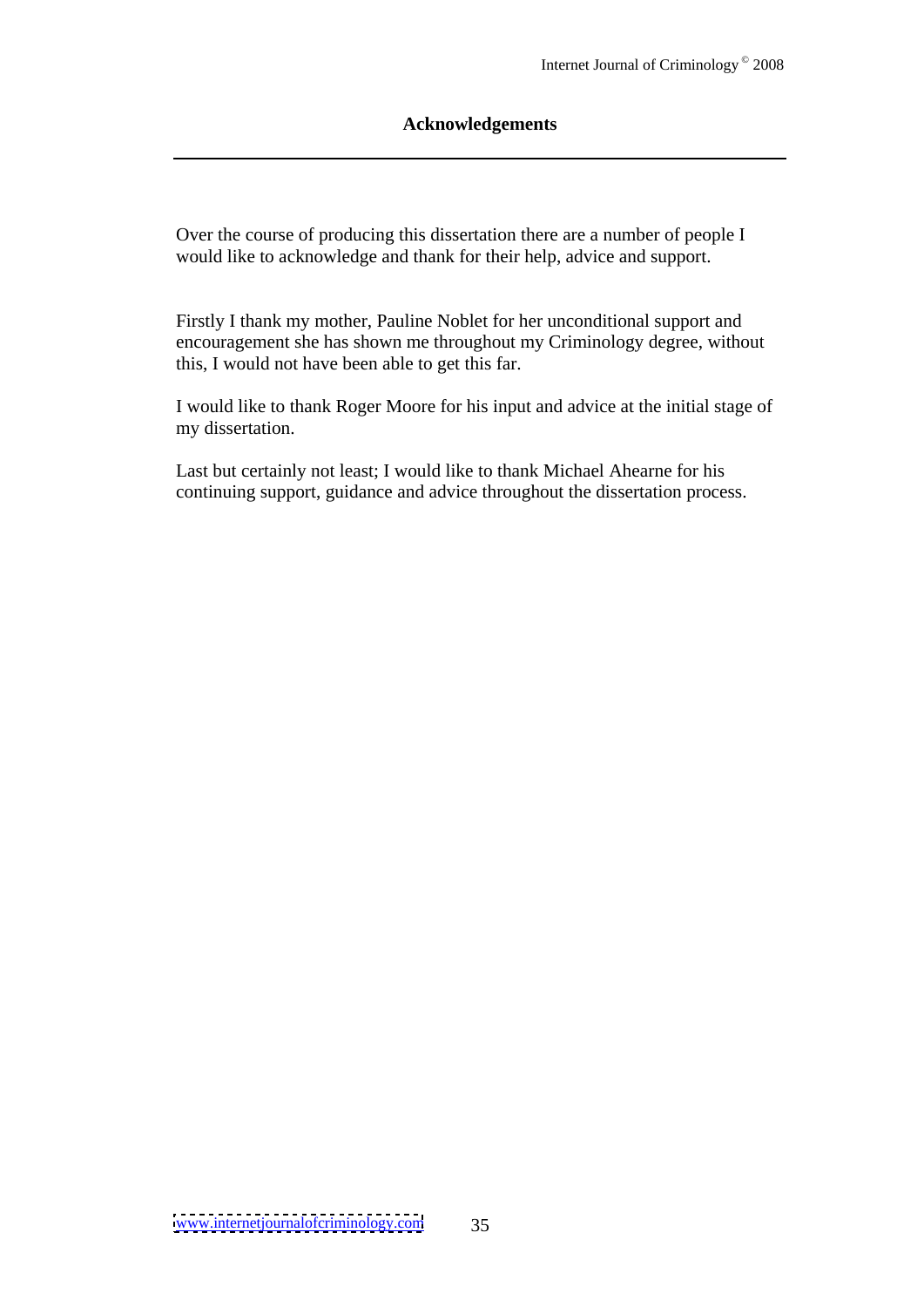## **Reference List**

218. *218 The Alternative* . [online] Available from: [www.218.org.uk](http://www.218.org.uk) (Accessed 10/10/2007)

Allen, R (2002) 'Alternatives to Prosecution'. In McConville, M and Wilson, G (eds) (2002) *The Handbook of The Criminal Justice Process*. Oxford; Oxford University Press.

Allen, R (2005) 'Rethinking Crime And Punishment'. In Emsley, C (ed) (2005) *The Persistent Prison: Problems, Images and Alternatives*. London; Francis Boutle Publishers.

Allen, R and Stern, V (2007) 'Justice Reinvestment- A New Approach to Crime and Justice . *London; International Centre for Prison Studies.* [online] Available from: <http://www.prisonstudies.org/> (Accessed: 4/03/2008)

Ash, B (2003) *Working with Women Prisoners*. 4<sup>th</sup> Edition. Women's Estate Policy Unit. HM Prison Service.

Ashworth, A (2005) *Sentencing and Criminal Justice*. 4 <sup>th</sup> Edition. Cambridge; Cambridge University Press.

Bardsley, B (1987) *Flowers in Hell*. London; Routledge and Kegan Paul Limited.

Belknap, J (1996) *Invisible Women: Gender, Crime and Justice*. London; Wadsworth Publishing.

Brownlee, I (1998) *Community Punishment: A Critical Introduction*. Essex; Addison Wesley Longman Ltd.

Bryman, A. (2004) *Social Research Methods.* Oxford; Open University Press.

Calderdale [online] Available from: <http://www.calderdalewomen.org.uk/about.html> (Accessed: 06/03/2008)

Carlen, P (1988) *Women, Crime and Poverty*. Milton Keynes; Open University Press.

Carlen, P (1990) *Alternatives to Women s Imprisonment*. Buckingham; Open University Press.

Carlen, P (1998) *Sledgehammer: Women s Imprisonment at the Millennium*. Basingstoke; Macmillan.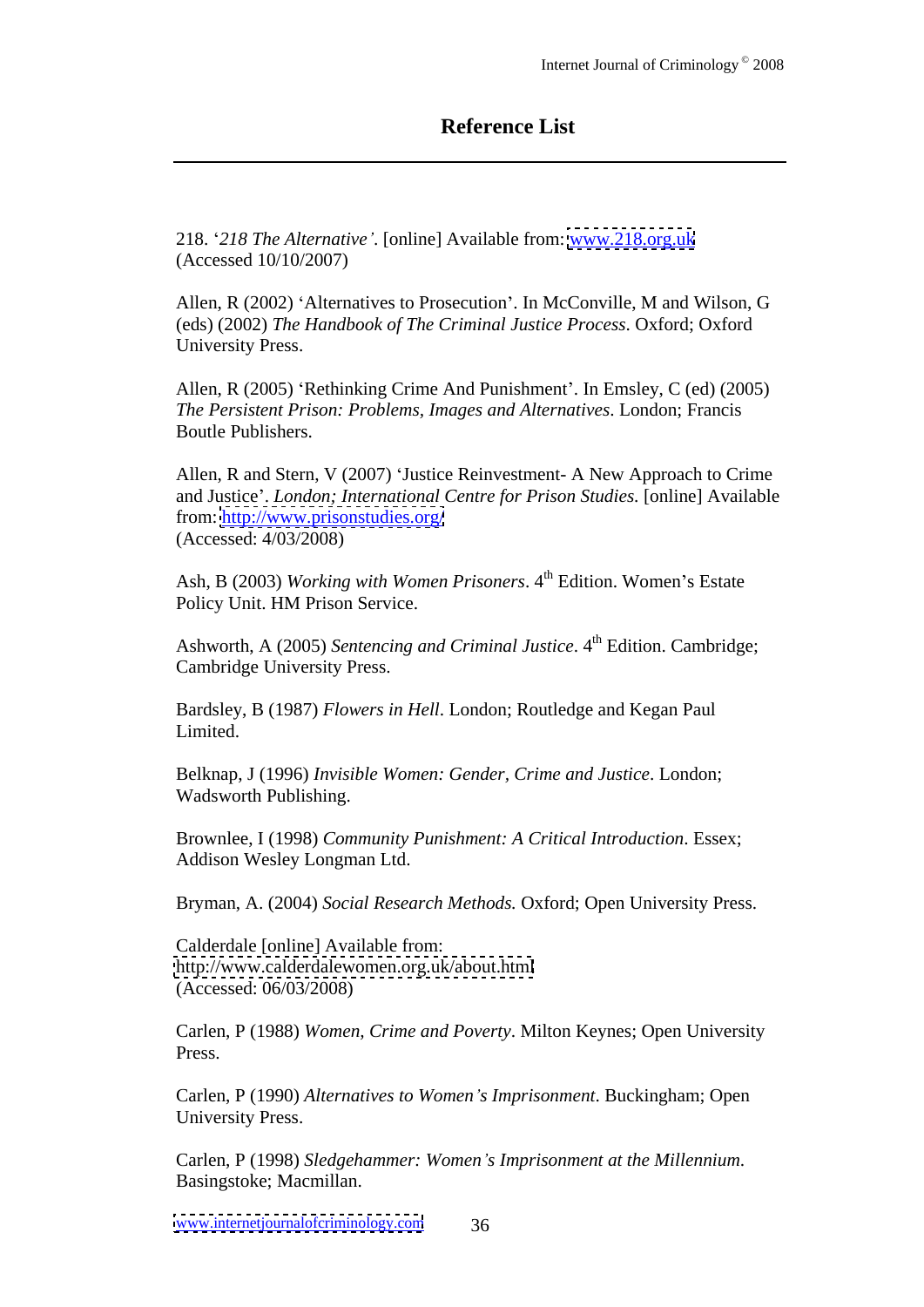Carlen, P (2002) *Women and Punishment: The Struggle for Justice*. Devon; Willan Publishing.

Carlen, P and Tchaikovsky, C (1996) 'Women's Imprisonment in England at the End of the Twentieth Century: Legitimacy, Realties and Utopias . *in Prisons 2000*: International Perspectives on the Current State and Future of Imprisonment': Chapter 10 p201-218.

Carlen, P and Worrall, A (2004) *Analysing Women s Imprisonment*. Devon; Willan Publishing.

Chesney-Lind, M (2004) *The Female Of ender: Girls, Women and Crime.* London; Sage Publications.

Chigwada-Bailey, R (2003) *Black Women s Experience of Criminal Justice: Race, Gender and Class: a discourse on disadvantage.* Winchester; Waterside Press.

Community, Counselling and Correctional Services [online] 'Women's Transitional Centre Available from: <http://www.cccscorp.com/wtc2.htm> (Accessed: 20/02/2008)

Cook, D (1997) *Poverty, Crime and Punishment*. London; CPAG.

Corston, B (2007) *The Corston Report*. London; Home Office.

Coyle, A (2006) 'Does Custodial Sentencing Work? Alternatives to Prison Conference. *International Centre for Prison Studies*. (8/12/2006) [online] Available from: <http://www.prisonstudies.org/> (Accessed: 04/03/2008)

Criminal Justice Act 2003 [online] Available from: [http://www.england](http://www.england-)[legislation.hmso.gov.uk/acts/acts2003/ukpga\\_20030044\\_en\\_17](legislation.hmso.gov.uk/acts/acts2003/ukpga_20030044_en_17) (Accessed 10/02/2008)

CSCI (2007) Unannounced Inspection of Trevi House by Commission for Social Care Inspection.' [online] Available from: <http://www.csci.org.uk/registeredservicesdirectory/RSSearchDetail.asp?ID=0000>  $0.03558 \& \text{Type}$ (Accessed: 01/04/2008)

Cunningham, A and Baker, L (2004) Invisible Victims: The Children of Women in Prison . *Centre for Children and Families in the Justice System*. [online] Available from: <http://www.voicesforchildren.ca/report-Dec2004-1.htm> (Accessed: 26/11/2007)

Dantzker, M.L and Hunter, R (2000) *Research Methods for Criminology and Criminal Justice: A Primer*. Boston ; Oxford : Butterworth-Heinemann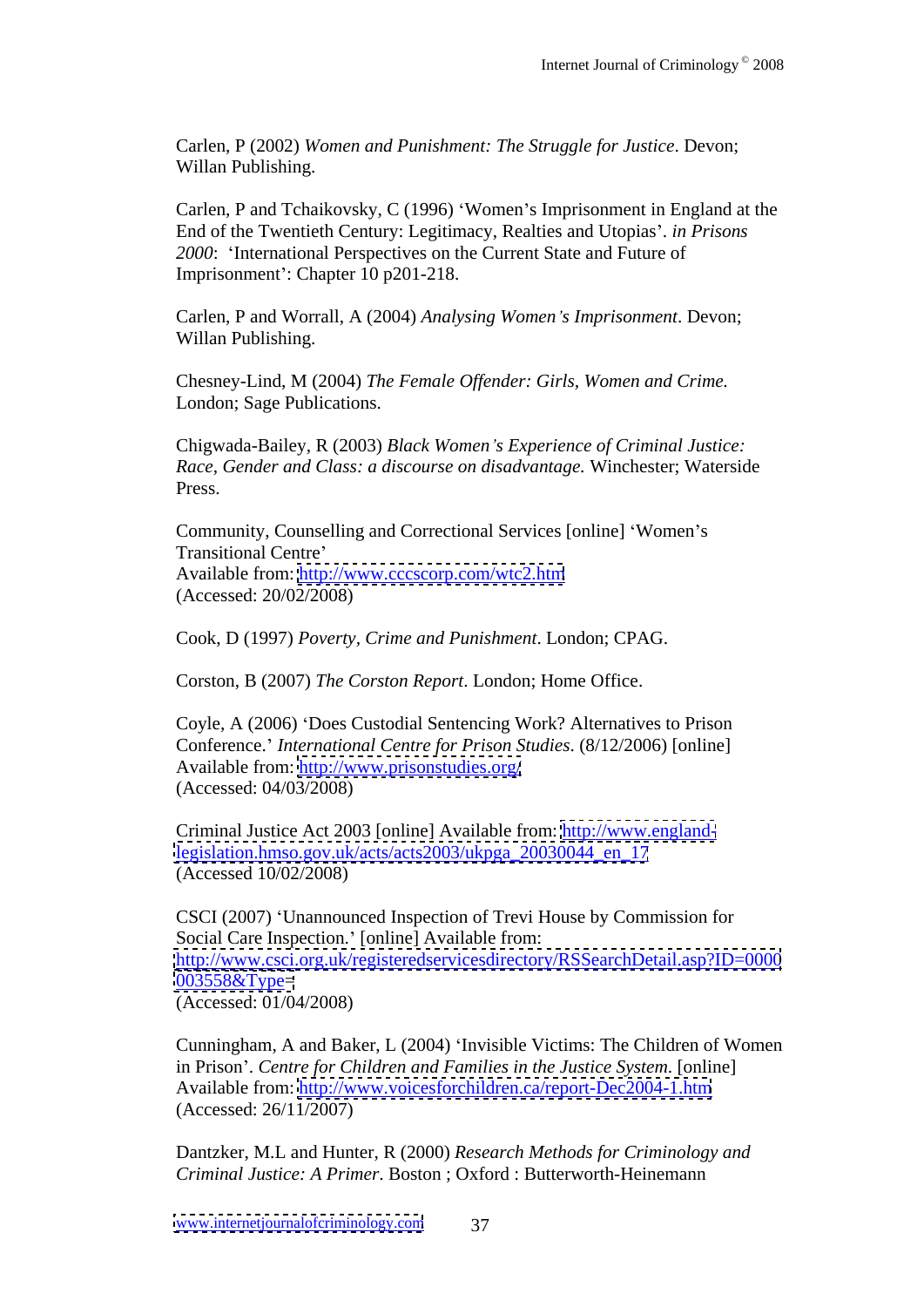Devlin, A (1998) *Invisible Women*. Winchester; Waterside Press.

Dispatches. 'Health: Britain's Healthcare Lottery' (27/11/2006) Channel 4 [online] Available from: <http://www.channel4.com/news/articles/dispatches/britains+healthcare+lottery/1> **58300** *S* (Accessed: 10/03/2008)

Dockley, A 'Distressing times: What Happens to Vulnerable Women when they come Into Custody . *Prison Service Journal*. [online] Available from: <http://www.hmprisonservice.gov.uk/resourcecentre/prisonservicejournal/index.as> <p?id=6159,3124,11,3148,0,0> (Accessed 10/02/2008)

Dodge, M and Pogrebin, M (2001) 'Collateral Costs of Imprisonment for Women: Complications of Reintegration . *The Prison Journal*. Vol 81 (1) p: 42- 54.

Dooley, E (1990) Unnatural Deaths In Prison . *British Journal of Criminology*. Vol. 30. (2)

Drugscope (2005) 'Using Women'. [online] Available from: [www.drugscope.co.uk](http://www.drugscope.co.uk) (Accessed: 28/01/2008)

Edwards, S (1984) *Women on Trial: A study of the FemaleSuspect, Defendant and Of ender in the Criminal Law and Criminal Justice System*. Manchester; Manchester University Press.

Ferraro, K (2006) *Neither angels nor demons :women, crime, and victimization*. Lebanon; Northeastern University Press.

Gelsthorpe, L (2007) 'Sentencing and Gender', in Sheehan, R, McIvor, G and Trotter, C (eds) (2007) *What Works with Women Of enders.* Devon; Willan Publishing.

Gelsthorpe, L and Morris, A (2002) 'Women's Imprisonment in England and Wales: A penal paradox. *Criminology and Criminal Justice*. Vol 2 (3) 277-301.

Gelsthorpe, L, Sharpe, G and Roberts, J (2007) *Provision for Women Offenders in the Community.* London; Fawcett Society [online] Available from: <http://www.fawcettsociety.org.uk/index.asp?PageID=95> (Accessed: 20/02/2008)

Greer, K (2000) 'The Changing Nature of Interpersonal Relationships in a Woman s Prison . *The Prison Journal*. Vol 80 (4) p:442-468.

Hedderman, C and Dowds, L (1997) 'The Sentencing of Women'. *Home Office Research and Statistics Directorate*. Research Findings no.58.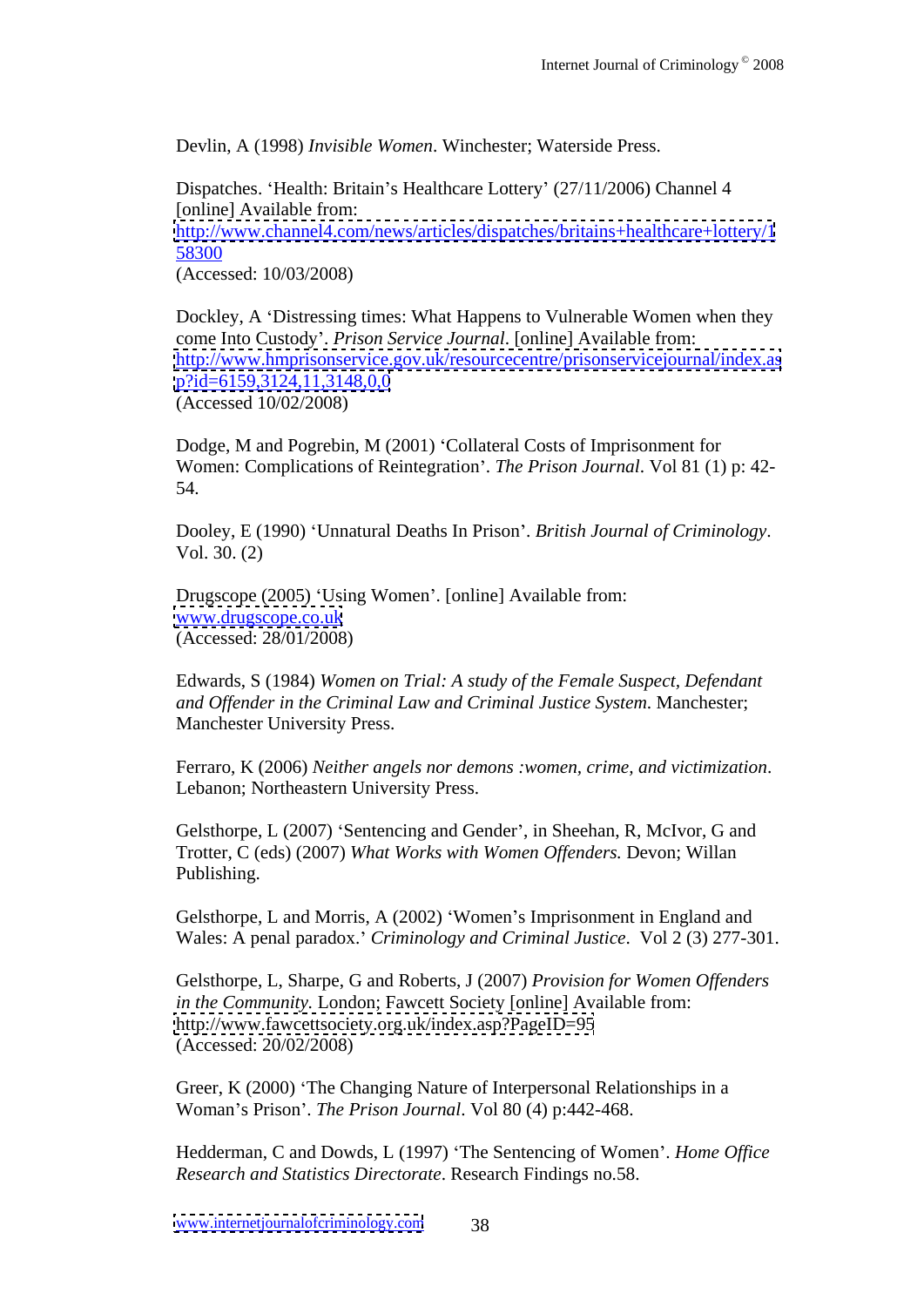Heidensohn, F (1996) *Women and Crime*. 2<sup>nd</sup> Edition. London; Macmilan.

Heidensohn, F (2002) 'Gender and Crime' in Maguire, M, Morgan, R and Reiner, R (eds) *The Oxford Handbook of Criminology*. 3 rd ed. Oxford; Oxford University Press.

Hinsliff, G (2002) 'Cherie wants fewer women locked up' [online] BBC news. Available from:  $\blacksquare$ 

<http://www.guardian.co.uk/politics/2002/sep/29/prisonsandprobation.ukcrime> (Accessed 25/02/2008)

HM Chief Inspector of Prison. (1997) *Women In Prison: A Thematic Review by HM Chief Inspector of Prisons*. London: Home Office.

HM Inspectorate of Prisons (2005) 'Women In Prison'. [online] Available from: [http://inspectorates.homeoffice.gov.uk/hmiprisons/thematic](http://inspectorates.homeoffice.gov.uk/hmiprisons/thematic-)<reports1/womeninprison.pdf?view=Binary> (Accessed: 10/10/2007)

HM Inspectorate of Prisons (2007b) 'HMP Foston Hall: Not yet adapted to changed role.' [online] Available from: [http://inspectorates.homeoffice.gov.uk/hmiprisons/latest-press](http://inspectorates.homeoffice.gov.uk/hmiprisons/latest-press-)[releases/502625/Foston\\_Hall\\_PN.pdf?view=Binary](releases/502625/Foston_Hall_PN.pdf?view=Binary) (Accessed: 11/02/2008)

HM Inspectorate of Prisons (2007a) 'Praise for HMP Eastwood Staff; an excellent unit for young women' [online] Available from: [http://inspectorates.homeoffice.gov.uk/hmiprisons/latest-press](http://inspectorates.homeoffice.gov.uk/hmiprisons/latest-press-)[releases/502625/Eastwood\\_Park\\_PN.pdf?view=Binary](releases/502625/Eastwood_Park_PN.pdf?view=Binary) (Accessed: 11/02/2008)

HM Prison Service (2005) 'Prisons Minister Opens new first night centre at Styal 21 Mar 05 . [online] Available from:  $\blacksquare$ <http://www.hmprisonservice.gov.uk/news/latestnews/index.asp?id=2995,38,6,38>, 0,0 (Accessed: 10/02/2008)

HM Prison Service (2007) 'Female Prisoners'. [online] Available from: [http://www.hmprisonservice.gov.uk/adviceandsupport/prison\\_life/femaleprisoner](http://www.hmprisonservice.gov.uk/adviceandsupport/prison_life/femaleprisoner)  $s/$ (Accessed: 10/10/2007)

HM Prison Service  $(2008(a))$  'Prison Officer Careers' [online] Available from: <http://www.whatsontheinside.co.uk/> (Accessed: 20/03/2008)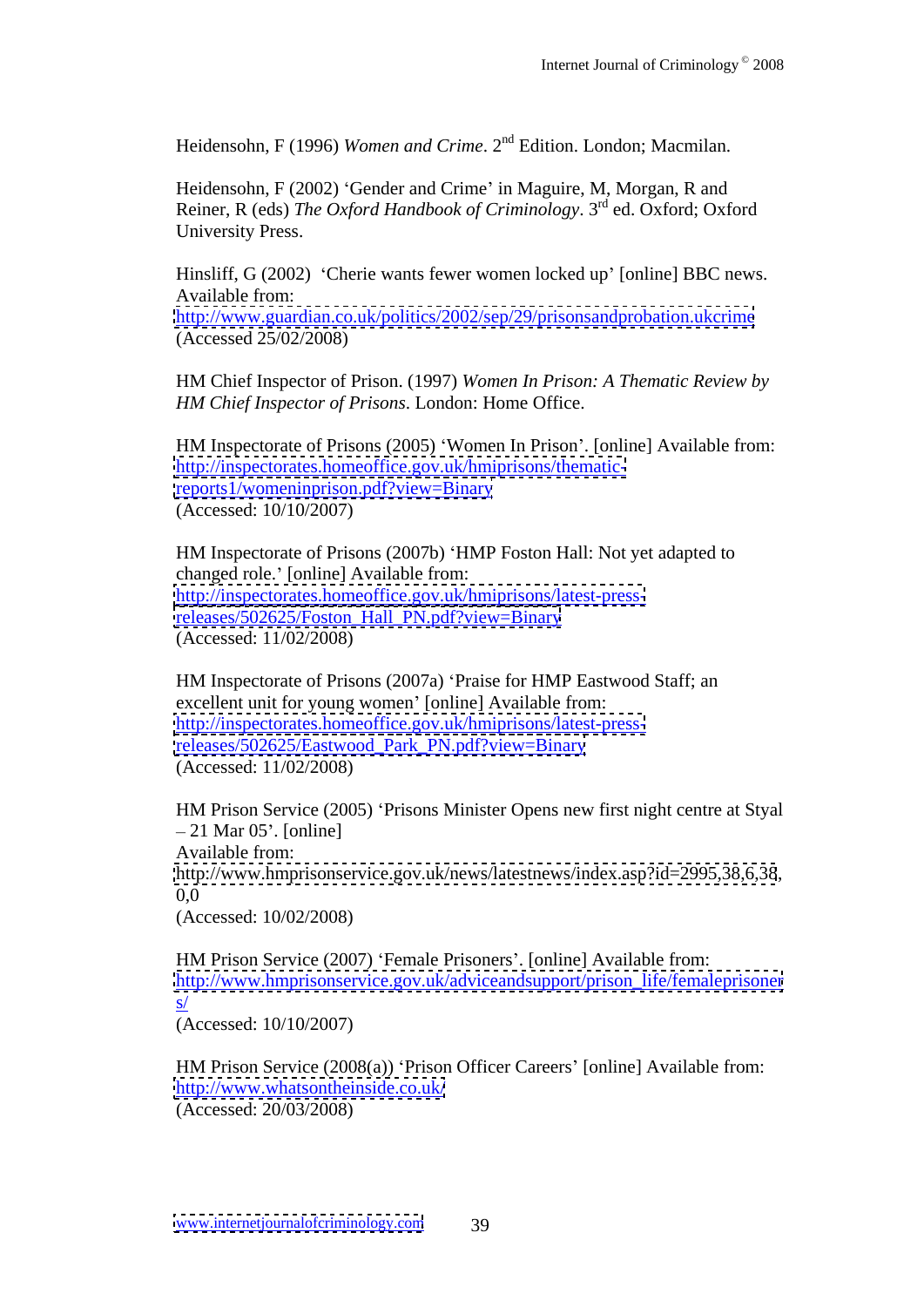HM Prison Service (b) [online] 'East Sutton Park' Available from: <http://www.hmprisonservice.gov.uk/prisoninformation/locateaprison/prison.asp?i>  $d=346,15,2,15,346,0$ (Accessed: 12/02/2008)

HM Prison Service [online] 'Locate a Prison'. Available from: <http://www.hmprisonservice.gov.uk/prisoninformation/locateaprison/> (Accessed: 08/04/2008)

Home Office (2007) *Government Response to the Corston Report.* London. Home Office.

Howard League for Penal Reform [online] 'Community Sentences Cut Crime-Factsheet'. Available from:  $\blacksquare$ [http://www.howardleague.org/fileadmin/howard\\_league/user/pdf/Community\\_se](http://www.howardleague.org/fileadmin/howard_league/user/pdf/Community_se) [ntences\\_factsheet.pdf](ntences_factsheet.pdf) (Accessed: 09/04/2008)

Huebner, B and Gustafson, R (2007) 'The effect of maternal incarceration on adult offspring involvement in the criminal justice system . *Journal of Criminal Justice*. 15 (283-296)

Huey, M and McNulty, T (2005) 'Institutional Conditions and Prison Suicide: Conditional Effects of Deprivation and Overcrowding . *The Prison Journal*. Vol 85 (4) p:490-514.

Jewkes, Y (2007) Part 5 Introduction. In Jewkes, Y (eds) (2007) *Handbook on Prisons.* Devon; Willan Publishing.

Jupp, V. (2000) *Doing Criminological Research*. London; Sage Publications.

King, R and Wincup, E. (2000) *Doing Research on Crime and Justice*. Oxford; Oxford University Press.

Lewis, C (2004) 'Trends in Crime, Victimisation and Punishment'. In Bottoms, A, Rex, S and Robinson, G (eds) (2004) *Alternatives to Prison: Options for an insecure society*. Devon; Willan Publishing.

Liebling, A (1992) *Suicides In Prison*. London; Routledge.

Loucks, N, Malloch, M, McIvor, G and Gelsthorpe, L (2006) 'Evaluation of the 218 Centre . Scottish Executive Justice Department.[online] Available from: <http://www.scotland.gov.uk/Resource/Doc/112785/0027372.pdf> (Accessed: 30/03/2008)

Malloch, M and Loucks, N (2007) 'Responding to Drug and Alcohol Problems: Innovations and effectiveness in treatment programmes for women', in Sheehan, R, McIvor, G and Trotter, C (eds) (2007) *What Works with Women Of enders.* Devon; Willan Publishing.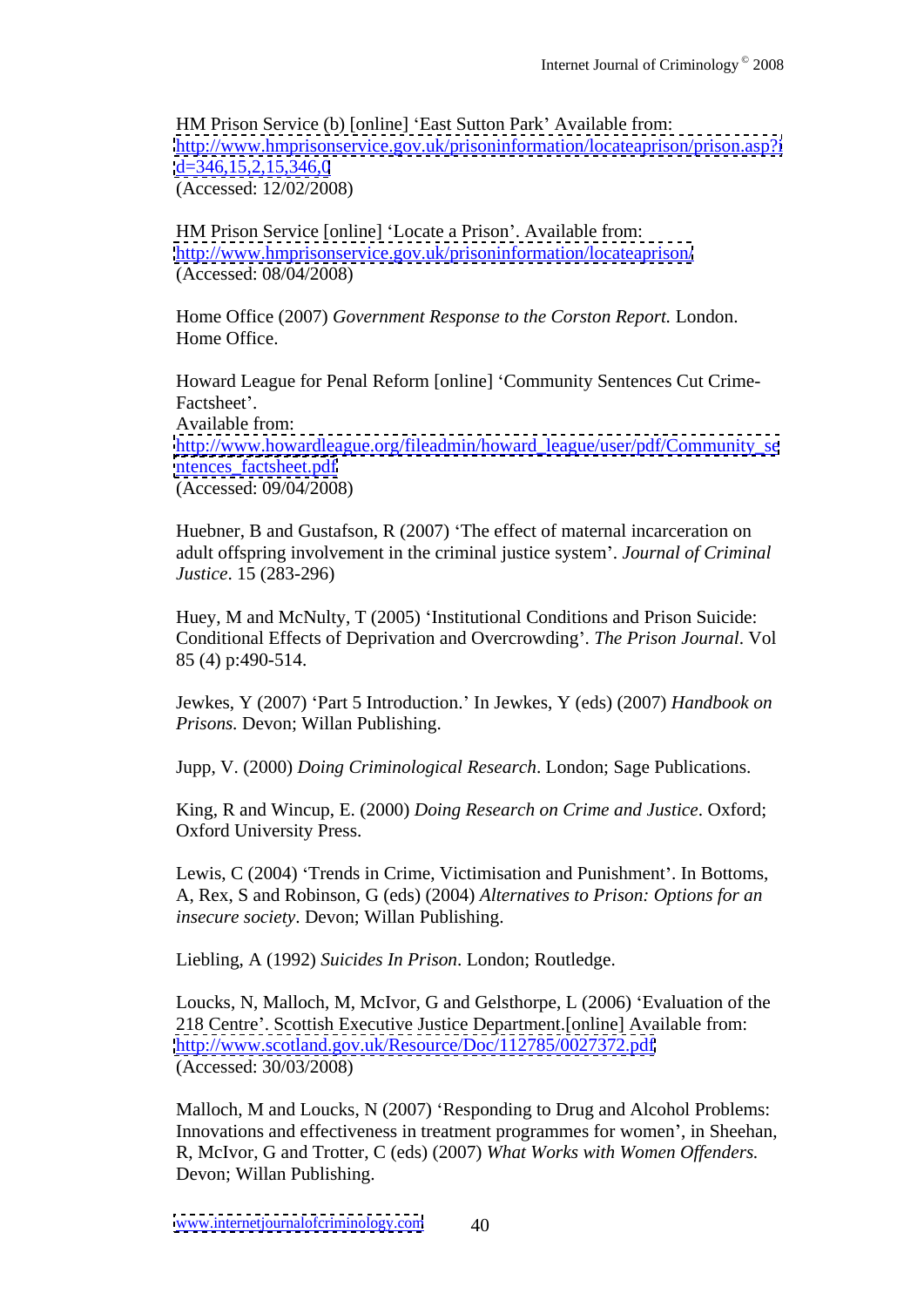Marshall, T, Simpson, S and Stevens, A (2000) *Healthcare In Prisons: A Healthcare Needs Assessment.* Department of Public Health and Epidemiology. University of Birmingham.

Maruna, S and King, A (2004) 'Public Opinion and Community Penalties', in Bottom, A, Rex S and Robinson, G (eds) *Alternatives to Prison; Options For an Insecure Society*. Devon; Willan Publishing.

Mason, T and Mercer, D (1999) *A Sociology of the Mentally Disordered* **Offender.** Essex; Pearson Education Limited.

Matrix Knowledge Group (2007) *The economic case for and against prison*. London; Matrix Knowledge Group.

McIvor, G (2004) 'Reparative and Restorative Approaches', in Bottom, A, Rex S and Robinson, G (eds) *Alternatives to Prison; Options For an Insecure Society*. Devon; Willan Publishing.

McIvor, G (2007) 'The Nature of Female Offending', in Sheehan, R, McIvor, G and Trotter, C (eds) (2007) *What Works with Women Of enders.* Devon; Willan Publishing.

Medlicott, D (2007) Women In Prison . In Jewkes, Y (eds) (2007) *Handbook on Prisons.* Devon; Willan Publishing.

Miller, S (1998) *Crime control and Women*. London; Sage Publications.

Miller, S (2005) *Victims as Of enders: The Paradox of Women s Violence in Relationships*. Rutgers University Press.

Millie, A, Jacobson, J and Hough, M (2005) 'Understanding the Growth in the Prison Population in England and Wales . in Emsley, C (ed) (2005) *The Persistent Prison: Problems, Images and Alternatives*. London; Francis Boutle Publishers.

Milligan, R, Waller, G and Andrews, B (2002) 'Eating Disturbances In Female Prisoners: The Role of Anger'. *Eating Behaviours*. Volume 3 (2) p:123-132.

Ministry of Justice (June 2007) 'Probation service celebrates 100 years.' [online] Available from: <http://www.justice.gov.uk/news/newsrelease110607a.htm> (Accessed:27/03/2008)

Ministry of Justice (December 2007) Population in Custody . [online] Available from: <http://www.justice.gov.uk/docs/population-in-custody-dec07.pdf> (Accessed: 15/01/2008)

Ministry of Justice (January 2007) 'Population In custody.' [online] Available from: <http://www.justice.gov.uk/docs/population-in-custody-jan08.pdf> (Accessed 10/02/2008)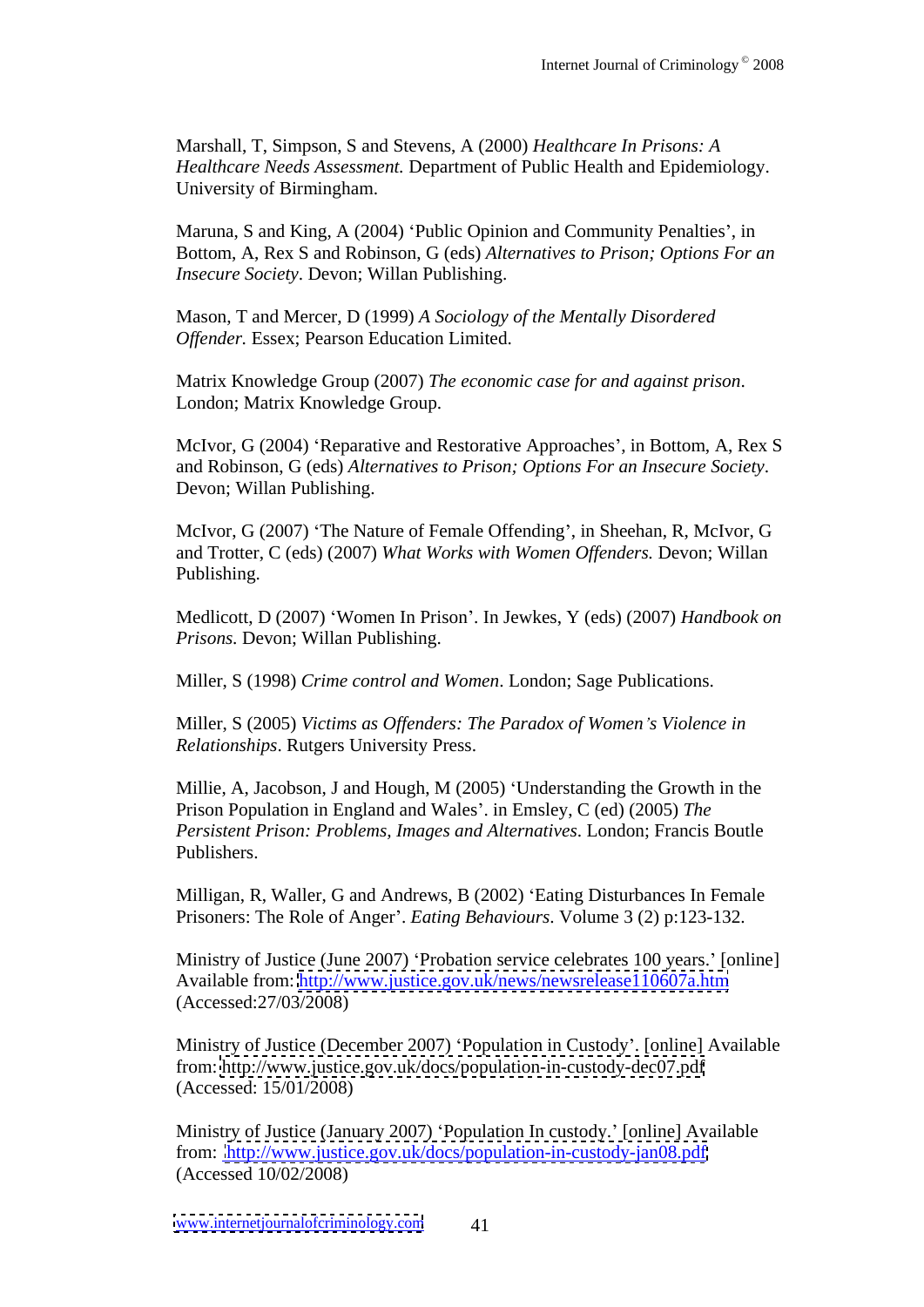Morgan, R (1994) 'Imprisonment' in Maguire, M, Morgan. R and Reiner, R (eds) *Oxford Handbook of Criminology*.Oxford; Clarendon Press.

Morris, A (1991) *Women, Crime and Criminal Justice*. Oxford; Basil Blackwell.

NACRO (2007a) 'Rising Prison Suicide is a result of overcrowding' [online] Available from:  $\blacksquare$ 

<http://www.nacro.org.uk/templates/news/newsItem.cfm/2007092100.htm> (Accessed 15/10/2007)

NACRO (2007b) 'Nacro calls for fresh approach to mental healthcare of offenders . [online] Available from: <http://www.nacro.org.uk/templates/news/newsItem.cfm/2007101000.htm> (Accessed: 15/10/2007)

National Offender Management Service (NOMS) (2006) The Together Women Fact sheet.' [online] Available from: [http://noms.justice.gov.uk/news](http://noms.justice.gov.uk/news-) <publications-events/publications/newsletters/yh-together-women-news-> <2?view=Binary> and the state of the state of the state of the state of the state of the state of the state of the state of the state of the state of the state of the state of the state of the state of the state of the state

(Accessed: 15/01/2008).

Owers, A (2007) Imprisonment in the twenty-first century: a view from the inspectorate . In Jewkes, Y (eds) (2007) *Handbook on Prisons.* Devon; Willan Publishing.

Pearce, S (2007) ' Offending Behaviour Programmes for Women Offenders', in Sheehan, R, McIvor, G and Trotter, C (eds) (2007) *What Works with Women Of enders.* Devon; Willan Publishing.

Peay, J (2003) *Decisions and Dilemmas: working with Mental Health Law*. Oxford; Hart.

.Plugge, E, Douglas, N, Fitzpatrick, <sup>R</sup> (2006) *The Health of Women in Prison: Study Findings*. University of Oxford; Department of Health. [online] Available from: <http://www.publichealth.ox.ac.uk/units/prison/2007-02-13.6702780065> (Accessed: 02/03/2008)

Prison Reform Trust (PRT) (2002) 'Stop Imprisoning Mentally Ill women.' [online] Available from: <http://www.prisonreformtrust.org.uk/subsction.asp?id=315> (Accessed 29/04/2007).

Prison Reform Trust (PRT) (2003) 'Troubled Inside: Responding to the Mental Health Needs of Women in Prison'. [online] Available from: <http://www.prisonreformtrust.org.uk/subsection.asp?id=316> (Accessed: 29/04/2007).

Prison Reform Trust (PRT) (2004) 'Thousands of Women Needlessly Imprisoned'. [online] Available from: <http://www.prisonreformtrust.org.uk/subsection.asp?id=376>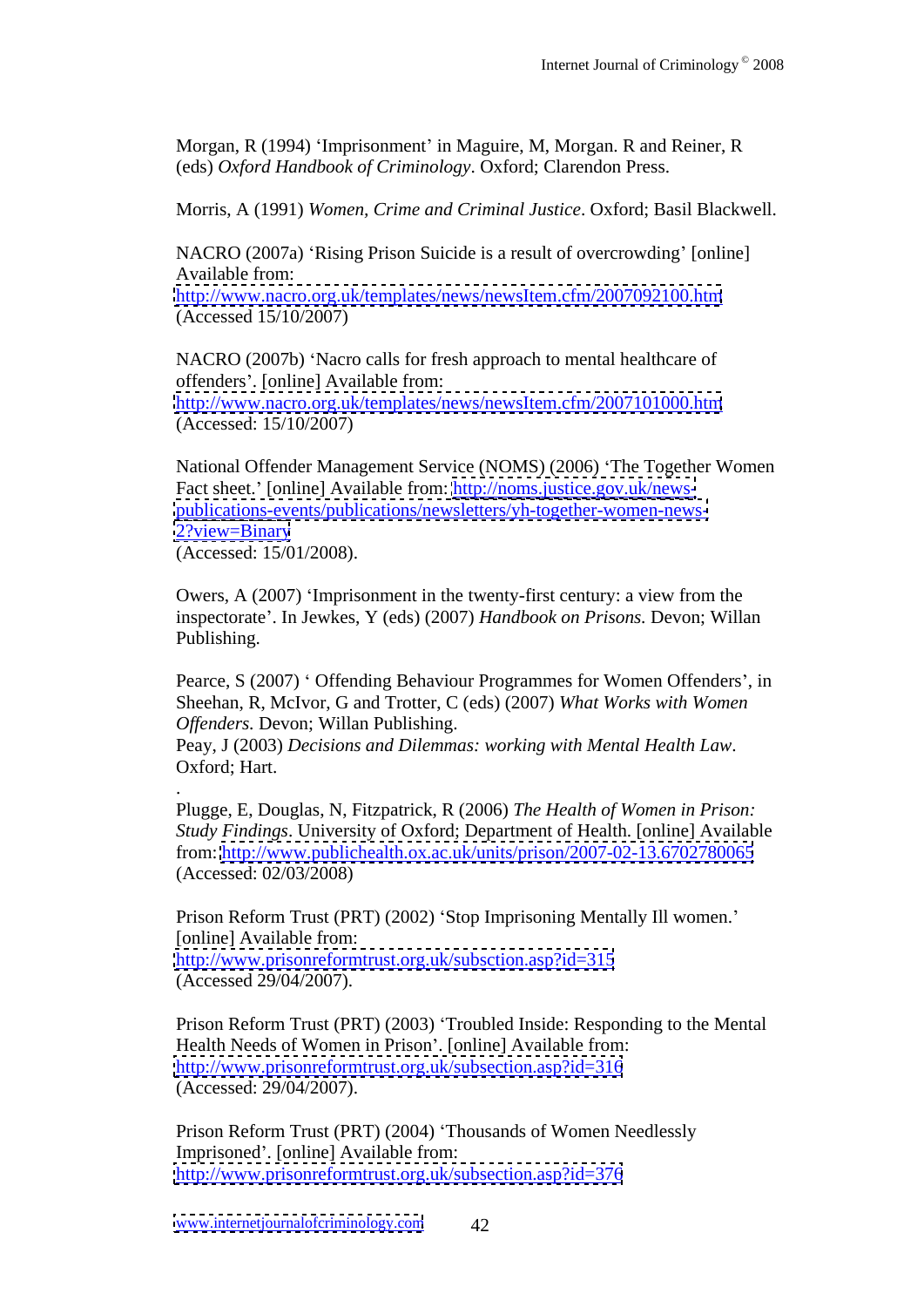(Accessed: 10/10/2007)

Prison Reform Trust (PRT) (2007) The Bromley Briefings. Prison Fact file: December 2007'. [online] Available from: <http://www.prisonreformtrust.org.uk/uploads/documents/factfile5dec.pdf> (Accessed: 13/02/2008)

Real Bad Girls (2002) [TV] ITV. 18 September - 23 October.

Reed, J and Lyne, M (1997) 'The quality of healthcare in prison: results of a years programme of semi-structured inspections , *British Medical Journal*. Vol 315. pages 1420-1424.

Reed, J and Lyne, M (2000) 'Inpatient care of mentally ill people in prison: results of a years programme of semi-structured inspections , *British Medical Journal*. Vol 320. pages 1031-1034.

Samaritans Fact Sheet. [online] 'Understanding Self-Injury'. Available from: <http://www.samaritans.org/pdf/f3understandingself.pdf> (Accessed 10/12/2007).

Seddon, T (2007) *Punishment and Madness: Governing Prisoners with Mental Health Problems*. Oxon; Routlege-Cavendish.

Shaw, R (1992) *Prisoners Children: What are the issues*. London; Routledge.

Sheehan, R, McIvor, G and Trotter, C (eds) (2007) *What Works with Women Of enders.* Devon; Willan Publishing.

Singleton, N, Meltzer, H and Gatwood, R, Coid, J and Deasy, D (1998) *Survey of Psychiatric morbidity among prisoners in England and Wales.* London; Department of Health.

Smart Justice (a) [online] 'Open Gate' Available from: [http://www.smartjustice.org/33\\_alt\\_opengate.html](http://www.smartjustice.org/33_alt_opengate.html) (Accessed: 10/10/2007)

Smart Justice (b) [online] 'Public say: Stop sending women to prison'. Available from: <http://www.smartjustice.org/pr6mar07.html> (Accessed: 30/10/2007)

Smart Justice (a) [online] 'Asha Centre'. Available from: [http://www.smartjustice.org/36\\_alt\\_asha.html](http://www.smartjustice.org/36_alt_asha.html) (Accessed: 01/03/2008)

Smart Justice (b) [online] 'Trevi House'. Available from: [http://www.smartjustice.org/20\\_alt\\_trevi.html](http://www.smartjustice.org/20_alt_trevi.html) (Accessed: 01/03/2008)